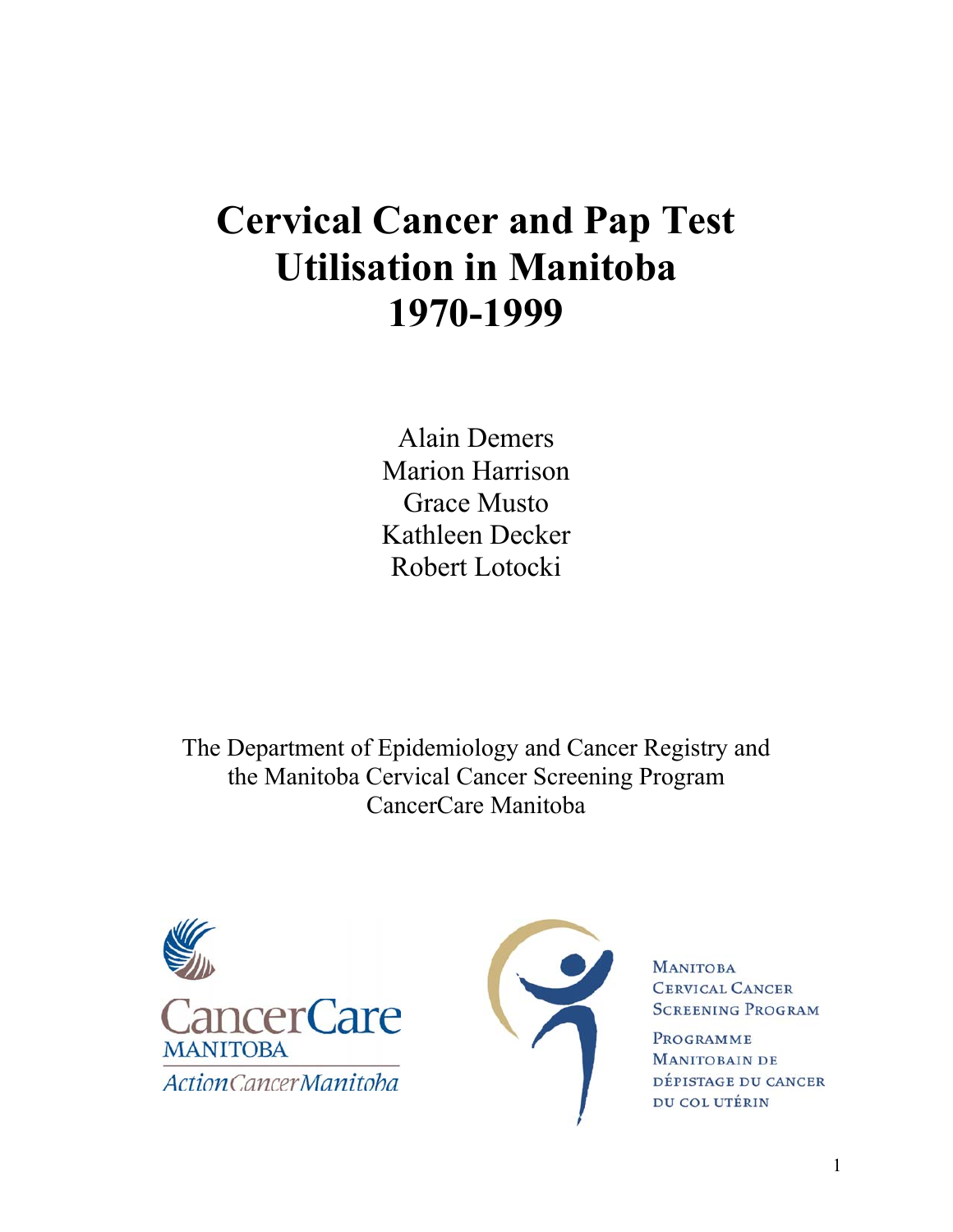Suggested citation:

Demers A, Harrison M, Musto G, Decker K, Lotocki R. Cervical cancer and Pap test utilisation in Manitoba, 1970-1999. Winnipeg: Manitoba Cervical Cancer Screening Program, CancerCare Manitoba, 2004.

Corresponding author:

Marion Harrison, Manitoba Screening Program, CancerCare Manitoba, 25 Sherbrook St, Winnipeg, Manitoba R3C 2B1. Tel: (204) 788-8632, Fax: (204) 788-1594, e-mail: marion.harrison@cancercare.mb.ca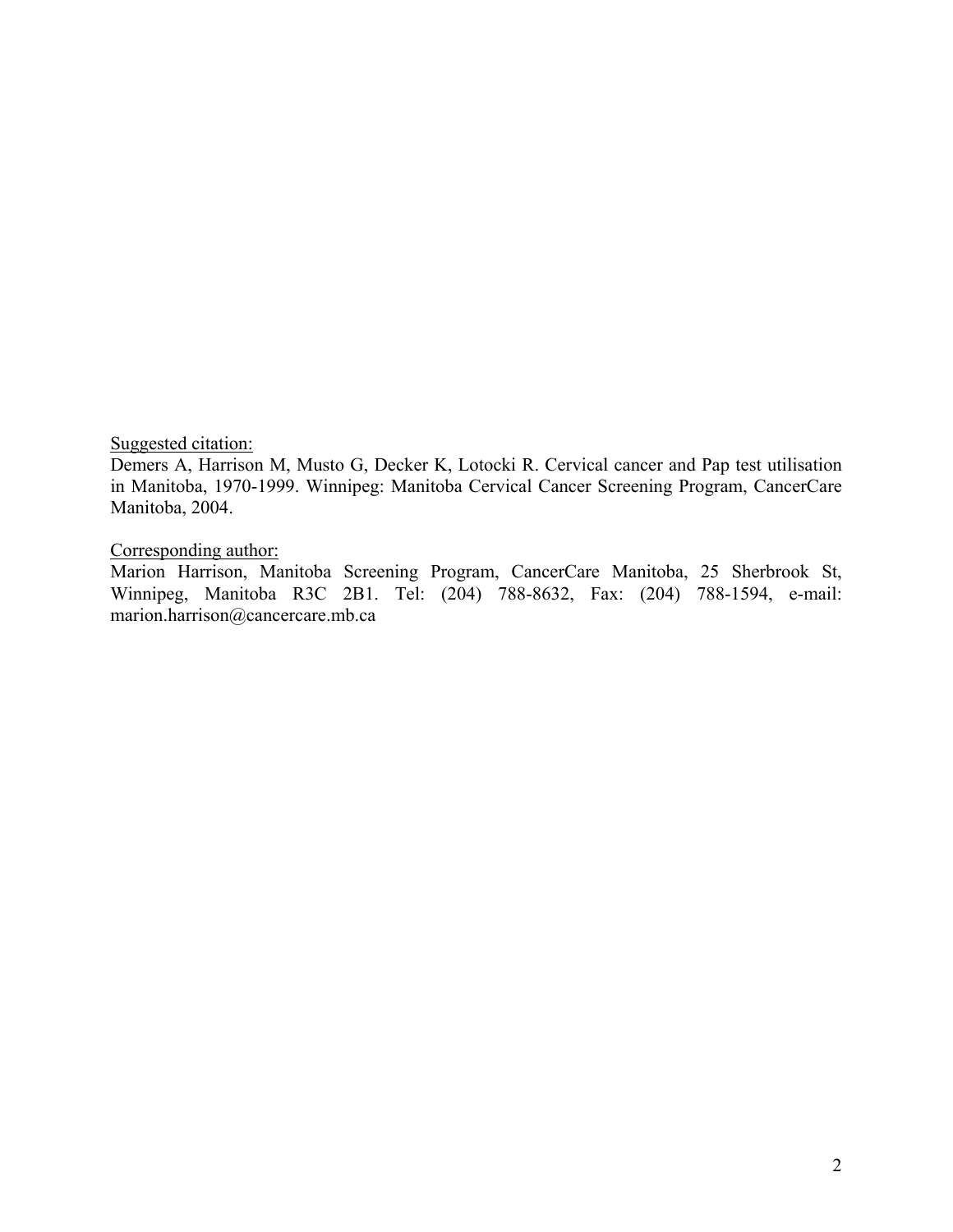#### **ACKNOWLEDGEMENTS**

The authors would like to thank Dr. Donna Turner and Dr. Erich Kliewer, Epidemiologists at CancerCare Manitoba and Brenna Shearer-Hood, Manager of the Manitoba Cervical Screening Program, who provided comments and assistance in the production of this report. We also thank Daojun Mo, Teresa Mayer, Deborah Malazdrewicz, and Leonie Stranc for assistance with data extraction and manipulation. We gratefully acknowledge the staff of the Manitoba Cancer Registry, the Manitoba Cervical Cancer Screening Program, and Manitoba Health for the provision of data on cancer and Pap test.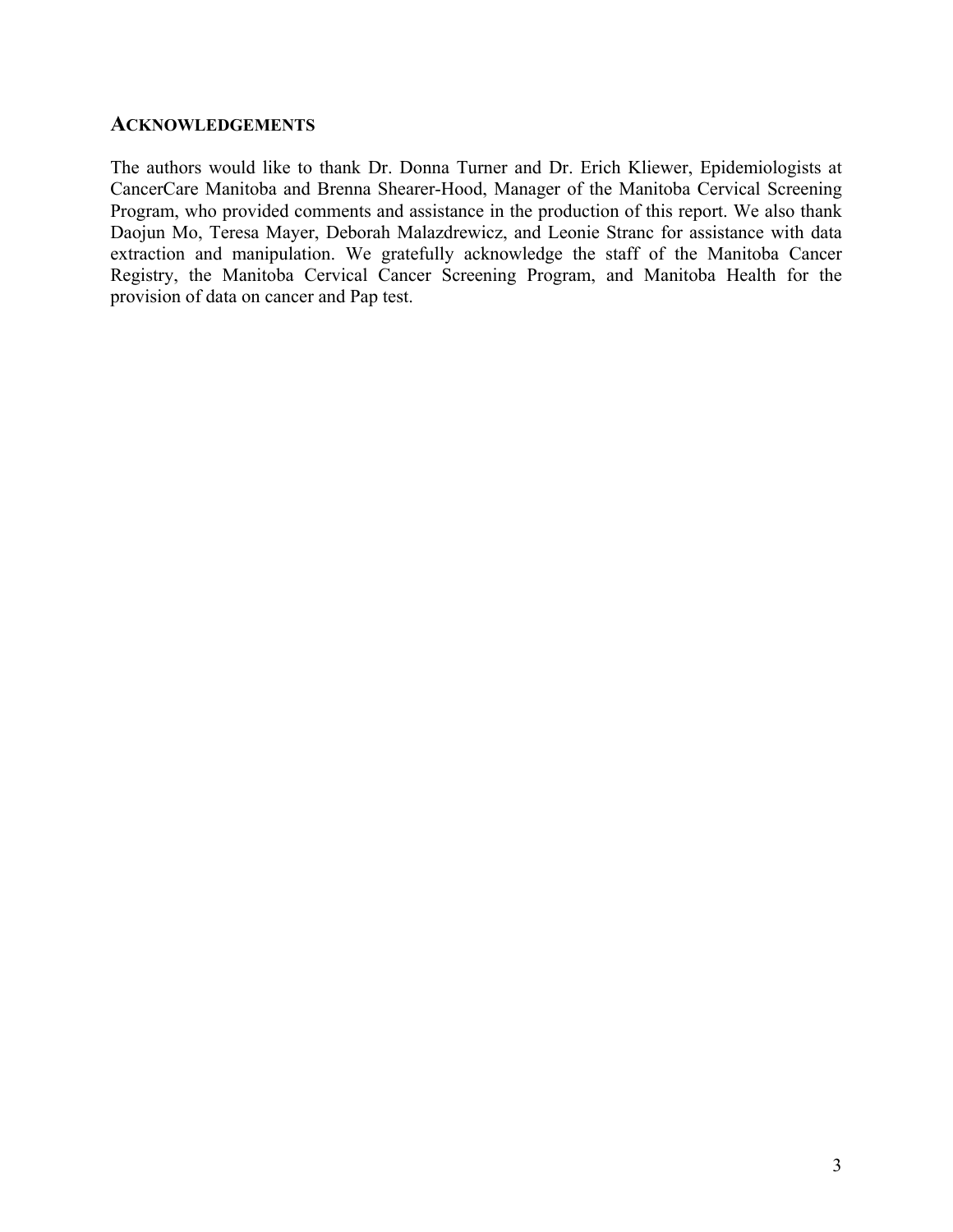# **TABLE OF CONTENTS**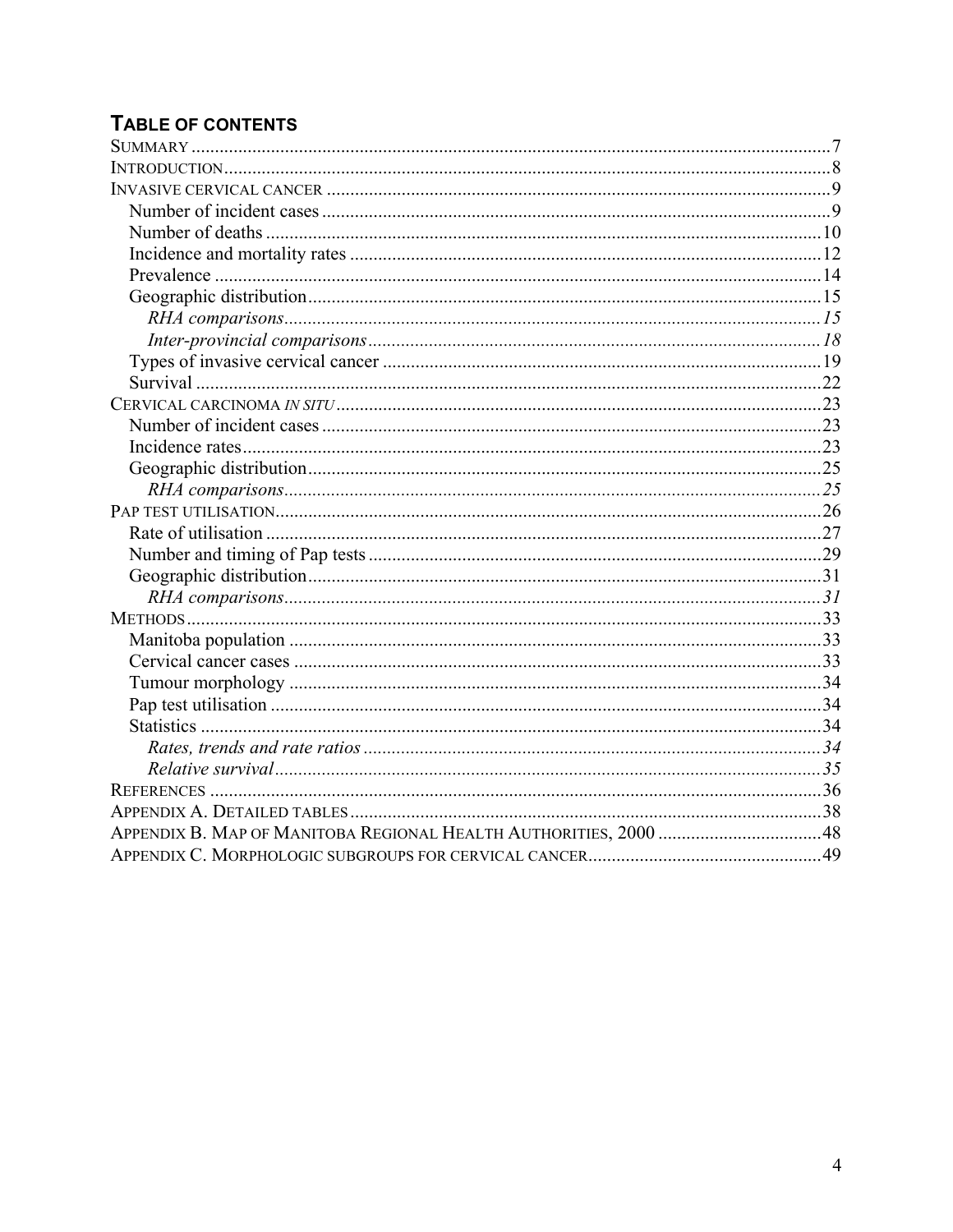# **LIST OF TABLES**

| Table 1. | Rank of the number of invasive cervical cancers relative to other cancers by time                |  |
|----------|--------------------------------------------------------------------------------------------------|--|
|          | .10                                                                                              |  |
| Table 2. | Rank of the number of deaths from invasive cervical cancer relative to other cancers by          |  |
|          |                                                                                                  |  |
| Table 3. | Proportion of prevalent cases of invasive cervical cancer by year and age group  14              |  |
| Table 4. | Number of incident cases, deaths and prevalent cases of invasive cervical cancer by              |  |
|          |                                                                                                  |  |
| Table 5. | Age-standardised rates and rate ratios of invasive cervical cancer by Regional Health            |  |
|          |                                                                                                  |  |
| Table 6. | Distribution of invasive cervical cancer by morphological type, year of diagnosis and            |  |
|          |                                                                                                  |  |
| Table 7. | 5-year cumulative relative survival and excess risk of death from invasive cervical              |  |
|          |                                                                                                  |  |
| Table 8. | Age-standardised incidence rates (/100,000 women) and rate ratios of cervical                    |  |
|          |                                                                                                  |  |
| Table 9. |                                                                                                  |  |
|          | Table 10. Number (proportion) of women 15 years of age and older who had a Pap test within a     |  |
|          |                                                                                                  |  |
|          | Table 11. Number (proportion) of women 15 years of age and older who had a Pap test between      |  |
|          |                                                                                                  |  |
|          | Table 12. Time span between the last Pap test performed in 1999 and the previous one 30          |  |
|          | Table 13. Age-standardised Pap test utilisation rates (/100 women) and rate ratios by period and |  |
|          | .30                                                                                              |  |
|          | Table 14. Age-standardised Pap test utilisation rates (/100 women) and rate ratios by Regional   |  |
|          |                                                                                                  |  |
|          |                                                                                                  |  |
|          |                                                                                                  |  |
|          | Table 17. Number of new cases of and deaths from invasive cervical cancer 40                     |  |
|          | Table 18. Age distribution of incident cases of and deaths from invasive cervical cancer by time |  |
|          |                                                                                                  |  |
|          | Table 19. Age-specific and age-standardised incidence and mortality rates (/100,000 women) of    |  |
|          |                                                                                                  |  |
|          |                                                                                                  |  |
|          |                                                                                                  |  |
|          | Table 22. Distribution of morphological types of invasive cervical cancer by year and age at     |  |
|          |                                                                                                  |  |
|          | Table 23. Age-specific and age-standardised incidence rates (/100,000 women) of invasive         |  |
|          |                                                                                                  |  |
|          | Table 24. Cumulative relative survival of women diagnosed with invasive cervical cancer44        |  |
|          | Table 25. Number of cases of cervical cancer in situ by year and age at diagnosis45              |  |
|          | Table 26. Age-specific and age-standardised incidence rates (/100,000 women) of cervical cancer  |  |
|          |                                                                                                  |  |
|          | Table 27. Number of incident cases of cervical cancer in situ by Regional Health Authority       |  |
|          |                                                                                                  |  |
|          |                                                                                                  |  |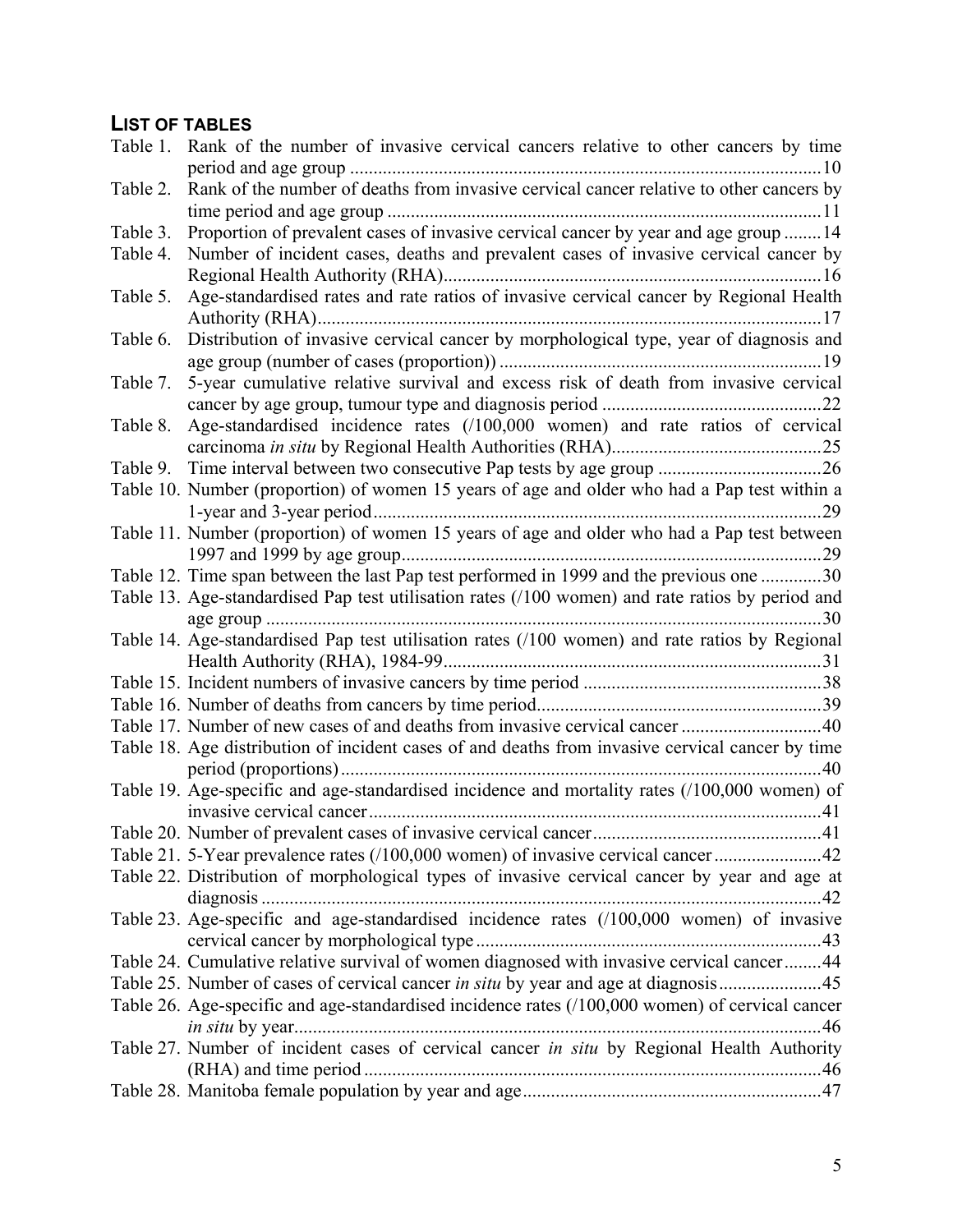# **LIST OF FIGURES**

| Figure 1. Number of incident cases of and deaths from invasive cervical cancer, 1970-99 9        |
|--------------------------------------------------------------------------------------------------|
| Figure 2. Age-standardised incidence and mortality rates of invasive cervical cancer, 1970-99 12 |
| Figure 3. Age-specific incidence rates of invasive cervical cancer, 1970-99 13                   |
| Figure 4. Age-specific mortality rates of invasive cervical cancer, 1970-99 13                   |
| Figure 5. Crude and age-specific 5-year prevalence rates of invasive cervical cancer  14         |
| Figure 6. Age-standardised incidence and mortality rates of invasive cervical cancer by province |
| $(1999)^{1}$<br>-18                                                                              |
| Figure 7. Age-standardised incidence rates of invasive cervical cancer by morphological type.20  |
| Figure 8. Age-specific incidence rates of invasive squamous cell carcinoma (5-year moving        |
| 21                                                                                               |
| Figure 9. Age-specific incidence rates of invasive adenocarcinoma (5-year moving average)21      |
| Figure 10. Age-standardised incidence rates of cervical cancer in situ<br>.23                    |
|                                                                                                  |
|                                                                                                  |
| Figure 13. Age-standardised and age-specific annual rates of Pap test utilisation, 1984-99 27    |
| Figure 14. Age-standardised and age-specific annual rates (percent) of women who had at least    |
| 28                                                                                               |
| Figure 15. Pap test utilisation rates among women aged 15 years and older by RHA, 1984-99 32     |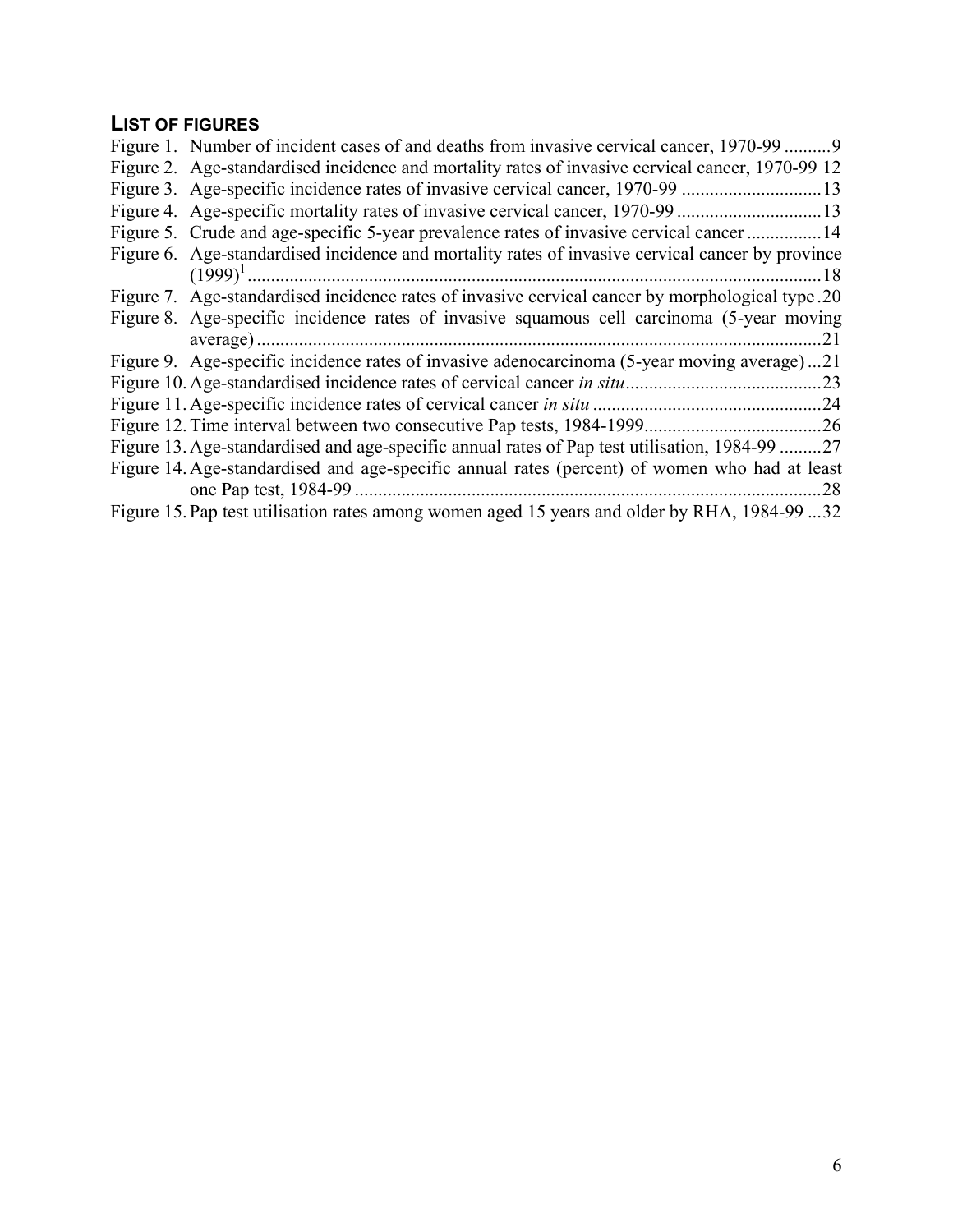# **SUMMARY**

- Between 1970 and 1999, an average of 64 new cases of invasive cervical cancer was diagnosed annually. This represents an annual average age-standardized incidence rate of 12.3 /100,000 women.
- The age-standardized incidence rate of invasive cervical cancer dropped from 21.6 /100,000 women in 1970 to 8.8 /100,000 women in 1999 which represents a decrease of 0.27 /100,000 women per year.
- Cervical cancer remained one of the most frequently diagnosed invasive cancers in women younger than 50 years of age over the study period.
- On average, 20 women died from invasive cervical cancer annually between 1970 and 1999, which represents an average mortality rate of 3.6 /100,000 women. The mortality rate decreased by 0.09 deaths /100,000 women per year over the study period.
- Cervical cancer was among the five most frequent causes of death due to invasive cancers in women 30-49 years of age, accounting for at least 6.4% of all deaths from cancer between 1970 and 1999.
- Only the Regional Health Authority (RHA) of Burntwood had a significantly higher cervical cancer incidence rate than the average Manitoba one for two consecutive time periods (1990- 94 and 1995-99).
- In 1999, Manitoba women had an incidence rate of invasive cervical cancer comparable to the Canadian average (8 /100,000 women) and a higher death rate (3 /100,000 women compared to  $2/100,000$  women in Canada)<sup>1</sup>.
- Squamous cell carcinoma accounted for approximately 80% of all invasive cervical cancers diagnosed between 1970-74 and 1990-94 and 69% in 1995-99. The percentage of adenocarcinoma increased from 7% to 11% between 1970-74 and 1990-94 and from 11% to 22% between 1990-94 and 1995-99.
- The 5-year cumulative relative survival of invasive cervical cancer increased, but not significantly, between 1985-89 and 1995-99 (0.68 to 0.72 respectively). The 5-year survival decreased with age and was comparable for women diagnosed with squamous cell carcinoma or adenocarcinoma (0.69 versus 0.64).
- An average of 334 new cases of cervical carcinoma *in situ* was diagnosed annually between 1970 and 1999. The age-standardized incidence rate increased from 56.2 /100,000 women in 1970 to 78.0 /100,000 women 1999. The increase occurred mainly after 1992 in women less than 30 years of age.
- Approximately 60% of Manitoba women 15 years of age and older had at least one Pap test in a three-year period between 1984 and 1999.
- The annual age-standardized rate of Pap test increased slightly in women 50 years of age and older and remained stable in the other age groups. The highest utilisation rate was observed in the 20-29 age group and the lowest rate was observed in the 70 year of age and older group.
- Most women with consecutive Pap tests had them performed within a 2-year interval.
- The RHAs of northern Manitoba (Norman, Burntwood and Churchill) had the lowest annual rates of Pap tests between 1984 and 1999.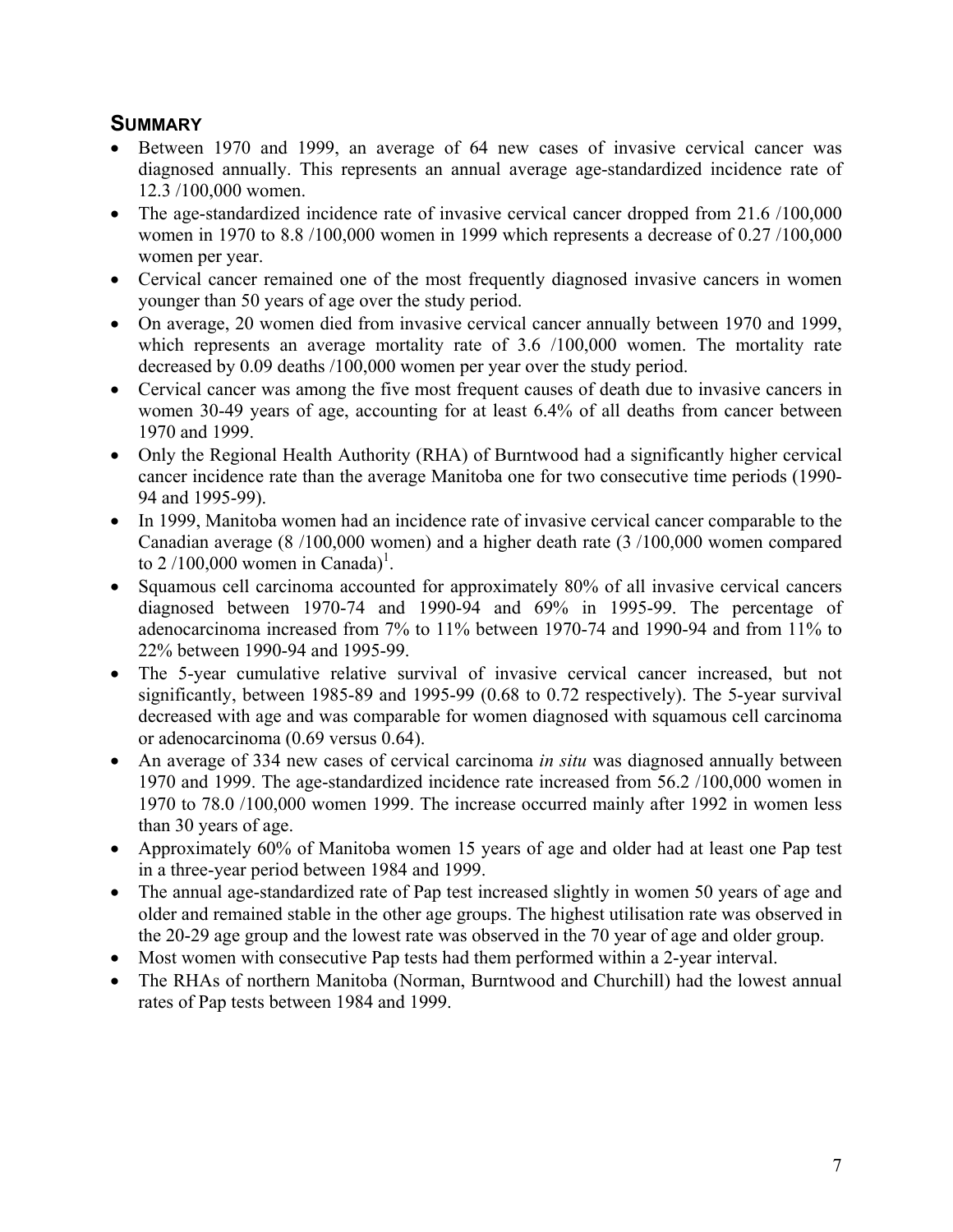# **INTRODUCTION**

Cervical cancer is the second most common cancer in women in the world with the majority of cases occurring in developing countries<sup>2</sup>. In Canada, cervical cancer is the  $10<sup>th</sup>$  most commonly diagnosed cancer among women of all ages<sup>3</sup>, but ranks third among women aged 20-34 and women aged 35-49<sup>4</sup>. For comparison, the estimated incidence rates for the two most frequently diagnosed cancers in women were 106 /100,000 women for breast cancer and 47 /100,000 for lung cancer in 2002, while it was 7.8 /100,000 women for cervical cancer<sup>3</sup>.

Western countries have experienced dramatic reductions in the incidence of and the mortality from invasive cancer of the cervix primarily because of screening with the Papanicolaou test (Pap test)<sup>5-10</sup>. As a result, the large proportion of cases that continue to arise is in women who have never been screened, screened inadequately and/or have been followed-up improperly<sup>11-14</sup>. An organized population-based approach to screening is thought to be the most effective way to screen these women. Unlike opportunistic screening, organized, population-based cervical screening includes the identification of the population to be served, high-quality laboratory services for reading tests with quality control systems, appropriate evaluation and management of abnormal tests, and a method to monitor and evaluate the program. In Manitoba, the Manitoba Cervical Cancer Screening Program (MCCSP) performs these functions. It was developed in response to national recommendations highlighting the importance of organised cervical cancer screening programs in the prevention of the disease.

This report presents descriptive statistics on cervical cancer in Manitoba as well as on Pap test utilisation for the time period preceding the implementation of the Manitoba Cervical Cancer Screening Program in 1999. It provides detailed information on the incidence of invasive and *in situ* cervical cancer according to age group, tumour type, and region of residence. Information on mortality, prevalence, and survival are also presented. Statistics on Pap test utilisation, the principal screening tool used to prevent cervical cancer, are provided.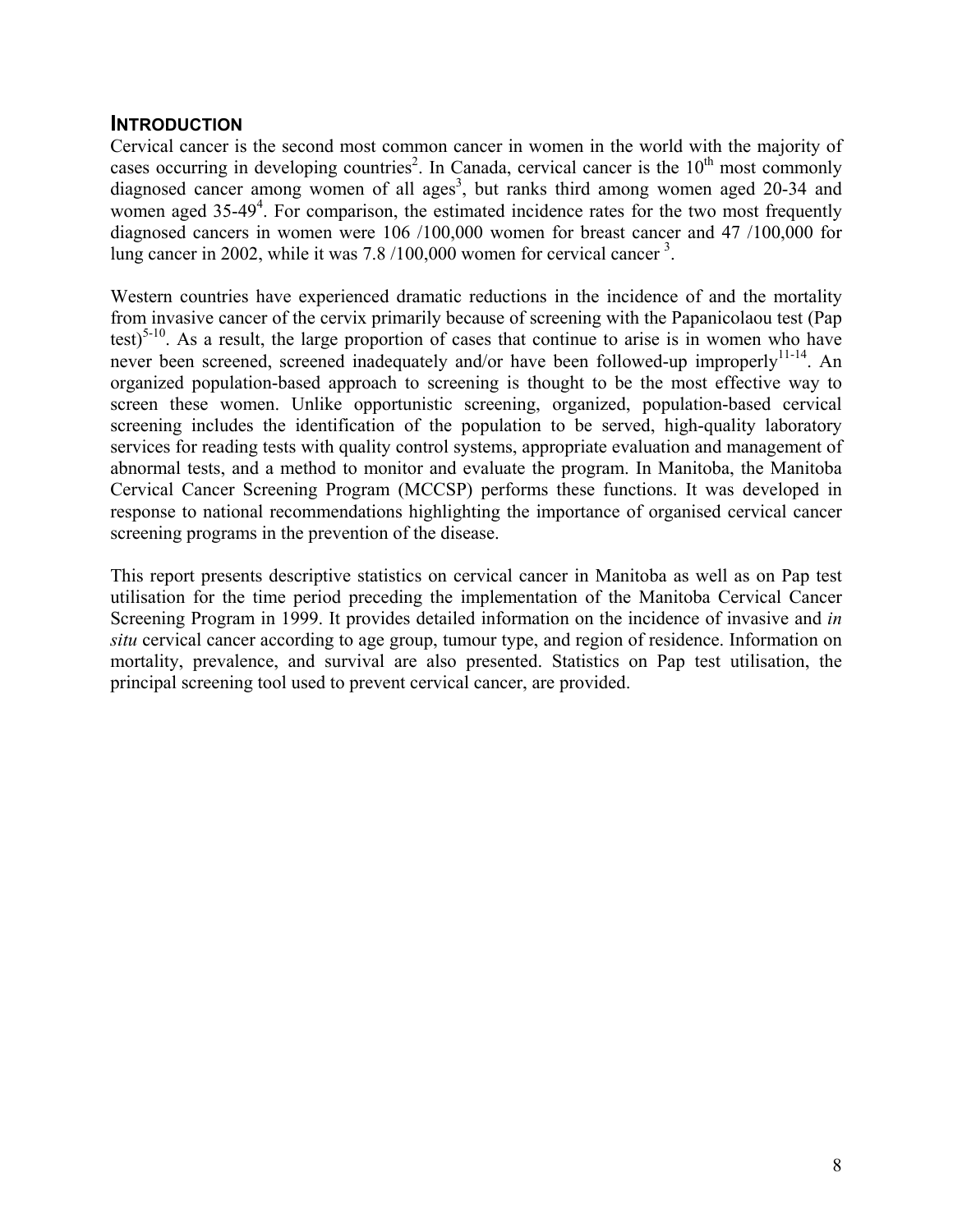## **INVASIVE CERVICAL CANCER Number of incident cases**

A total of 75,688 malignancies (ICD9<sup>1</sup> 140 to 208, excluding non-melanoma skin cancer, ICD9 173) were diagnosed in  $68,755$  women between January 1<sup>st</sup> 1970 and December 31<sup>st</sup> 1999. Women diagnosed with more than one tumour on the same diagnosis date or women who eventually developed another cancer accounted for 9% of all cancer cases. Invasive cervical cancer (ICD9 180) accounted for 3.2% (1,927 new cases) of all cancers in women over the 30 year period. None of the cervical cancer cases had a second diagnosis of cervical cancer.



**Figure 1. Number of incident cases of and deaths from invasive cervical cancer, 1970-99**

The number of cervical cancers dropped from 89 cases (6.5% of all cancers in women) in 1970 to 51 cases (2.0% of all cancers in women) in 1999 (Figure 1). This represents a significant decrease of 0.6 case per year. On average, 64 new cases were recorded annually over the 30-year period. A diagnosis of cervical cancer before 20 years of age was rare; there were only 8 cases (0.4% of women diagnosed with cervical cancer).

Compared to the number of incident tumours for all cancer sites, cervical cancer was the  $5<sup>th</sup>$  most frequent cancer diagnosed in women in 1970-74 and the  $11<sup>th</sup>$  most frequent in 1995-99 (Appendix A). However, when ranked by age group, cervical cancer was among the five most frequent malignancies diagnosed in women less than 30 years of age between 1970-74 and 1995-99, accounting for 8.7% to 20.8% of all cancer cases (Table 1). Cervical cancer was the second leading cancer diagnosed in women 30-49 years of age, surpassed only by breast cancer. Cervical

 $\frac{1}{1}$  ICD9: International Classification of Diseases, 9<sup>th</sup> Revision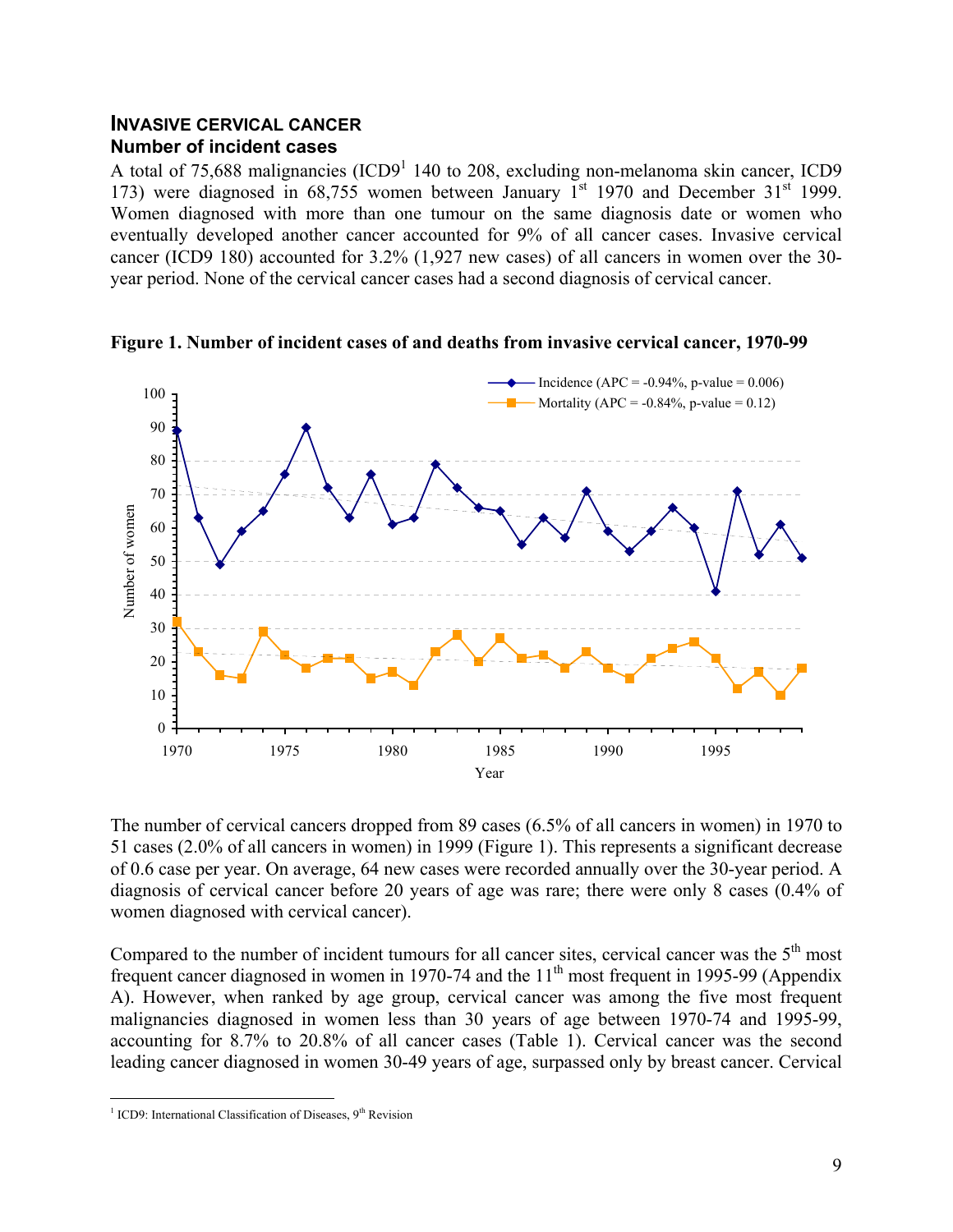cancer dropped from the  $6<sup>th</sup>$  to  $11<sup>th</sup>$  position for women 50-69 years of age between 1970 and 1999 and from the  $14<sup>th</sup>$  to  $16<sup>th</sup>$  position for 70 years of age and older.

|           |                | 1970-74 |               |           |                | 1975-79 |               |
|-----------|----------------|---------|---------------|-----------|----------------|---------|---------------|
| Age       | Rank           | Number  | $\frac{0}{0}$ | Age       | Rank           | Number  | $\frac{0}{0}$ |
| $\leq$ 29 | 3              | 26      | 10.0          | $\leq$ 29 |                | 59      | 20.8          |
| 30-49     | $\overline{2}$ | 119     | 10.4          | 30-49     | $\overline{2}$ | 142     | 11.5          |
| 50-69     | 6              | 132     | 4.1           | 50-69     | 7              | 117     | 3.1           |
| $70+$     | 14             | 48      | 2.0           | $70+$     | 12             | 59      | 1.9           |
|           |                | 1980-84 |               |           |                | 1985-89 |               |
| Age       | Rank           | Number  | $\%$          | Age       | Rank           | Number  | $\frac{0}{0}$ |
| $\leq$ 29 | 1              | 48      | 15.8          | $\leq$ 29 | 2              | 30      | 9.7           |
| 30-49     | 2              | 125     | 10.0          | 30-49     | $\overline{2}$ | 131     | 9.3           |
| 50-69     | 8              | 104     | 2.6           | 50-69     | 9              | 89      | 2.1           |
| $70+$     | 14             | 64      | 1.7           | $70+$     | 14             | 61      | 1.3           |
|           |                | 1990-94 |               |           |                | 1995-99 |               |
| Age       | Rank           | Number  | $\frac{0}{0}$ | Age       | Rank           | Number  | $\frac{0}{0}$ |
| $\leq$ 29 | $\overline{4}$ | 25      | 8.7           | $\leq$ 29 | 5              | 25      | 9.0           |
| 30-49     | $\overline{2}$ | 132     | 8.4           | 30-49     | $\overline{2}$ | 131     | 7.2           |
| 50-69     | 10             | 80      | 1.8           | 50-69     | 11             | 72      | 1.6           |
| $70+$     | 15             | 60      | 1.1           | $70+$     | 16             | 48      | 0.8           |

| Table 1. Rank of the number of invasive cervical cancers relative to other cancers <sup>*</sup> by time |  |
|---------------------------------------------------------------------------------------------------------|--|
| period and age group                                                                                    |  |

\* Non-melanoma skin cancer (ICD9 173) and neoplasm without specification of site (ICD9 199) were not included in the analysis

† Percentage of cancers that were cervical cancers

## **Number of deaths**

Between 1970 and 1999, 28,693 women died from cancer in Manitoba. Of these, 606 (2.1%) died from cervical cancer. The reported number of cervical cancer deaths decreased, but not significantly, from 32 in 1970 to 18 in 1999 (Figure 1). On average, 20 women died from cervical cancer annually. No more than 3% of women who died of cervical cancer were younger than 30 years of age.

Relative to other malignancies, the number of deaths from cervical cancer ranked between  $10<sup>th</sup>$ and  $14<sup>th</sup>$  between 1970 and 1999 (Appendix A). Death from cervical cancer remained a rare event for women less than 30 years of age (Table 2). Cervical cancer was among the five most frequent causes of death due to cancer in women 30-49 years of age, accounting for at least 6.4% of all cancer deaths over the study period. Breast, colon/rectum, lung or ovarian cancers surpassed cervical cancer depending on the year. Cervical cancer was the 8<sup>th</sup> to the 13<sup>th</sup> leading cause of death due to cancer among women 50-69 years of age and ranked  $13<sup>th</sup>$  to  $18<sup>th</sup>$  for women 70 years of age and older.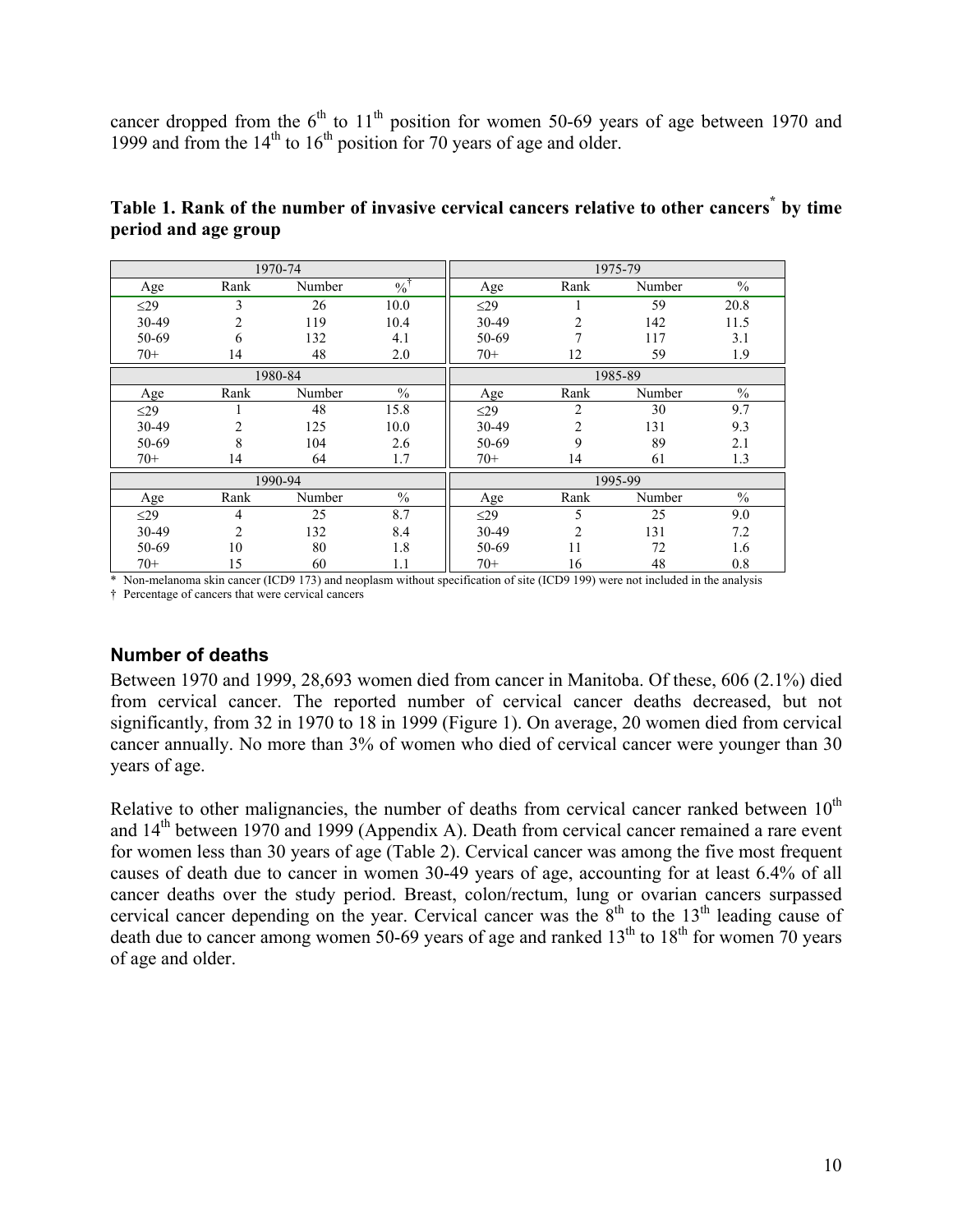|           |      | 1970-74             |               |           |      | 1975-79             |               |  |  |
|-----------|------|---------------------|---------------|-----------|------|---------------------|---------------|--|--|
| Age       | Rank | Number <sup>1</sup> | $\frac{0}{6}$ | Age       | Rank | Number <sup>1</sup> | $\frac{0}{0}$ |  |  |
| $\leq$ 29 | 11   | --                  | 1.9           | $\leq$ 29 | 5    |                     | 7.1           |  |  |
| 30-49     | 5    | --                  | 9.0           | 30-49     | 4    | --                  | 9.4           |  |  |
| 50-69     | 8    | --                  | 4.2           | 50-69     | 13   | --                  | 2.1           |  |  |
| $70+$     | 14   | --                  | 1.7           | $70+$     | 13   | --                  | 2.3           |  |  |
|           |      | 1980-84             |               | 1985-89   |      |                     |               |  |  |
| Age       | Rank | Number              | $\sqrt{0}$    | Age       | Rank | Number              | $\frac{0}{0}$ |  |  |
| $\leq$ 29 | 3    | 5                   | 10.4          | $\leq$ 29 | 3    | 4                   | 10.0          |  |  |
| 30-49     | 4    | 28                  | 12.2          | 30-49     | 3    | 27                  | 9.9           |  |  |
| 50-69     | 12   | 30                  | 2.2           | 50-69     | 8    | 53                  | 3.5           |  |  |
| $70+$     | 13   | 46                  | 2.4           | $70+$     | 16   | 42                  | 1.7           |  |  |
|           |      | 1990-94             |               |           |      | 1995-99             |               |  |  |
| Age       | Rank | Number              | $\frac{0}{0}$ | Age       | Rank | Number              | $\frac{0}{0}$ |  |  |
| $\leq$ 29 | 10   |                     | 3.0           | $\leq$ 29 | 5    | 3                   | 8.8           |  |  |
| 30-49     | 3    | 36                  | 14.0          | 30-49     | 5    | 17                  | 6.4           |  |  |
| 50-69     | 12   | 36                  | 2.6           | 50-69     | 12   | 24                  | 2.0           |  |  |
| $70+$     | 15   | 52                  | 1.8           | $70+$     | 18   | 26                  | 0.9           |  |  |

#### **Table 2. Rank of the number of deaths from invasive cervical cancer relative to other cancers\* by time period and age group**

\* Non-melanoma skin cancer (ICD9 173) and neoplasm without specification of site (ICD9 199) were not included in the analysis

† Cause specific death counts were not presented; see the method section for more details

‡ Percentage of cancers that were cervical cancers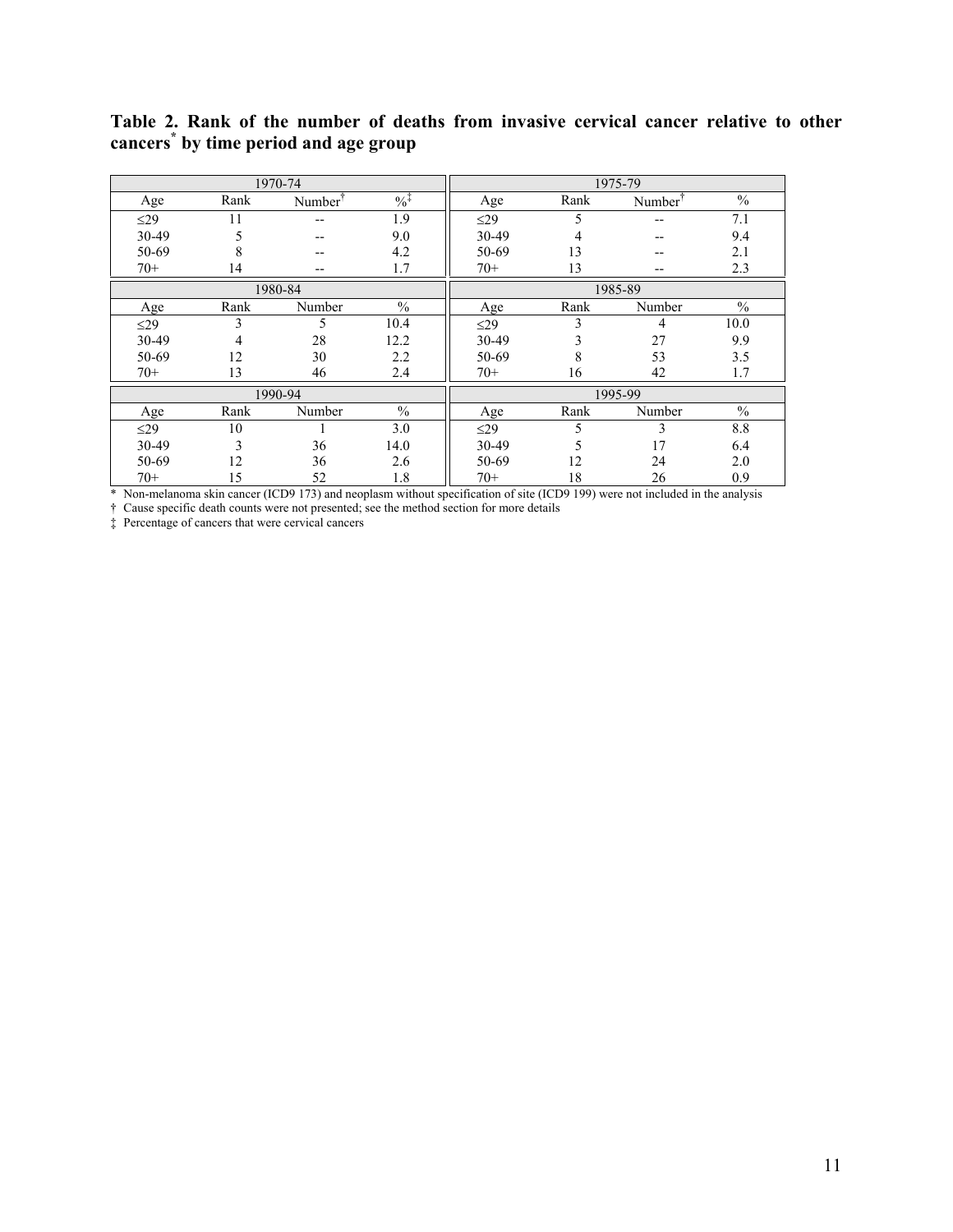#### **Incidence and mortality rates**

Cervical cancer incidence rates in Manitoba dropped from 21.6 /100,000 women in 1970 to 8.8 /100,000 women in 1999, which represents a decrease of 0.27 /100,000 women per year (Figure 2). A comparable reduction was observed for mortality. The death rate dropped from 7.3 /100,000 women in 1970 to 2.8 /100,000 women in 1999, a decrease of 0.09 /100,000 women per year. The average annual incidence rate was 12.3 /100,000 women over the 30 years of followup, and the average annual mortality rate was 3.6 /100,000 women.

Women less than 30 years of age had the lowest incidence and mortality rates (Figure 3 and 4). The incidence and mortality rates of this younger age group remained comparable from the beginning to the end of the time frame. Incidence rates decreased at approximately the same pace in the 30-49, 50-69, and 70 and over age groups. Mortality rates decreased slightly in the three older age groups, but more significantly in the 50-69 and 70 and older age groups.



**Figure 2. Age-standardised incidence and mortality rates of invasive cervical cancer, 1970- 99**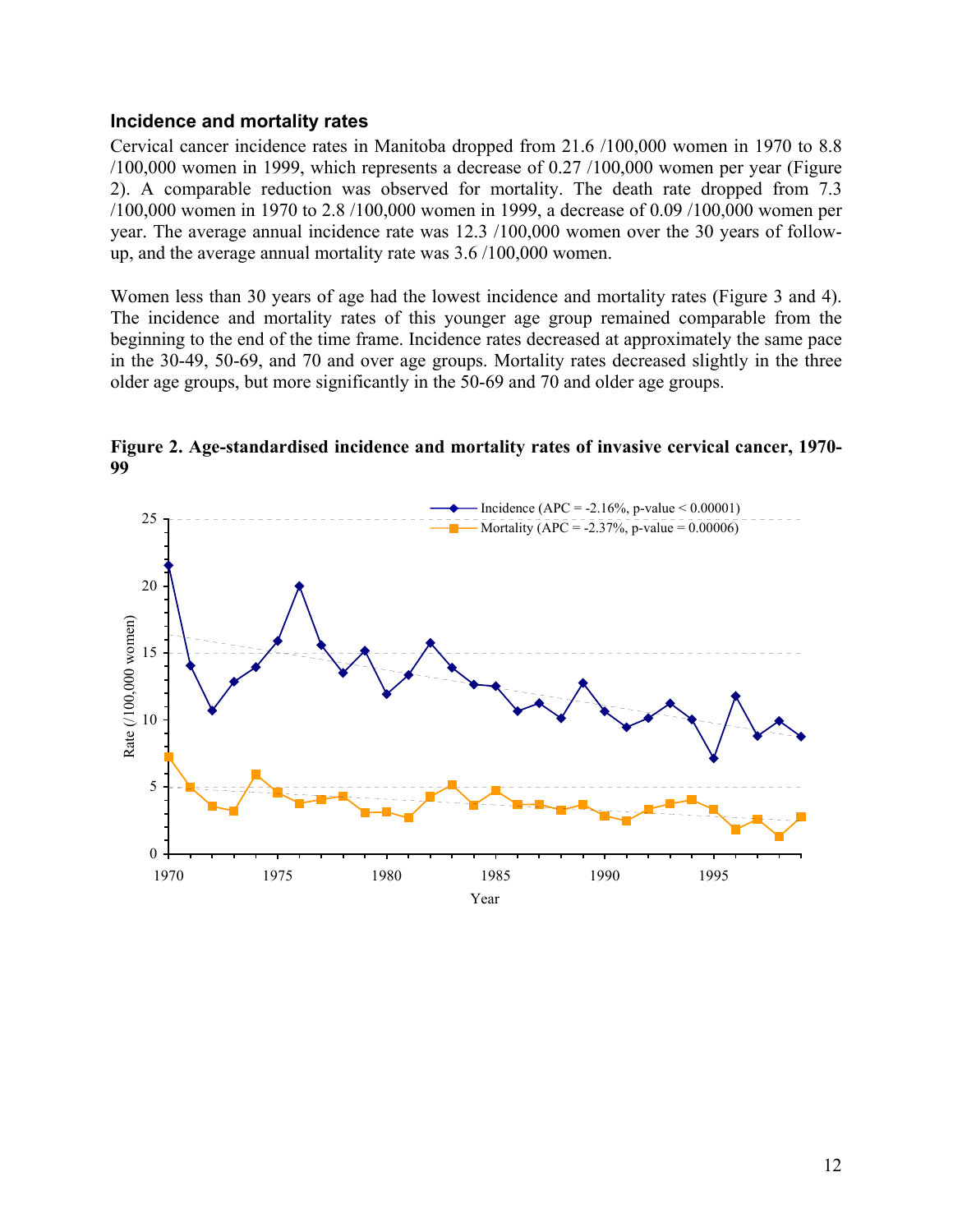

**Figure 3. Age-specific incidence rates of invasive cervical cancer, 1970-99**

**Figure 4. Age-specific mortality rates of invasive cervical cancer, 1970-99**

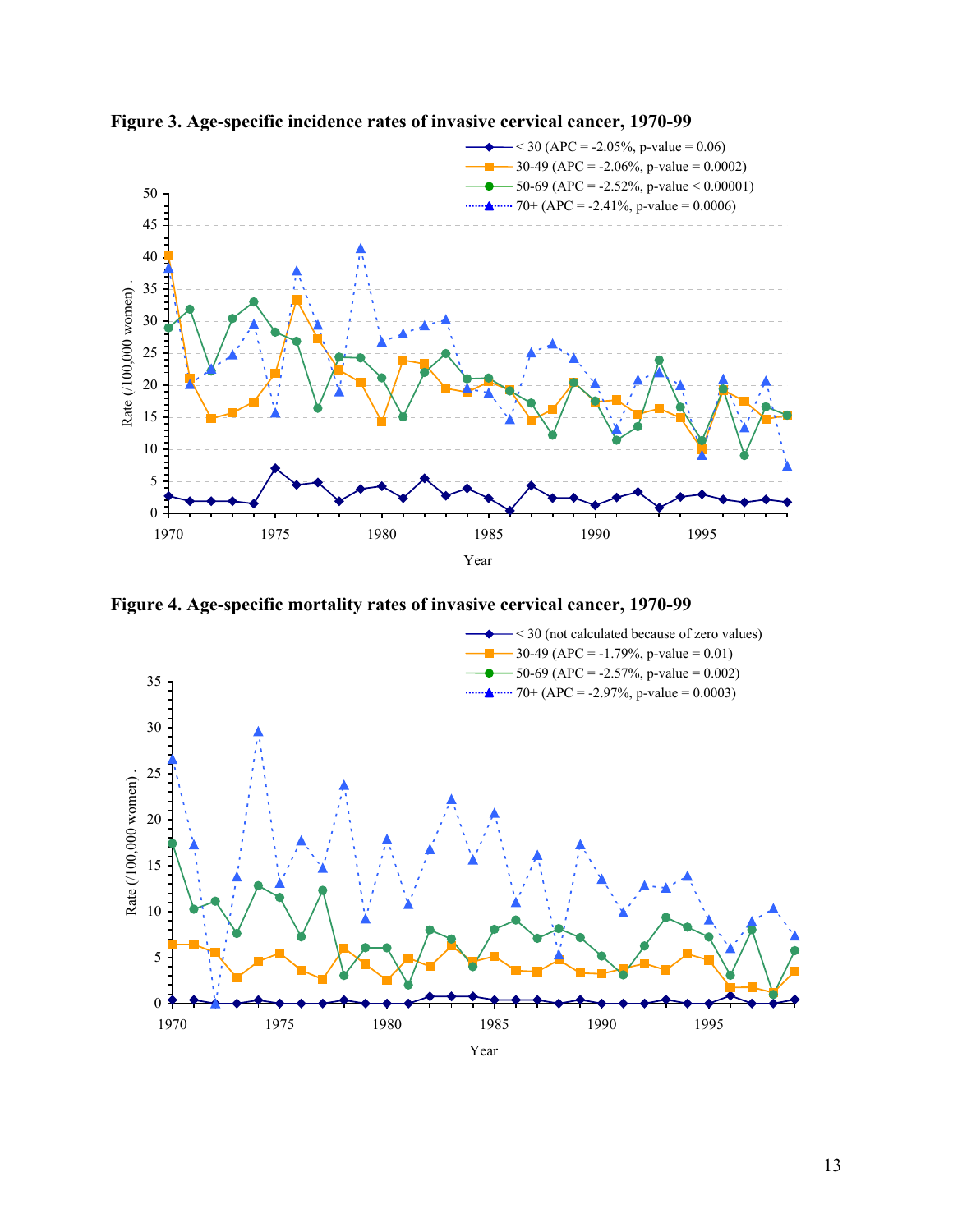## **Prevalence**

The total number of 5-year prevalent cases of cervical cancer dropped from 245 to 229 between 1989 and 1999 (Table 3). The cumulative number of women diagnosed with cervical cancer between 1985 and 1999 and still alive and living in Manitoba in 1999 was 539.

|      |           |       | 5-year prevalence |      |       | Total prevalence |       |       |      |       |
|------|-----------|-------|-------------------|------|-------|------------------|-------|-------|------|-------|
| vear | Age group |       |                   |      | Total | Age group        |       |       |      | Total |
|      | $\leq$ 29 | 30-49 | 50-69             | >70  |       | $\leq$ 29        | 30-49 | 50-69 | >70  |       |
| 1989 | 0.08      | 0.44  | 0.29              | 0.19 | 245   | 0.08             | 0.44  | 0.29  | 0.19 | 245   |
| 1994 | 0.06      | 0.47  | 0.25              | 0.22 | 243   | 0.04             | 0.47  | 0.28  | 0.21 | 418   |
| 1999 | $0.06\,$  | 0.52  | 0.28              | 0.14 | 229   | $\rm 0.03$       | 0.47  | 0.31  | 0 19 | 539   |

|  | Table 3. Proportion of prevalent cases of invasive cervical cancer by year and age group |  |  |  |
|--|------------------------------------------------------------------------------------------|--|--|--|
|  |                                                                                          |  |  |  |

\* Total prevalence is 5-year prevalence in 1989, 10-year prevalence in 1994, and 15-year prevalence in 1999.

† N: number of women.

Between 1989 and 1999, the 5-year prevalence rate of cervical cancer decreased from 44.6 /100,000 women to 39.8 /100,000 women (Figure 5). The decrease was primarily observed in the 50-69 and 70 years of age and older age groups. A non-significant increase was observed in the 30-49 age group starting in 1996.

#### **Figure 5. Crude and age-specific 5-year prevalence rates of invasive cervical cancer**

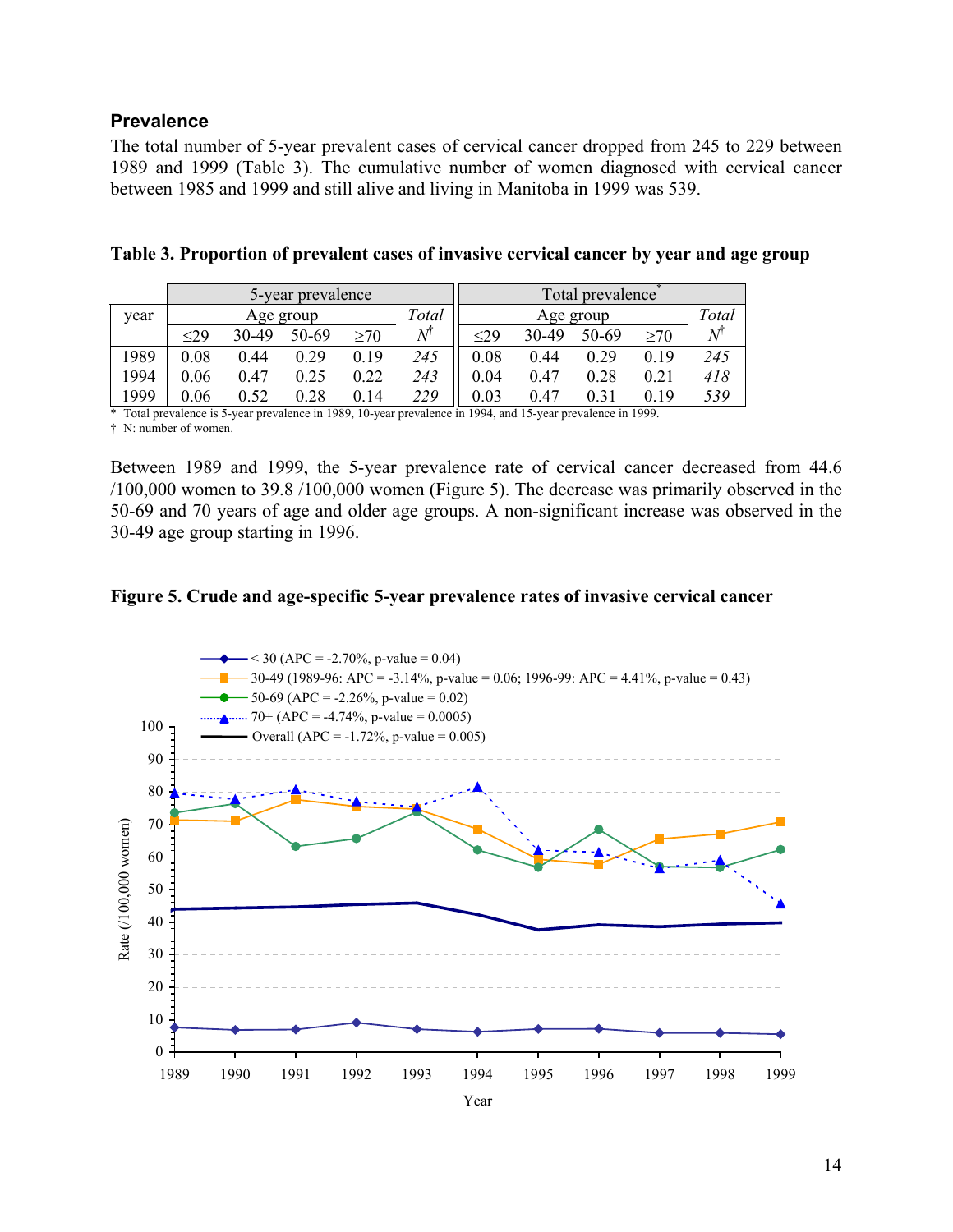# **Geographic distribution**

#### *RHA comparisons*

In 1999, Manitoba was divided into 12 Regional Health Authorities (RHAs) (Appendix B). The number of incident cases, deaths, and 5-year prevalent cases of invasive cervical cancer in each RHA, excluding Winnipeg, remained lower or equal to 30 over the six 5-year periods (Table 4).

Since small fluctuations in the number of cases can have a significant impact on rates, the interpretation of the results is limited. Nevertheless, rates and rate ratios are presented for completeness (Table 5). With very few exceptions, RHA incidence, mortality, and 5-year prevalence rates were not different from the Manitoba rate. Significantly higher incidence and 5 year prevalence rates (compared to Manitoba rate) were observed in Burntwood in 1990-94 (1994 for prevalence rate) and 1995-99 (1999 for prevalence rate). Although high incidence and 5-year prevalence rates were observed in Churchill, very few cases were diagnosed within 5-year periods, with less than five cases diagnosed between 1970 and 1999.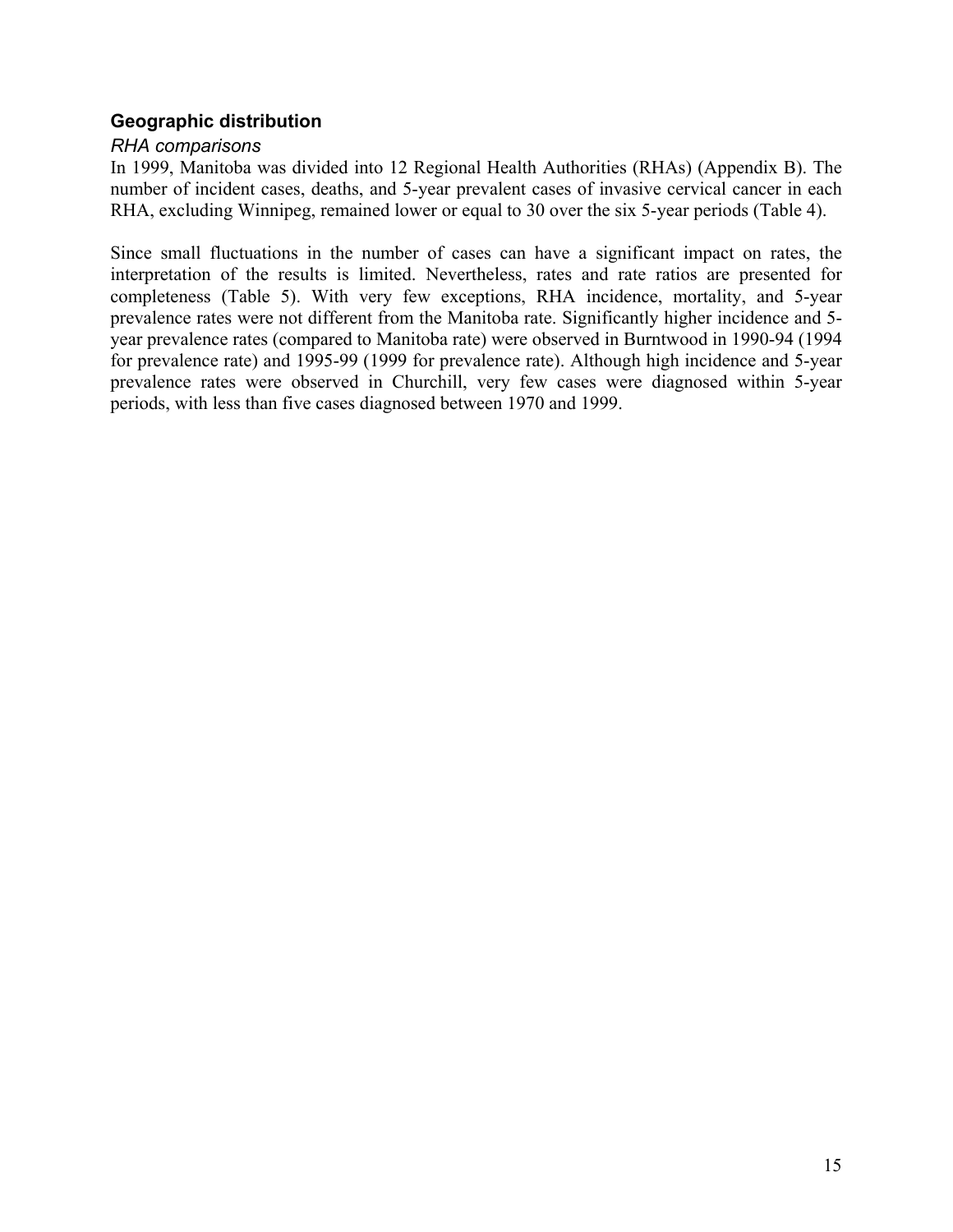**Table 4. Number of incident cases, deaths and prevalent cases of invasive cervical cancer by Regional Health Authority (RHA\* )**

|                       |                | Incidence                |                          |                          |                          |                          |                |                |                |                          |                          |                          |
|-----------------------|----------------|--------------------------|--------------------------|--------------------------|--------------------------|--------------------------|----------------|----------------|----------------|--------------------------|--------------------------|--------------------------|
| <b>RHA</b>            |                | 1970-74                  |                          | 1975-79                  |                          | 1980-84                  |                | 1985-89        |                | 1990-94                  |                          | 1995-99                  |
|                       | N              | $\frac{9}{6}$            | N                        | $\%$                     | N                        | $\frac{9}{6}$            | N              | $\frac{9}{6}$  | N              | $\frac{0}{0}$            | N                        | $\%$                     |
| <b>Brandon</b>        | 18             | 5.5                      | 20                       | $\overline{5}$ .3        | 14                       | 4.1                      | 7              | 2.3            | 10             | 3.4                      | 14                       | 5.1                      |
| Burntwood             | 8              | 2.5                      | 17                       | 4.5                      | 7                        | 2.1                      | 10             | 3.2            | 13             | 4.4                      | 18                       | 6.5                      |
| Central               | 19             | 5.8                      | 22                       | 5.8                      | 16                       | 4.7                      | 18             | 5.8            | 15             | 5.1                      | 17                       | 6.2                      |
| Churchill             | $-$            | $\overline{a}$           | $\overline{2}$           | 0.5                      | $\overline{\phantom{a}}$ | $\overline{\phantom{a}}$ | $\mathbf{1}$   | 0.3            | $\mathbf{1}$   | 0.3                      | --                       | $-$                      |
| Interlake             | 12             | 3.7                      | 30                       | 8.0                      | 20                       | 5.9                      | 14             | 4.5            | 20             | 6.7                      | 20                       | 7.2                      |
| Marquette             | 12             | 3.7                      | 8                        | 2.1                      | 22                       | 6.5                      | 6              | 1.9            | 13             | 4.4                      | 8                        | 2.9                      |
| Norman                | 11             | 3.4                      | 22                       | 5.8                      | 12                       | 3.5                      | 6              | 1.9            | 10             | 3.4                      | 5                        | 1.8                      |
| North Eastman         | 9              | 2.8                      | 7                        | 1.9                      | 9                        | 2.6                      | 12             | 3.9            | 11             | 3.7                      | 3                        | 1.1                      |
| Parkland              | 18             | 5.5                      | 12                       | 3.2                      | 18                       | 5.3                      | 16             | 5.1            | 16             | 5.4                      | 12                       | 4.3                      |
| South Eastman         | $\overline{2}$ | 0.6                      | 11                       | 2.9                      | 10                       | 2.9                      | 5              | 1.6            | 10             | 3.4                      | 6                        | 2.2                      |
| South Westman         | 13             | 4.0                      | 14                       | 3.7                      | 9                        | 2.6                      | $\overline{7}$ | 2.3            | 10             | 3.4                      | 7                        | 2.5                      |
| Winnipeg              | 200            | 61.5                     | 211                      | 56.0                     | 201                      | 58.9                     | 209            | 67.2           | 167            | 56.2                     | 165                      | 59.8                     |
| Manitoba <sup>†</sup> | 325            |                          | 377                      |                          | 341                      |                          | 311            |                | 297            |                          | 276                      |                          |
|                       |                |                          |                          |                          |                          |                          |                |                |                |                          |                          |                          |
|                       |                |                          |                          |                          |                          | Mortality                |                |                |                |                          |                          |                          |
| <b>RHA</b>            |                | 1970-74                  |                          | 1975-79                  |                          | 1980-84                  |                | 1985-89        |                | 1990-94                  |                          | 1995-99                  |
|                       | $N^{\ddagger}$ | $\%$                     | $\mathrm{N}^\ddagger$    | $\%$                     | N                        | $\%$                     | N              | $\%$           | N              | $\%$                     | N                        | $\%$                     |
| <b>Brandon</b>        | $\overline{a}$ | 3.6                      | $\overline{a}$           | 5.4                      | 3                        | 3.0                      | 3              | 2.9            | 5              | 5.1                      | $\mathfrak{D}$           | $\overline{3.0}$         |
| Burntwood             | $\overline{a}$ | 1.8                      | --                       | 5.4                      | $\mathbf{1}$             | 1.0                      | $\overline{2}$ | 1.9            | 7              | 7.1                      | 4                        | 6.0                      |
| Central               |                | 5.5                      | --                       | 3.6                      | 6                        | 6.0                      | 5              | 4.8            | 8              | 8.2                      | 6                        | 9.0                      |
| Churchill             | $-$            | $\overline{\phantom{a}}$ | $\overline{a}$           | $\overline{\phantom{a}}$ | $\overline{a}$           | $\overline{a}$           |                | $\overline{a}$ | $\overline{a}$ | $\overline{\phantom{a}}$ |                          | $\overline{a}$           |
| Interlake             | $\overline{a}$ | 3.6                      | --                       | 5.4                      | $\overline{7}$           | 7.0                      | 6              | 5.7            | 7              | 7.1                      | 3                        | 4.5                      |
| Marquette             | $-$            | 3.6                      | $\overline{a}$           | 5.4                      | 8                        | 8.0                      | 4              | 3.8            | 6              | 6.1                      | 1                        | 1.5                      |
| Norman                | $-$            | 3.6                      | $\overline{\phantom{a}}$ | 3.6                      | 5                        | 5.0                      | $\overline{4}$ | 3.8            | $\overline{2}$ | 2.0                      | 3                        | 4.5                      |
| North Eastman         | $-$            | 5.5                      | $\overline{a}$           | 3.6                      | 1                        | 1.0                      | $\overline{c}$ | 1.9            | 3              | 3.1                      | 3                        | 4.5                      |
| Parkland              | $-$            | 7.3                      | $\overline{a}$           | $\theta$                 | 7                        | 7.0                      | 11             | 10.5           | $\overline{4}$ | 4.1                      | $\overline{2}$           | 3.0                      |
| South Eastman         | $-$            | 1.8                      | $-$                      | $\theta$                 | 1                        | 1.0                      | $\overline{2}$ | 1.9            | $\overline{2}$ | 2.0                      | 3                        | 4.5                      |
| South Westman         | $\overline{a}$ | 1.8                      | Ξ.                       | 5.4                      | $\overline{2}$           | 2.0                      | $\overline{2}$ | 1.9            | $\overline{2}$ | 2.0                      | 5                        | 7.5                      |
| Winnipeg              | $-$            | 60.0                     | $-$                      | 62.5                     | 56                       | 56.0                     | 64             | 61.0           | 52             | 53.1                     | 35                       | 52.2                     |
| Manitoba <sup>1</sup> | $\overline{a}$ |                          | $\overline{a}$           |                          | 100                      |                          | 105            |                | 98             |                          | 67                       |                          |
|                       |                |                          |                          |                          |                          | 5-Year prevalence        |                |                |                |                          |                          |                          |
| <b>RHA</b>            |                | 1974                     |                          | $1979$ <sup>§</sup>      |                          | $1984^{\$}$              |                | 1989           |                |                          | 1994<br>1999             |                          |
|                       | N              | $\frac{0}{0}$            | N                        | $\%$                     | N                        | $\%$                     | N              | $\%$           | N              | $\%$                     | N                        | $\%$                     |
| <b>Brandon</b>        | $\overline{a}$ | $\sim$                   | $\overline{a}$           | $\overline{a}$           | $\overline{a}$           | $\overline{a}$           | 6              | 2.4            | 8              | 3.3                      | 12                       | 5.2                      |
| Burntwood             | $-$            | $-$                      | $-$                      | $-$                      | $\overline{a}$           | $-$                      | 8              | 3.3            | 11             | 4.5                      | 16                       | 7.0                      |
| Central               |                | $\sim$                   | $\overline{a}$           | $\overline{a}$           | $\overline{a}$           | $\overline{a}$           | 15             | 6.1            | 12             | 4.9                      | 13                       | 5.7                      |
| Churchill             | $\overline{a}$ | $-$                      | $-$                      | $-$                      | $\overline{a}$           | $-$                      | $\mathbf{1}$   | 0.4            | $\mathbf{1}$   | 0.4                      | $\overline{\phantom{a}}$ | $\overline{\phantom{a}}$ |
| Interlake             |                | $-$                      | $\overline{a}$           | $-$                      | $\overline{a}$           | $\overline{a}$           | 11             | 4.5            | 13             | 5.3                      | 13                       | 5.7                      |
| Marquette             | $-$            | $\sim$                   | $\overline{a}$           | $\overline{a}$           | $\overline{a}$           | $-$                      | 6              | 2.4            | 7              | 2.9                      | 7                        | 3.1                      |
| Norman                |                | $\overline{a}$           | $\overline{a}$           | $\overline{\phantom{a}}$ | $\overline{a}$           | $\overline{a}$           | 5              | 2.0            | 8              | 3.3                      | 4                        | 1.7                      |
| North Eastman         |                | $-$                      | $\overline{a}$           | $-$                      | $\overline{a}$           | $\overline{a}$           | 11             | 4.5            | 9              | 3.7                      | 3                        | 1.3                      |
| Parkland              |                | $\sim$                   | $\overline{a}$           | $\overline{a}$           | $\overline{a}$           | $\overline{a}$           | 9              | 3.7            | 12             | 4.9                      | 8                        | 3.5                      |
| South Eastman         |                |                          |                          |                          |                          |                          |                |                |                |                          | 4                        |                          |
|                       | $-$            | $-$                      | $-$                      | $-$                      | $\overline{a}$           | $-$                      | 5<br>6         | 2.0            | 10<br>10       | 4.1                      | 5                        | 1.7<br>2.2               |
| South Westman         | $-$            | $-$                      |                          | $\overline{a}$           | $\overline{a}$           | $\overline{a}$           |                | 2.4            |                | 4.1                      |                          |                          |
| Winnipeg              | $\overline{a}$ | $\sim$                   | $-$                      | $\sim$                   | $\overline{a}$           | $\overline{a}$           | 162            | 66.1           | 141            | 58.0                     | 143                      | 62.4                     |
| Manitoba              |                |                          | $\overline{a}$           |                          | $\sim$                   |                          | 245            |                | 243            |                          | 229                      |                          |

\* According to the year 2000 geographic boundaries of RHAs

† Totals include the number of people with missing RHA information

‡ Cause specific death counts weree not presented; see the method section for further details

§ Results are not presented because it was not possible to determine accurately if someone had moved outside the province before 1984

║ When the number of death is subtracted from the number of incident cases the result is not the number of prevalent cases; this is because the 5 year prevalence is restricted to the number of incident cases of that 5-year period while the number of deaths is not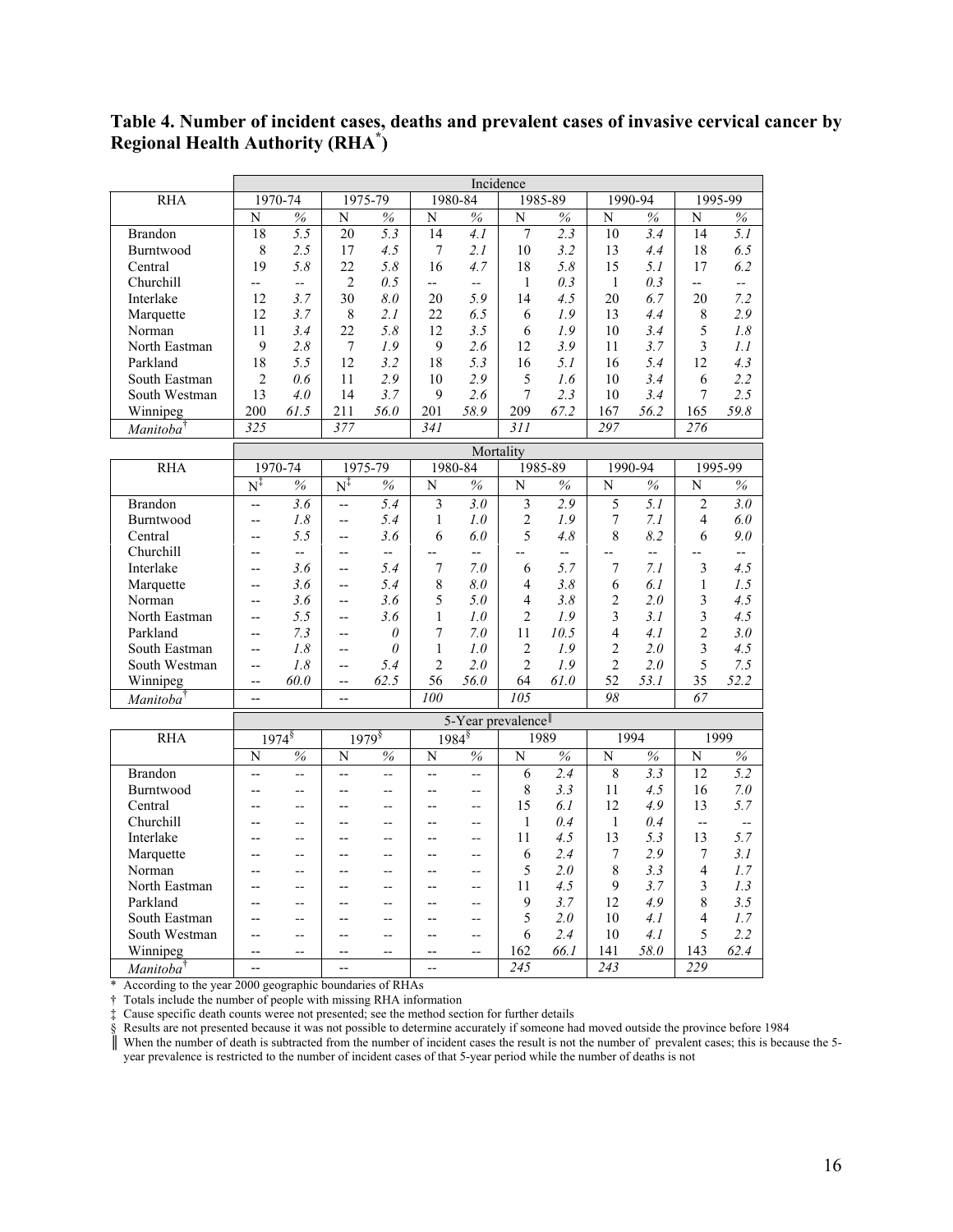**Table 5. Age-standardised rates and rate ratios of invasive cervical cancer by Regional Health Authority (RHA\* )**

| <b>RHA</b>     |                   | 1985-89                  |                   | 1990-94                   |                          | 1995-99                  |
|----------------|-------------------|--------------------------|-------------------|---------------------------|--------------------------|--------------------------|
|                | Rate              | $RR^{\ddagger}$ (95% CI) | Rate <sup>†</sup> | $RR^{\ddagger}$ (95% CI)  | Rate <sup>†</sup>        | $RR^{\ddagger}$ (95% CI) |
| <b>Brandon</b> | 5.4               | $0.52(0.25-1.12)$        | 7.9               | $0.79(0.42 - 1.48)$       | 10.7                     | $1.19(0.70-2.04)$        |
| Burntwood      | 17.9              | $1.37(0.73 - 2.58)$      | 19.5              | $1.84(1.05-3.21)$         | 22.2                     | $2.43(1.51-3.93)$        |
| Central        | 8.1               | $0.71(0.44-1.15)$        | 6.6               | $0.63(0.37-1.06)$         | 6.9                      | $0.77(0.47-1.26)$        |
| Churchill      | 29.6              | $3.71(0.52 - 26.5)$      | 31.4              | $4.47(0.62 - 31.9)$       | $-$                      |                          |
| Interlake      | 7.5               | $0.71(0.42 - 1.22)$      | 11.0              | $1.06(0.68-1.67)$         | 10.5                     | $1.36(0.72 - 1.79)$      |
| Marquette      | 5.3               | $0.51(0.22-1.15)$        | 13.5              | $1.24(0.71-2.16)$         | 9.3                      | $0.87(0.43-1.76)$        |
| Norman         | 11.9              | $1.04(0.46-2.33)$        | 19.0              | $1.84(0.98-3.45)$         | 7.8                      | $0.97(0.40-2.34)$        |
| North Eastman  | 15.7              | $1.40(0.79-2.49)$        | 12.7              | $1.28(0.70-2.34)$         | 3.5                      | $0.35(0.11-1.09)$        |
| Parkland       | 14.2              | $1.17(0.71-1.94)$        | 13.3              | $1.31(0.79-2.17)$         | 10.4                     | $1.13(0.63 - 2.01)$      |
| South Eastman  | 5.4               | $0.45(0.19-1.08)$        | 8.8               | $0.89(0.47-1.66)$         | 4.6                      | $0.53(0.24-1.20)$        |
| South Westman  | 5.9               | $0.63(0.30-1.34)$        | 9.4               | $1.01(0.58-1.90)$         | 6.0                      | $0.81(0.38-1.72)$        |
| Winnipeg       | 12.9              | $1.14(0.96-1.36)$        | 9.5               | $0.95(0.78-1.14)$         | 9.2                      | $1.01(0.83-1.22)$        |
| Manitoba       | 11.2              | 1.00                     | 10.1              | 1.00                      | 9.1                      | 1.00                     |
|                |                   |                          |                   | Mortality                 |                          |                          |
| <b>RHA</b>     |                   | 1985-89                  |                   | 1990-94                   |                          | 1995-99                  |
|                | Rate              | $RR^{\ddagger}$ (95% CI) | $Rate^{\dagger}$  | $RR^{T}(95\% \text{ CI})$ | Rate                     | $RR^{\ddagger}$ (95% CI) |
| Other RHAs     | 3.5               | $0.95(0.66-1.36)$        | 3.5               | $1.16(0.81-1.64)$         | 2.4                      | $1.17(0.77 - 1.79)$      |
| Winnipeg       | 3.7               | $1.04(0.76-1.42)$        | 2.8               | $0.89(0.64-1.25)$         | 1.8                      | $0.88(0.59-1.33)$        |
| Manitoba       | 3.6               | 1.00                     | 3.1               | 1.00                      | 2.0                      | 1.00                     |
|                |                   |                          |                   | 5-Year prevalence         |                          |                          |
| <b>RHA</b>     |                   | 1989                     |                   | 1994                      |                          | 1999                     |
|                | $Rate^{\sqrt{5}}$ | $RR^{\ddagger}$ (95% CI) | Rate <sup>§</sup> | $RR^{T}(95\% \text{ CI})$ | $Rate^{\S}$              | $RR^{\ddagger}$ (95% CI) |
| <b>Brandon</b> | 24.3              | $0.57(0.25-1.29)$        | 32.4              | $0.78(0.38-1.57)$         | 48.5                     | $1.25(0.70-2.24)$        |
| Burntwood      | 39.8              | $1.39(0.69-2.82)$        | 52.8              | $1.91(1.04-3.50)$         | 73.6                     | $2.55(1.53-4.24)$        |
| Central        | 31.7              | $0.76(0.45-1.28)$        | 25.2              | $0.62(0.35-1.11)$         | 26.7                     | $0.72(0.41-1.26)$        |
| Churchill      | 163.7             | $5.20(0.73-37.1)$        | 194.6             | $5.81(0.81-41.1)$         | $\overline{\phantom{a}}$ |                          |
| Interlake      | 30.6              | $0.70(0.38-1.28)$        | 36.2              | $0.85(0.49-1.49)$         | 35.4                     | $0.88(0.50-1.54)$        |
| Marquette      | 31.6              | $0.67(0.30-1.51)$        | 37.5              | $0.83(0.39-1.76)$         | 37.8                     | $0.95(0.45-2.02)$        |
| Norman         | 39.5              | $1.10(0.45 - 2.67)$      | 65.1              | $1.83(0.90-3.70)$         | 32.2                     | $0.93(0.35-2.50)$        |
| North Eastman  | 65.8              | $1.60(0.87-2.92)$        | 50.9              | $1.26(0.65-2.45)$         | 15.9                     | $0.41(0.13-1.27)$        |
| Parkland       | 39.7              | $0.87(0.44-1.68)$        | 54.5              | $1.23(0.69-2.20)$         | 36.8                     | $0.94(0.46-1.90)$        |
| South Eastman  | 21.5              | $0.56(0.23-1.35)$        | 40.7              | $1.07(0.57 - 2.01)$       | 15.5                     | $0.42(0.16-1.13)$        |
| South Westman  | 33.3              | $0.71(0.32-1.60)$        | 56.8              | $1.26(0.67-2.36)$         | 29.3                     | $0.73(0.30-1.77)$        |
| Winnipeg       | 49.2              | $1.12(0.92 - 1.36)$      | 42.8              | $0.98(0.79-1.20)$         | 42.9                     | $1.06(0.86 - 1.30)$      |
| Manitoba       | 42.9              | 1.00                     | 42.1              | 1.00                      | 39.4                     | 1.00                     |

\* According to the year 2000 geographic boundaries of RHAs

† Standardised to the 1991 Canadian population

‡ RR: age-adjusted risk ratio; CI: confidence interval; a RR with a 95% CI not including the value 1.00 is not significantly different than the reference group (Manitoba); for example, in 1985-89 the RR comparing the incidence rate of Winnipeg to that of Manitoba is 1.14 (0.96-1.36); the value 1.00 is included in the 95% CI and consequently the rate of Winnipeg is not significantly different than the Manitoba rate

§ Crude rate (not adjusted for age)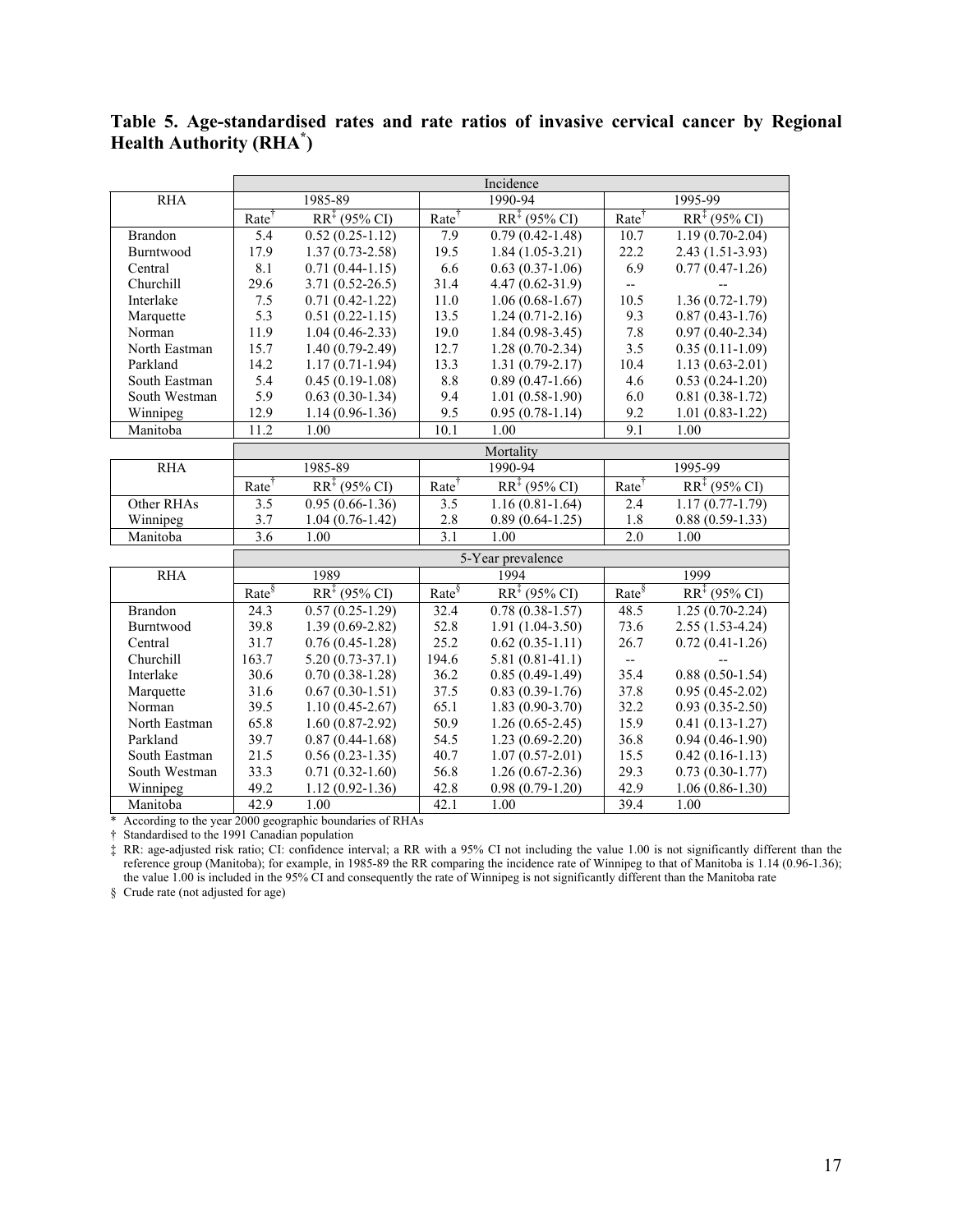#### *Inter-provincial comparisons*

The Manitoba age-standardised incidence rate of cervical cancer for 1999 (8 /100,000 women) was the same as the Canadian incidence rate  $(8/100,000$  women)<sup>1</sup> (Figure 6). The 1999 Manitoba mortality rate (3 /100,000 women) was higher than the Canadian rate (2 /100,000 women). Manitoba's incidence rate was lower than the rate observed in P.E.I., Nova Scotia, Saskatchewan and Alberta and comparable to that seen in Ontario and British Columbia. Manitoba's mortality rate was comparable to Alberta, Nova Scotia, and New Brunswick, but higher than the Canadian average. Cervical cancer screening activities and hysterectomy practice may partly be responsible for the differences in incidence and mortality rates observed between provinces.

#### **Figure 6. Age-standardised incidence and mortality rates of invasive cervical cancer by province (1999)<sup>1</sup>**

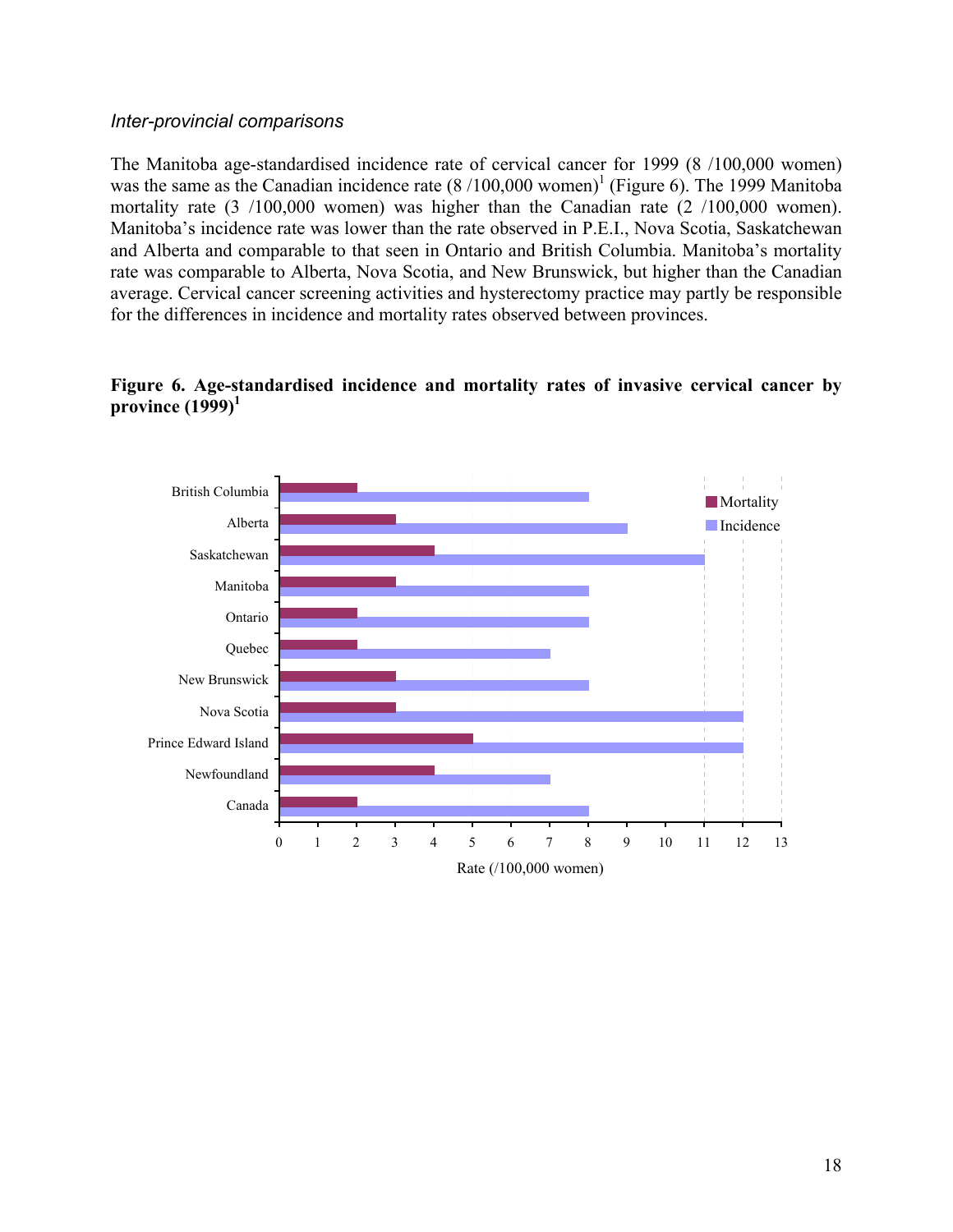# **Types of invasive cervical cancer**

Squamous cell carcinoma (Appendix C) was the most frequently diagnosed type of invasive cervical cancer in Manitoba women over the study period. It represented approximately 80% of newly diagnosed cervical cancers between 1970-74 and 1990-94 and 69% in 1995-99 (Table 6).

The proportion of women diagnosed with adenocarcinoma increased from 7% to 11% between 1970-74 and 1990-94 and from 11% to 22% between 1990-94 and 1995-99. The increase reported between 1990-94 and 1995-99 was observed in all age groups, but to a lesser extent in the 70 years of age and older age group. Because of the small sample size, it is impossible to tell if the increase represents a random fluctuation or a real change.

The other types of cervical cancer represented approximately 10% of all invasive cervical cancers diagnosed in the province.

|                                                           |  |  | Table 6. Distribution of invasive cervical cancer by morphological type, year of diagnosis |  |  |  |
|-----------------------------------------------------------|--|--|--------------------------------------------------------------------------------------------|--|--|--|
| and age group <sup>*</sup> (number of cases (proportion)) |  |  |                                                                                            |  |  |  |

|                   |                          |                      | 1970-74              |           |                        |           |                      | 1975-79   |           |                       |
|-------------------|--------------------------|----------------------|----------------------|-----------|------------------------|-----------|----------------------|-----------|-----------|-----------------------|
| Type of carcinoma | $\leq$ 29                | 30-49                | 50-69                | $70+$     | Total                  | $\leq$ 29 | 30-49                | 50-69     | $70+$     | Total                 |
| Squamous cell     | 21(0.81)                 |                      | 98 (0.82) 112 (0.85) |           | 35 (0.73) 266 (0.82)   |           | 42 (0.71) 113 (0.80) | 98 (0.84) |           | 43 (0.73) 296 (0.79)  |
| Adenocarcinoma    | $\overline{\phantom{m}}$ | 5(0.04)              | 11(0.08)             | 6(0.13)   | 22(0.07)               | 5(0.08)   | 12(0.08)             | 8(0.07)   | 9(0.15)   | 34(0.09)              |
| Adenosquamous     | 1(0.04)                  | 1(0.01)              | 1(0.01)              | 1(0.02)   | 4(0.01)                | 2(0.03)   | 1(0.01)              | 1(0.01)   |           | 4(0.01)               |
| Others            | 4(0.15)                  | 15(0.13)             | 8 (0.06)             | 6(0.13)   | 33(0.10)               | 10(0.17)  | 16(0.11)             | 10(0.09)  | 7(0.12)   | 43(0.11)              |
| Total             | 26                       | 119                  | 132                  | 48        | 325                    | 59        | 142                  | 117       | 59        | 377                   |
|                   |                          |                      | 1980-84              |           |                        |           |                      | 1985-89   |           |                       |
| Type of carcinoma | $\leq$ 29                | 30-49                | 50-69                | $70+$     | Total                  | $\leq$ 29 | 30-49                | 50-69     | $70+$     | Total                 |
| Squamous cell     |                          | 40 (0.83) 109 (0.87) | 81 (0.78)            | 49 (0.77) | 279(0.82)              |           | 24 (0.80) 106 (0.81) | 76 (0.85) | 49 (0.79) | 255(0.82)             |
| Adenocarcinoma    | 1(0.02)                  | 8(0.06)              | 17(0.16)             | 9(0.14)   | 35(0.10)               | 5(0.17)   | 16(0.12)             | 11(0.12)  | 8(0.13)   | 40(0.13)              |
| Adenosquamous     | 3(0.06)                  | 1(0.01)              | 3(0.03)              | 1(0.02)   | 8(0.02)                | 1(0.03)   | 6(0.05)              | 2(0.02)   | 2(0.03)   | 11(0.04)              |
| Others            | 4(0.08)                  | 7(0.06)              | 3(0.03)              | 5(0.08)   | 19(0.06)               |           | 3(0.02)              |           | 3(0.05)   | 5(0.02)               |
| Total             | 48                       | 125                  | 104                  | 64        | 341                    | 30        | 131                  | 89        | 62        | 312                   |
|                   |                          |                      | 1990-94              |           |                        |           |                      | 1995-99   |           |                       |
| Type of carcinoma | $\leq$ 29                | 30-49                | 50-69                | $70+$     | Total                  | $\leq$ 29 | 30-49                | 50-69     | $70+$     | Total                 |
| Squamous cell     |                          | 23 (0.92) 100 (0.76) | 64 (0.80)            |           | $47(0.80)$ $234(0.79)$ | 19(0.76)  | 90(0.69)             | 50(0.69)  |           | $32(0.67)$ 191 (0.69) |
| Adenocarcinoma    | 2(0.08)                  | 15(0.11)             | 8(0.10)              | 9(0.15)   | 34(0.11)               | 4(0.16)   | 29(0.22)             | 19(0.26)  | 9(0.19)   | 61(0.22)              |
| Adenosquamous     | $- -$                    | 15(0.11)             | 7(0.09)              |           | 22(0.07)               | 2(0.08)   | 8(0.06)              | 1(0.01)   | 2(0.04)   | 13(0.05)              |
| Others            | $\qquad \qquad -$        | 2(0.02)              | 1(0.01)              | 3(0.05)   | 6(0.02)                | --        | 4(0.03)              | 2(0.03)   | 5(0.10)   | 11(0.04)              |
| Total             | 25                       | 132                  | 80                   | 59        | 296                    | 25        | 131                  | 72        | 48        | 276                   |

\* Information on cervical cancer morphology was missing for 12 cases (totals include those with missing type)

The age-standardised incidence rates of adenocarcinoma and squamous cell carcinoma followed different patterns between 1970 and 1999 (Figure 7). The rate of squamous cell carcinoma decreased significantly, while the rate of adenocarcinoma increased slightly but significantly. The incidence rate of squamous cell carcinoma decreased 2.56% per year and the rate of adenocarcinoma increased 1.67% per year.

The rate of squamous cell carcinoma decreased after the mid-1980s in the 30-49 and 70 years of age and older age groups and decreased steadily from 1970 for the 50-69 age group (Figure 8).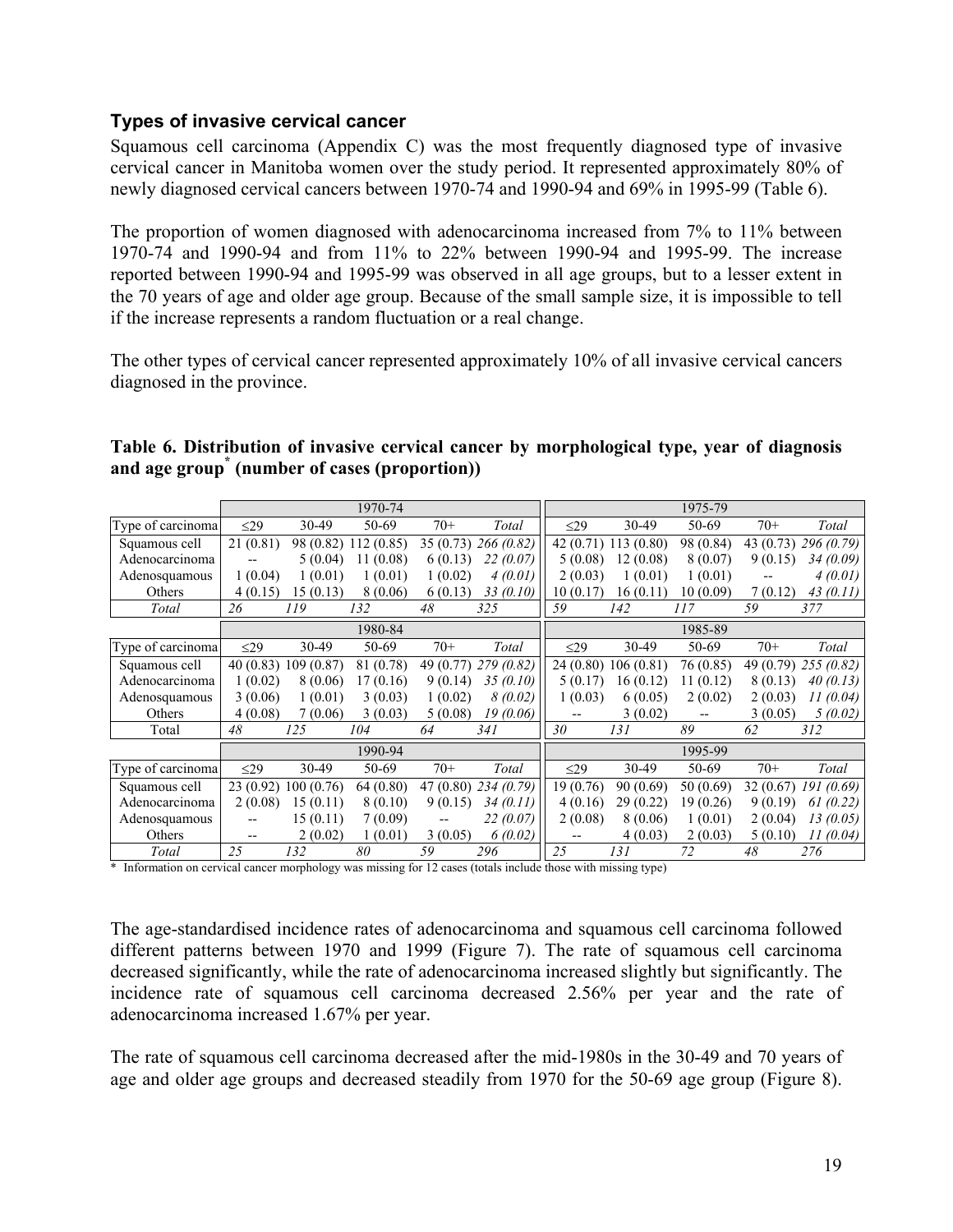Non-significant changes were observed in women less than 30 years of age and the variations in this group were small on an absolute scale in comparison to other age groups.

Trends were not as homogenous for adenocarcinomas as for squamous cell carcinomas, although two age groups show sustained trends (Figure 9). The incidence rate of adenocarcinoma increased significantly in the 30-49 age group and decreased in the 70 years of age and older age group. Rates in the 50-69 and less than 30 age groups were erratic although trends were detected.

**Figure 7. Age-standardised incidence rates of invasive cervical cancer by morphological type**

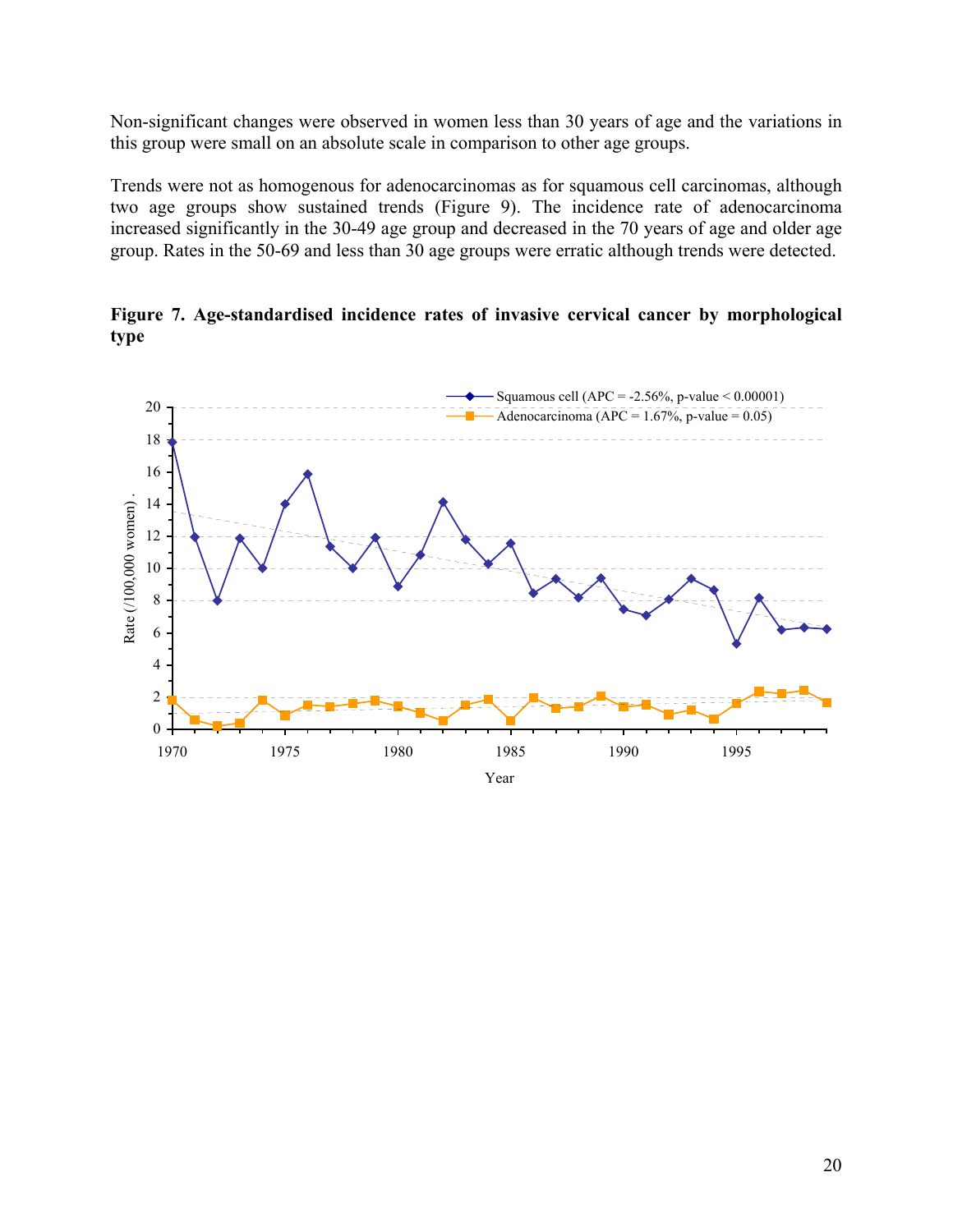

**Figure 8. Age-specific incidence rates of invasive squamous cell carcinoma (5-year moving average)**

**Figure 9. Age-specific incidence rates of invasive adenocarcinoma (5-year moving average)**

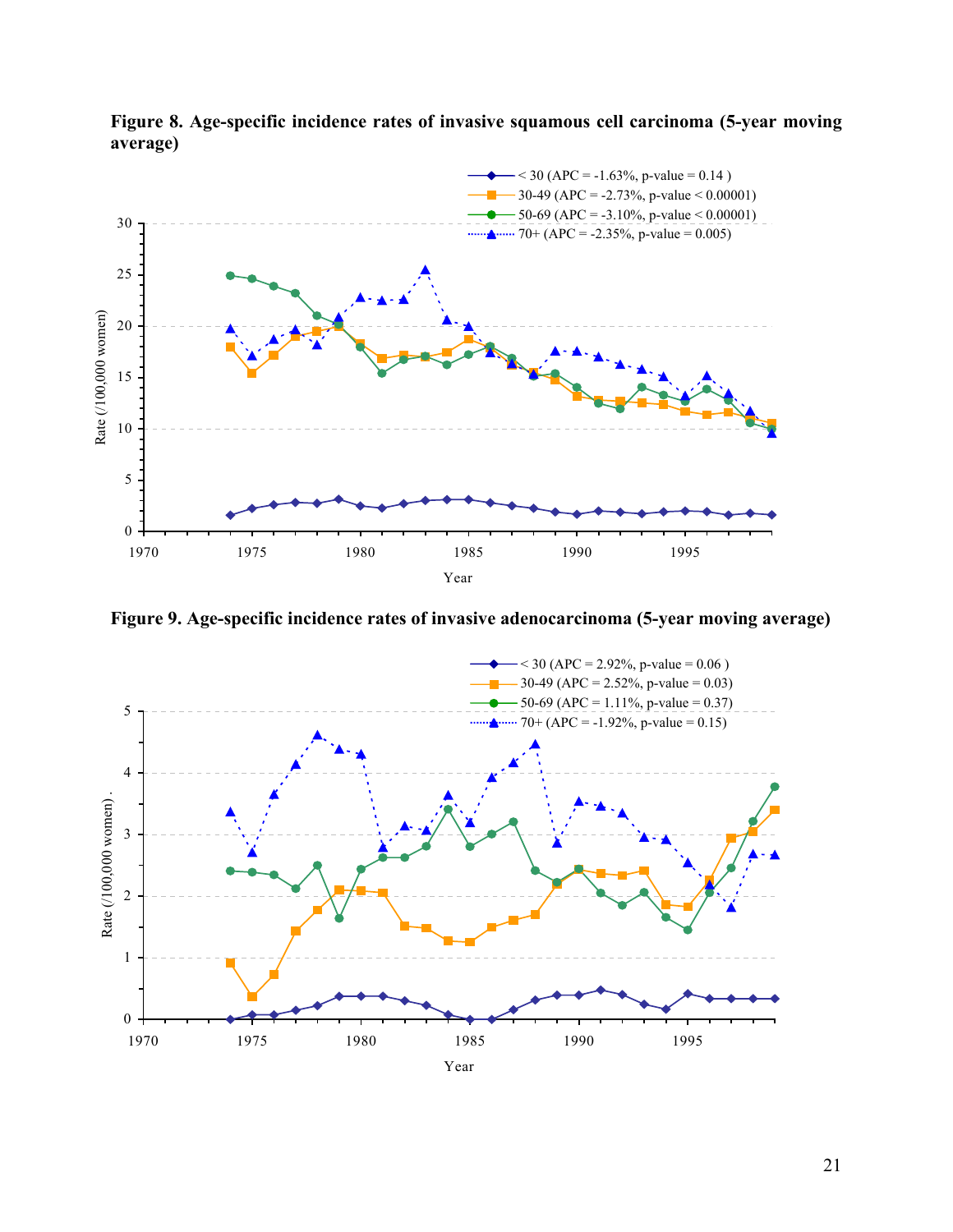## **Survival**

The 5-year cumulative relative survival rate for women diagnosed with invasive cervical cancer increased but not significantly between 1985-89 and 1995-99 (Table 7). Women 40 years of age and older experienced a higher excess risk of death compared to younger women. This was especially noticeable for women 70 years of age and older. Women diagnosed with adenocarcinoma had the same risk of death as women diagnosed with squamous cell carcinoma.

| Table 7. 5-year cumulative relative survival and excess risk of death from invasive cervical |
|----------------------------------------------------------------------------------------------|
| cancer by age group, tumour type and diagnosis period                                        |
|                                                                                              |

| Group                     | 5-year survival rate | $RR^*(95\% \text{ CI})$ | P-value |
|---------------------------|----------------------|-------------------------|---------|
| Period                    |                      |                         |         |
| 1985-89 (reference)       | 0.68                 | 1.00                    |         |
| 1990-94                   | 0.65                 | $1.12(0.83 - 1.51)$     | 0.47    |
| 1995-99                   | 0.72                 | $0.99(0.70-1.40)$       | 0.96    |
| Age                       |                      |                         |         |
| 20-29 (reference)         | 0.88                 | 1.00                    |         |
| 30-39                     | 0.84                 | $1.29(0.61 - 2.76)$     | 0.51    |
| 40-49                     | 0.64                 | $3.03(1.48-6.20)$       | 0.002   |
| 50-59                     | 0.66                 | $3.26(1.54-6.90)$       | 0.002   |
| 60-69                     | 0.63                 | $3.70(1.78-7.68)$       | < 0.001 |
| $70+$                     | 0.42                 | $5.57(2.74-11.4)$       | < 0.001 |
| Tumour type               |                      |                         |         |
| Squamous cell (reference) | 0.68                 | 1.00                    |         |
| Adenocarcinoma            | 0.65                 | $1.17(0.81-1.69)$       | 0.41    |

\* RR: risk ratio (excess risk of death), CI: confidence interval, models are adjusted for period, age, and tumour type. A lower 5-year survival rate is interpreted as an increase of the excess risk of death. For example women 70 years of age and older have a lower 5-year survival rate than the 20-29 years old women (0.42 compared to 0.88); accordingly they have an excess risk of death (5.57 (2.74-11.4)); the rate in the 70+ age group is significantly higher than the rate in the 20-29 age group since the 95% CI doesn't include the value 1.00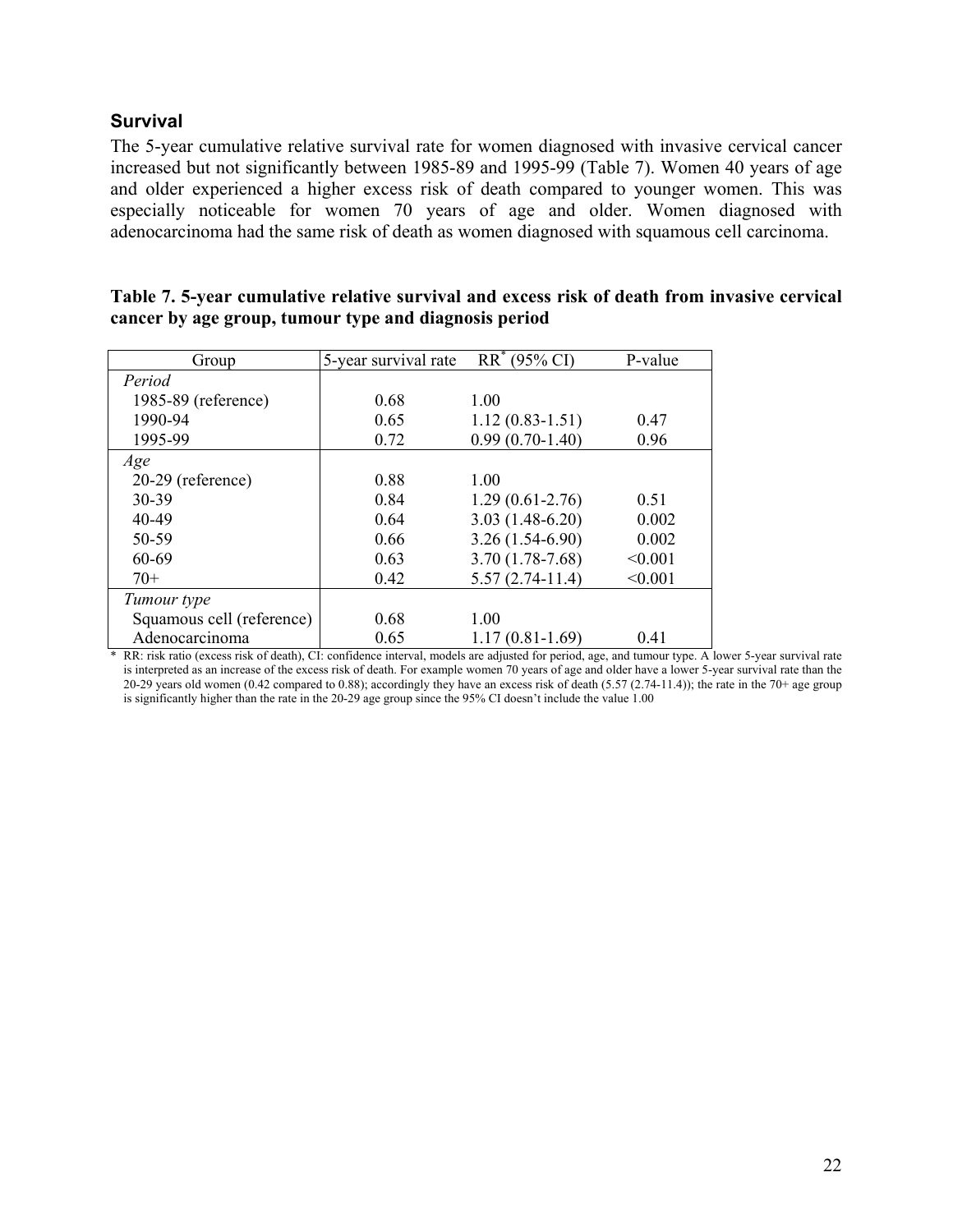# **CERVICAL CARCINOMA** *IN SITU***<sup>2</sup> Number of incident cases**

Cervical carcinoma *in situ*, based either on cytology or morphology, is reportable to the Manitoba Cancer Registry, while lesser degrees of dysplasia are not. A total of 10,006 diagnoses of carcinoma *in situ* were reported between 1970 and 1999. Nine women had two diagnoses of cervical cancer *in situ*; all others had only one. Most cancers (98.7%) were *in situ* squamous cell carcinoma while 1.1% were *in situ* adenocarcinoma. On average, 334 new cases of *in situ* cervical cancer were diagnosed annually. The number of new cases increased over time with approximately 78% more cases diagnosed in 1995-99 (2,163 cases) than in 1970-74 (1,214 cases).

## **Incidence rates**

The incidence rate of carcinoma *in situ* has increased steadily between 1970 and 1999, although fluctuations were observed, especially before 1984 (Figure 10). On average, the rate increased by 0.75 /100,000 women per year.

The incidence rate of carcinoma *in situ* has remained relatively stable among women 30 years of age and older over the study period but increased in women less than 30 years of age (Figure 11). The increase appears to have started in the early 1980s for the 15-19 age group.



#### **Figure 10. Age-standardised incidence rates of cervical cancer** *in situ*

 $\overline{a}$ 2 ICD-9 2332 - International Classification of Diseases,  $9<sup>th</sup>$  revision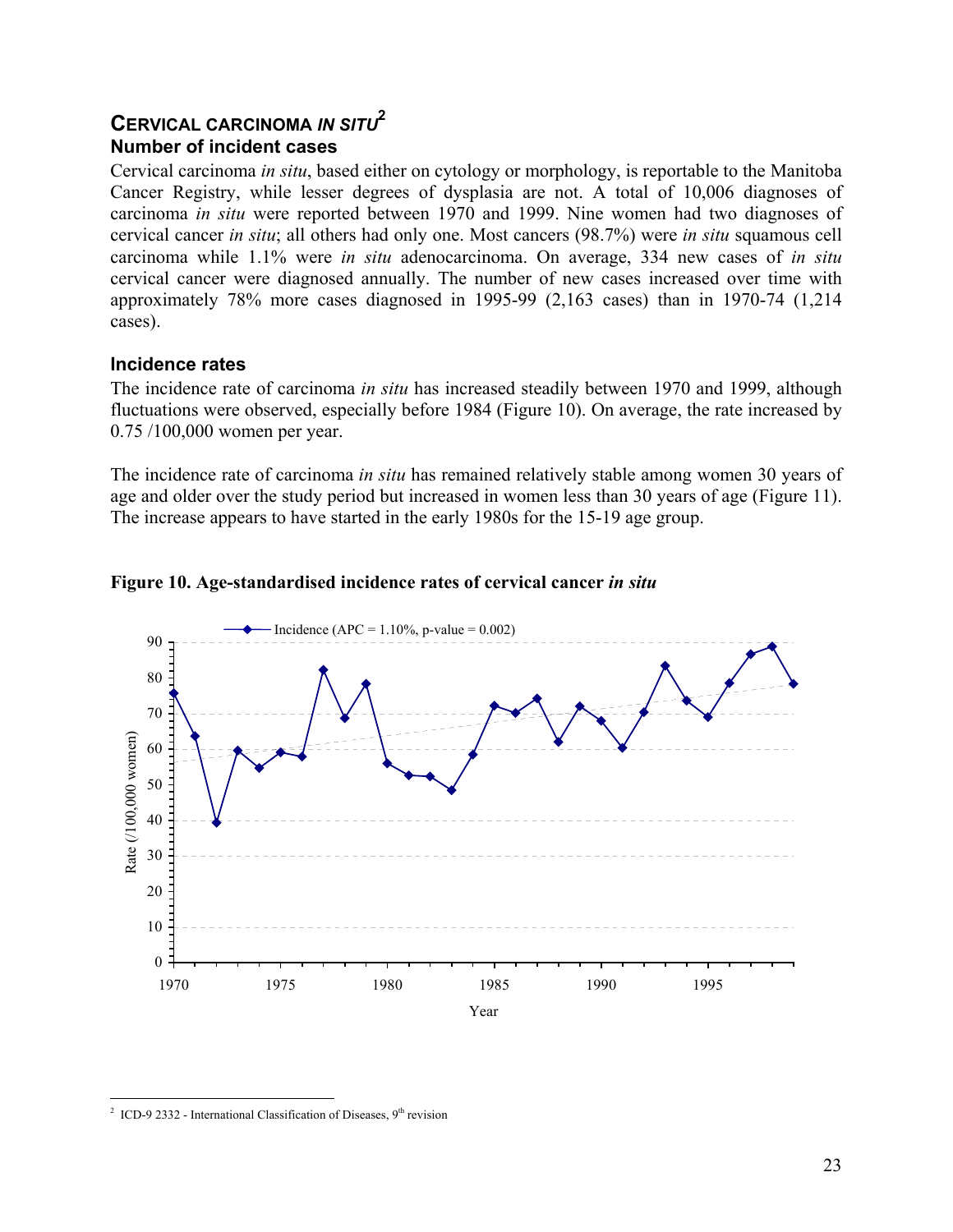



 $\sim$   $\sim$  $\mathbf{r}$ 

 $\hat{r}$  and  $\hat{r}$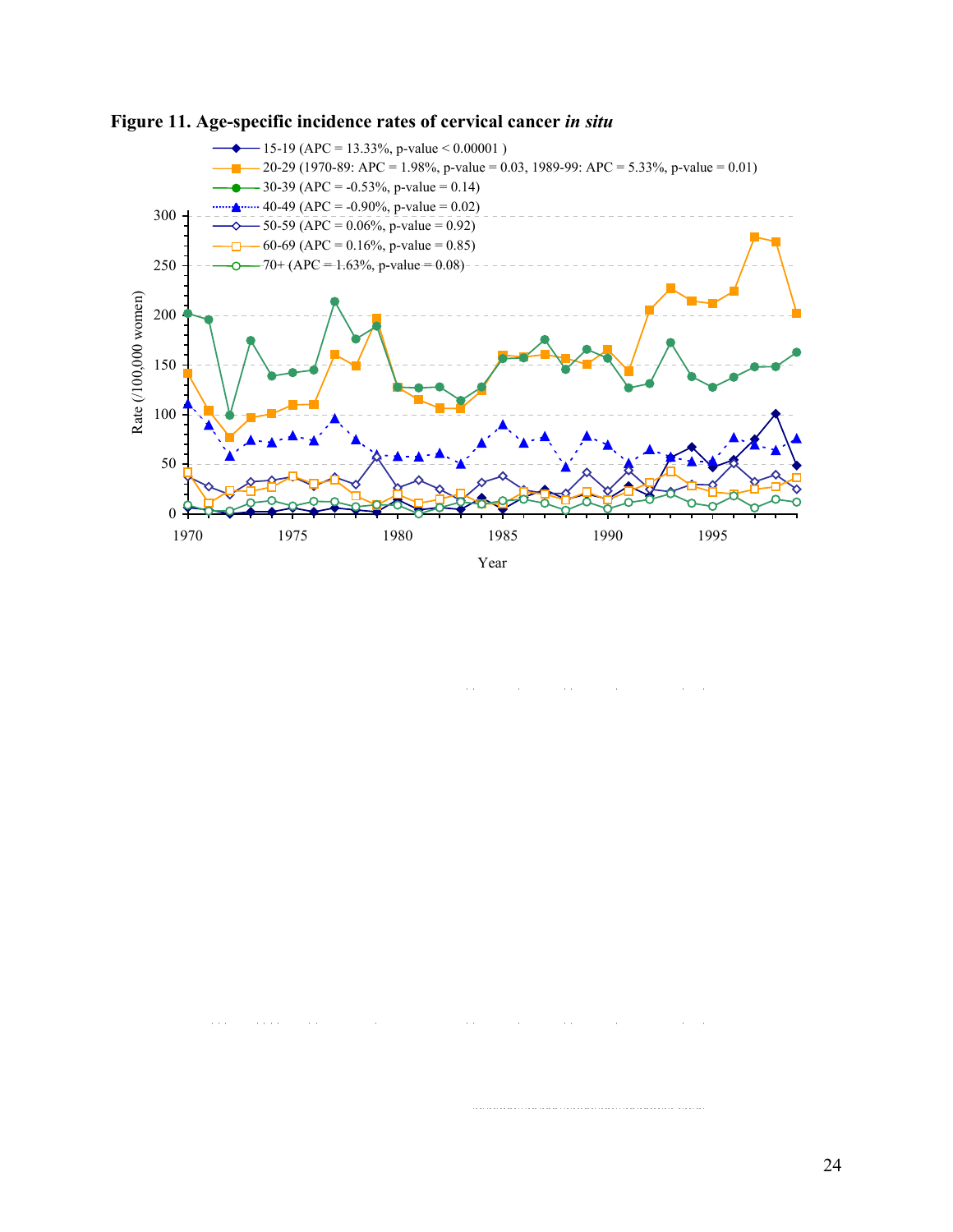## **Geographic distribution**

#### *RHA comparisons*

Nine out of 12 RHAs had a higher rate of cervical carcinoma *in situ* in 1995-99 than in 1985-89 and 1990-94 (Table 8). However, only the RHA of Burntwood showed an incidence rate of carcinoma *in situ* significantly higher than Manitoba over two consecutive 5-year periods (1990-94 and 1995-99). Incidence rates were also significantly higher in Winnipeg in 1985-89 and in Brandon in 1990-94.

The RHAs of Central and South Eastman showed incidence rates significantly lower than Manitoba for the three 5-year time periods. Significantly lower rates were also observed in South Westman (1985-89 and 1990-94) and Parkland (1990-94). The small population of Churchill caused rates to fluctuate more than in other RHAs and consequently, the 1990-94 rates should not be considered abnormal.

#### **Table 8. Age-standardised incidence rates (/100,000 women) and rate ratios of cervical cancer** *in situ* **by Regional Health Authorities (RHA)**

|                  |                   | 1985-89                 |                   | 1990-94                 |                   | 1995-99                 |  |  |
|------------------|-------------------|-------------------------|-------------------|-------------------------|-------------------|-------------------------|--|--|
| <b>RHA</b>       | Rate <sup>®</sup> | $RR^{\dagger}$ (95% CI) | Rate <sup>®</sup> | $RR^{\dagger}$ (95% CI) | Rate <sup>*</sup> | $RR^{\dagger}$ (95% CI) |  |  |
| <b>Brandon</b>   | 70.6              | $1.04(0.83 - 1.30)$     | 93.0              | $1.34(1.10-1.62)$       | 91.4              | $1.15(0.95-1.40)$       |  |  |
| <b>Burntwood</b> | 72.9              | $1.01(0.80-1.28)$       | 92.0              | $1.27(1.03-1.55)$       | 125.5             | $1.58(1.34-1.87)$       |  |  |
| Central          | 33.7              | $0.51(0.40-0.64)$       | 50.3              | $0.73(0.60-0.88)$       | 65.1              | $0.82(0.70-0.97)$       |  |  |
| Churchill        | 173.4             | $2.01(0.84-4.84)$       | 198.3             | $3.22(1.53-6.76)$       | 76.5              | $0.91(0.23-3.65)$       |  |  |
| Interlake        | 67.4              | $1.00(0.82 - 1.20)$     | 60.6              | $0.88(0.72 - 1.07)$     | 74.0              | $0.93(0.77-1.11)$       |  |  |
| Marquette        | 63.4              | $0.91(0.69-1.20)$       | 75.8              | $1.09(0.85 - 1.41)$     | 79.3              | $1.02(0.79-1.30)$       |  |  |
| Norman           | 65.2              | $1.03(0.77-1.39)$       | 64.2              | $0.92(0.67-1.25)$       | 130.2             | $1.68(1.35-2.08)$       |  |  |
| North Eastman    | 56.3              | $0.81(0.60-1.09)$       | 58.5              | $0.83(0.63 - 1.11)$     | 70.8              | $0.89(0.70-1.15)$       |  |  |
| Parkland         | 60.0              | $0.90(0.69-1.16)$       | 50.0              | $0.72(0.54-0.95)$       | 73.8              | $0.90(0.70-1.14)$       |  |  |
| South Eastman    | 36.9              | $0.55(0.40-0.75)$       | 51.6              | $0.72(0.56-0.93)$       | 43.2              | $0.54(0.41-0.71)$       |  |  |
| South Westman    | 42.0              | $0.63(0.45-0.89)$       | 48.2              | $0.68(0.49-0.95)$       | 80.0              | $1.01(0.78-1.30)$       |  |  |
| Winnipeg         | 76.8              | $1.13(1.05-1.21)$       | 73.1              | $1.06(0.98-1.13)$       | 78.5              | $0.99(0.93-1.07)$       |  |  |
| Manitoba         | 68.1              | 1.00                    | 69.2              | 1.00                    | 79.0              | 1.00                    |  |  |

\* Standardised to the 1991 Canadian population

† RR: risk ratio; CI: confidence interval; adjusted for age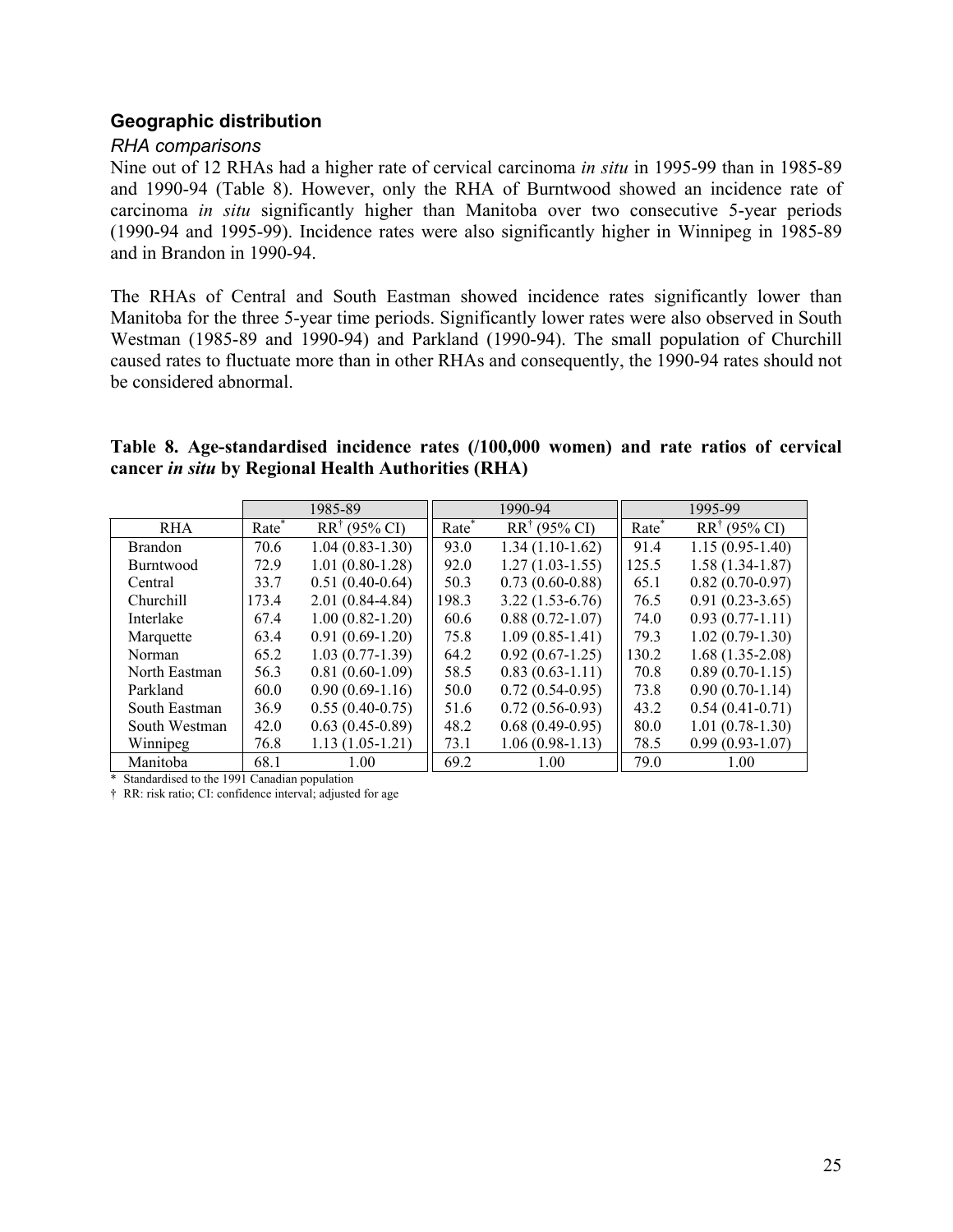# **PAP TEST UTILISATION**

A total of 472,959 women 15 years of age and older had at least one Pap test between 1984 and 1999. These women had 2,888,512 Pap tests (6.4 per women on average), although some women were frequent users while others had only one. Since all Pap tests reported on different dates were included in the analysis, some tests were performed in order to confirm results or to re-evaluate unsatisfactory tests. Therefore, two subsequent tests are not necessarily independent. This is reflected in Figure 12, where 39% of consecutive Pap tests were performed in less than 1 year. A total of 396,392 women had more than one Pap test over the study period and 76,567 women had only one. The 396,392 women had 2,811,945 Pap tests (2,415,553 Pap test intervals). The number of Pap test intervals was used as the denominator to calculate the percentages in Figure 12. Women 15-19 years old were more likely than other age groups to have had two consecutive Pap tests within one year (Table 9).



**Figure 12. Time interval between two consecutive Pap tests, 1984-99**

**Table 9. Time interval between two consecutive Pap tests by age group (number (proportion))\***

| Time            |                          |                |                   | Age groups'       |                   |                   |                   |
|-----------------|--------------------------|----------------|-------------------|-------------------|-------------------|-------------------|-------------------|
| (years)         | $15-19$                  | $20-29$        | $30 - 39$         | $40 - 49$         | 50-59             | 60-69             | $70+$             |
| ${}_{\leq 0.5}$ | 28,354 (0.27)            | 134,473 (0.18) | 85,730 (0.13)     | $44,036$ $(0.11)$ | 24,859 (0.10)     | 15,472 (0.09)     | 10,741(0.11)      |
| $0.5 - 1$       | 33,590 (0.32)            | 233,839 (0.32) | 162,113(0.26)     | 75,144 (0.18)     | $46,628$ $(0.18)$ | 28,930 (0.17)     | 16,330(0.17)      |
| $1 - 2$         | 36,669 (0.35)            | 275,929 (0.38) | 259,565 (0.41)    | 182,190 (0.44)    | 119,267 (0.46)    | 73,581 (0.43)     | 36,534 (0.37)     |
| $2 - 3$         | $5,332$ $(0.05)$         | 55,792 (0.08)  | 71,824 (0.11)     | 58,104 (0.14)     | 35,573 (0.14)     | 25,055(0.15)      | $14,007$ $(0.14)$ |
| $3 - 5$         | 1,176(0.01)              | 26,400(0.04)   | $40,726$ $(0.06)$ | 36,570 (0.09)     | 22,069 (0.08)     | $17,388$ $(0.10)$ | $11,662$ $(0.12)$ |
| $5 - 10$        | $- -$                    | 6,556(0.01)    | 14,604(0.02)      | 16,080(0.04)      | $10,218$ $(0.04)$ | 8,566 (0.05)      | 7,589 (0.08)      |
| $10+$           | $\overline{\phantom{m}}$ | 123(0.00)      | 1,134(0.00)       | $1,648$ $(0.00)$  | 1,217(0.00)       | $1,028$ $(0.01)$  | $1,138$ $(0.01)$  |
| Total           | 105,121                  | 733,112        | 635,696           | 413,772           | 259,831           | 170,020           | 98,001            |

\* For women who had at least two Pap tests between 1984 and 1999

 $\dagger$  A woman might be counted several times within and over age groups if she had more than two Pap tests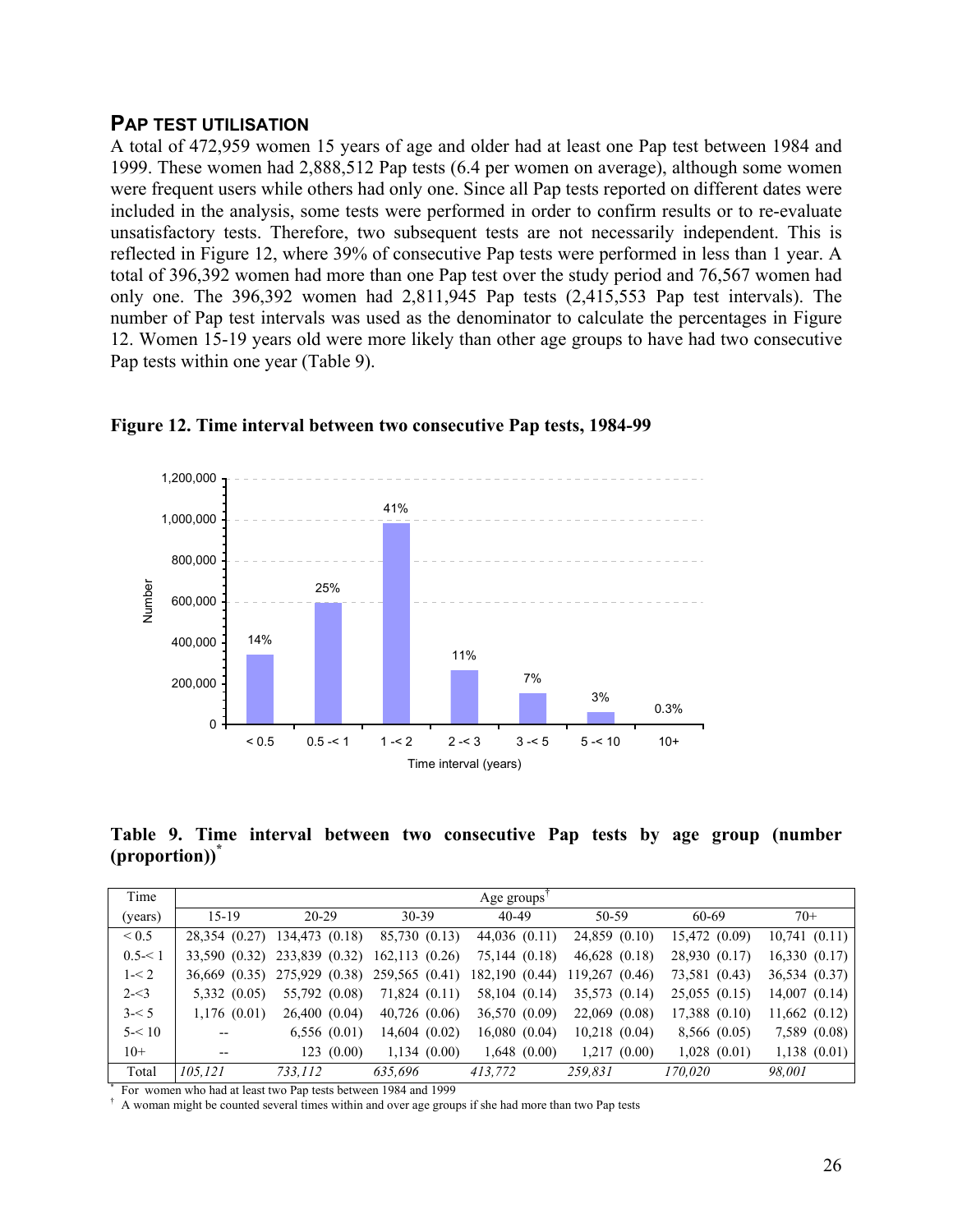## **Rate of utilisation**

The age-standardised Pap test rate remained stable over the follow-up period at an average of 33.0 /100 women 15 years of age and older per year, although some age-specific rates changed significantly (Figure 13). Rates decreased in the 15-19 and 20-29 age groups from 66.8 and 52.2 respectively in 1988 to 55.8 and 50.3 in 1999. The Pap test utilisation rate increased over the whole follow-up period for the 50-59, 60-69 and  $70+$  age groups from 27.9, 20.2, and 9.3 respectively in 1984 to 42.0, 33.0 and 14.1 in 1999. The rates remained stable for the 30-39 and 40-49 age groups. Women 20-29 years of age had the highest utilisation rate (average of 61.4/100 women) followed by women 30-39 years of age (50.3/100 women), and women 40-49 years of age (41.6/100 women).



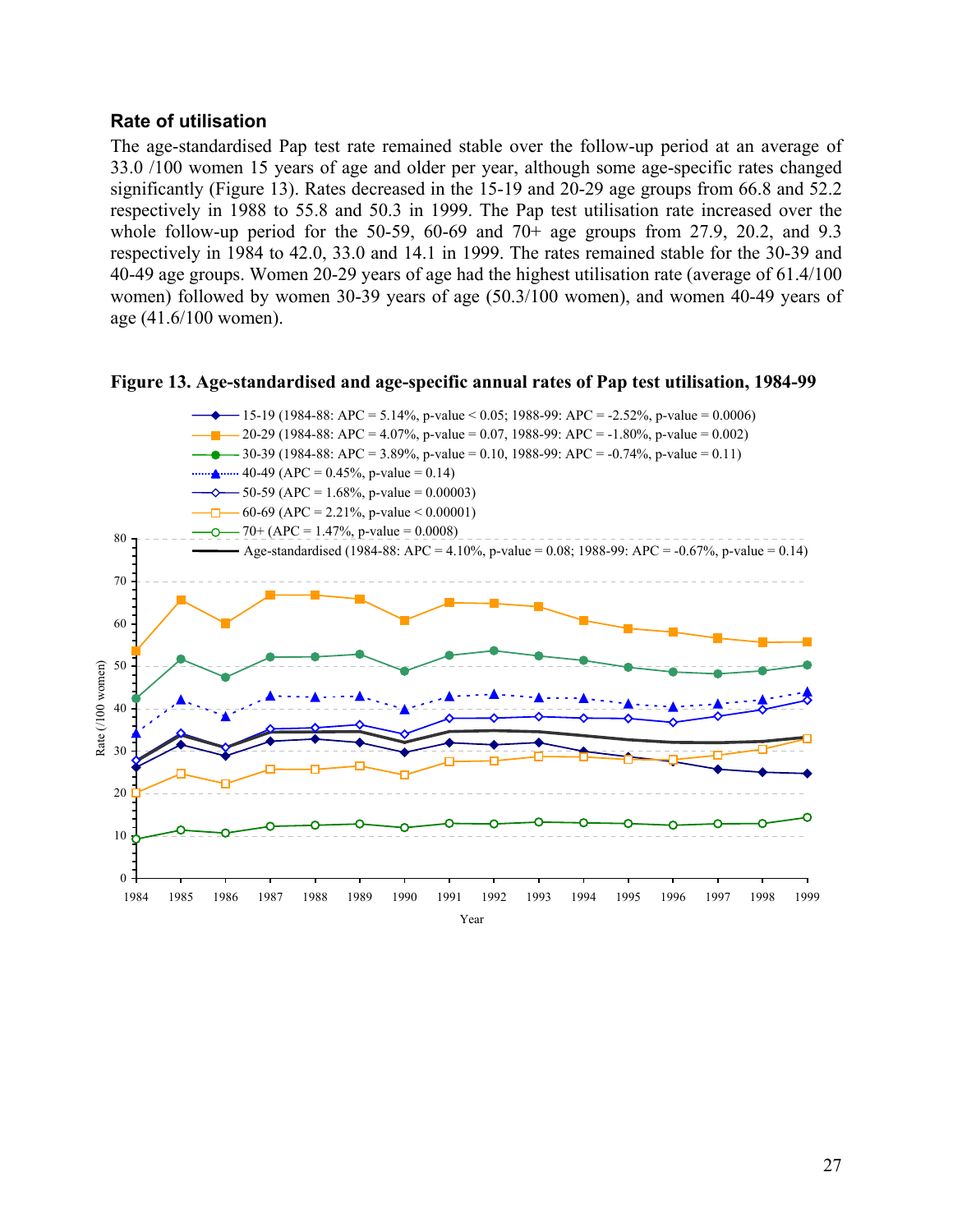The Pap test utilisation rate reflects the total number of tests occurring in a population. It is also of interest to look at the percentage of women having at least one Pap test (Figure 14). On average, 28.7% of women 15 years of age and older had at least one Pap test annually. This percentage remained stable over the 16 years of follow-up. The percentage of women 15-19 and 20-29 years of age who had at least one Pap test decreased between 1988 and 1999. It went from 27.7 and 54.8 respectively in 1988 to 20.8 and 45.9 in 1999. The percentage of women 50-59, 60- 69 and 70 years of age and older that had at least one Pap test annually increased over the study period, from 26.1, 19.0 and 8.6 respectively in 1984 to 37.7, 30.2 and 13.1 in 1999.

#### **Figure 14. Age-standardised and age-specific annual rates (percent) of women who had at least one Pap test, 1984-99**

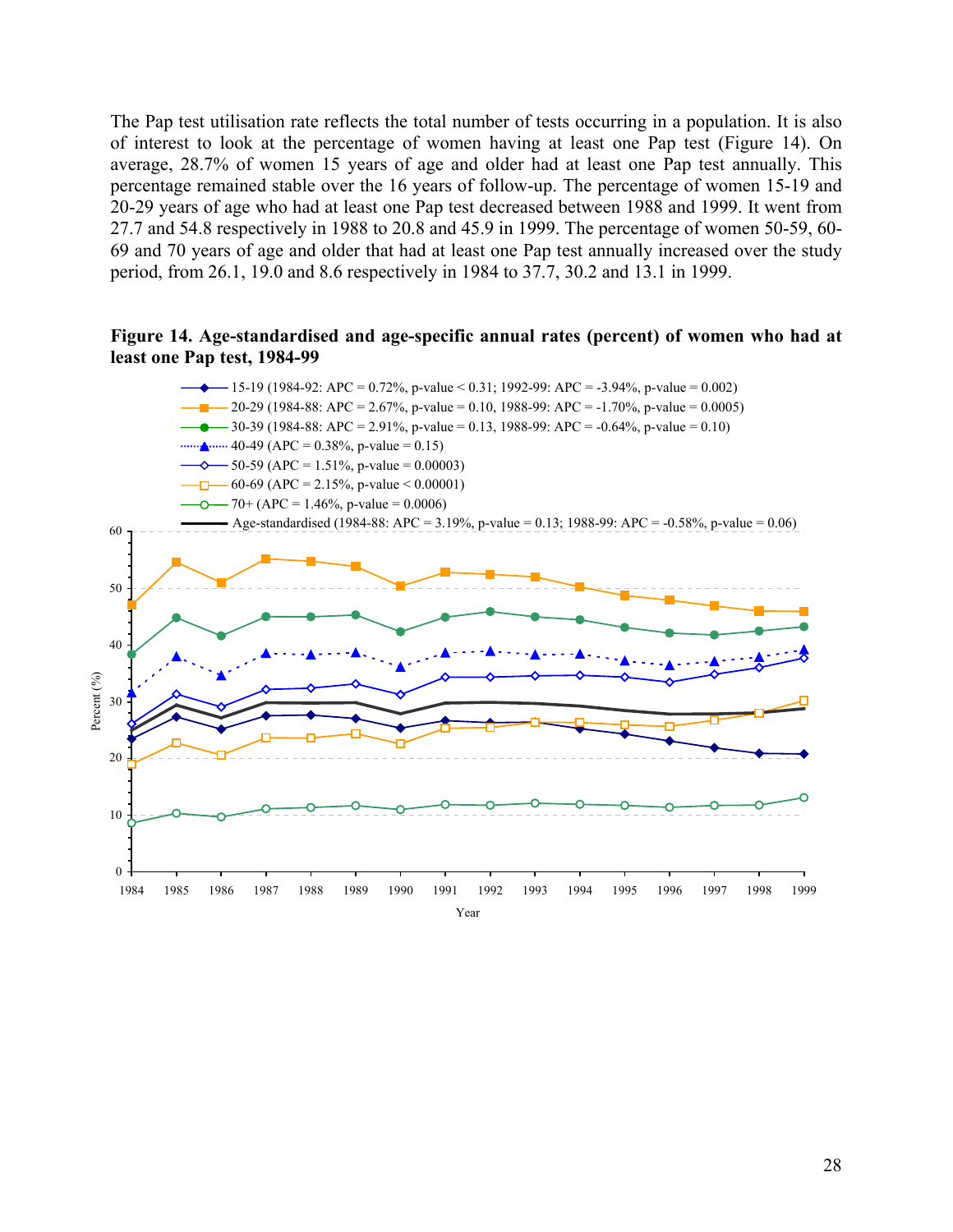#### **Number and timing of Pap tests**

Approximately 45% of Manitoba women had one or two Pap tests over the three 3-year periods examined and approximately 39% had none (Table 10). The percentage of women who had three or more Pap tests within a three-year period was 16%. It is not possible to say, however, if these frequent Pap tests are a consequence of over-screening, repeats for unsatisfactory tests, or diagnosis confirmation. On a yearly basis, approximately one third of Manitoba women 15 years of age and older had a Pap test. Most of these women had only one Pap test.

#### **Table 10. Number (proportion) of women 15 years of age and older who had a Pap test within a 1-year and 3-year period**

| Number of |                | 1-Year periods   |                | 3-Year periods    |                    |                |  |  |
|-----------|----------------|------------------|----------------|-------------------|--------------------|----------------|--|--|
| Pap Tests | 1990           | 1995             | 1999           | 1988-90           | 1993-95            | 1997-99        |  |  |
| 0         | 297,086 (0.66) | 300,715 (0.66)   | 302,344 (0.65) | 171,950 (0.38)    | 179,927 (0.39)     | 185,552 (0.40) |  |  |
|           | 134,376 (0.30) | 137,493 (0.30)   | 139,934 (0.30) | 114,619 (0.26)    | $115,029$ $(0.25)$ | 118,624 (0.26) |  |  |
|           | 15,640(0.03)   | 15,480 (0.03)    | 16,635(0.04)   | 87,196 (0.19)     | 86,107 (0.19)      | 86,019 (0.19)  |  |  |
|           | 2,716(0.01)    | $2,663$ $(0.01)$ | 2,859(0.01)    | $51,432$ $(0.11)$ | 51,877 (0.11)      | 48,060(0.10)   |  |  |
| 4         | 434 (0.00)     | 525 $(0.00)$     | 450 $(0.00)$   | 14,555(0.03)      | 13,870 (0.03)      | 12,915(0.03)   |  |  |
| $5 - 10$  | 91 (0.00)      | 83 (0.00)        | 72 (0.00)      | 9,237(0.02)       | 9,019(0.02)        | 8,585 (0.02)   |  |  |
| $10+$     | 0(0.00)        | 0(0.00)          | 0(0.00)        | 133(0.00)         | 147(0.00)          | 99 (0.00)      |  |  |
| Total*    | 450.343        | 456.959          | 462.294        | 449.122           | 455.376            | 459.854        |  |  |

\* Manitoba population on July 1st 1990, 1995, 1999, 1989, 1994 and 1998 respectively

Between 1997 and 1999, women in the 15-19, 60-69 and 70 years of age and older age groups were the most likely to not have had a Pap test (Table 11). At least 49% of the women in these age groups did not have a Pap test over the three-year period. Alternatively, less than one third of women in the 20-29, 30-39 and 40-49 age groups did not have a Pap test, while at least 50% had one or two. Thirty eight percent of women 50-59 years of age did not have a Pap test and 48% had one or two.

**Table 11. Number (proportion) of women 15 years of age and older who had a Pap test between 1997 and 1999 by age group**

| Number of          |                   |                  |                  | Age groups $*$   |                  |                  |                   |
|--------------------|-------------------|------------------|------------------|------------------|------------------|------------------|-------------------|
| Pap tests          | $15-19$           | $20-29$          | $30 - 39$        | 40-49            | 50-59            | 60-69            | $70+$             |
| $\mathbf{0}$       | $20,655$ $(0.54)$ | 17,643 (0.23)    | 24,386 (0.27)    | 26,947 (0.32)    | 22,570 (0.38)    | 21,600 (0.49)    | 51,751 (0.76)     |
|                    | 7,782 (0.20)      | 19,769 (0.26)    | 25,896 (0.29)    | 26,031 (0.31)    | 16,586 (0.28)    | 11,894 (0.27)    | $10,666$ $(0.16)$ |
| 2                  | $5,197$ $(0.13)$  | 18,750 (0.24)    | 21,278 (0.24)    | 18,571 (0.22)    | 11,757(0.20)     | $6,686$ $(0.15)$ | 3,780(0.06)       |
| 3                  | 2,955(0.08)       | 12,917(0.17)     | 12,194(0.14)     | 9,096(0.11)      | $6,115$ $(0.10)$ | $3,251$ $(0.07)$ | 1,532(0.02)       |
| 4                  | 1,117(0.03)       | 4,399(0.06)      | $3,419$ $(0.04)$ | 2,014(0.02)      | 1,132(0.02)      | 566 (0.01)       | 268(0.00)         |
| $5 - 10$           | 889 (0.02)        | $3,046$ $(0.04)$ | 1,942(0.02)      | $1,318$ $(0.02)$ | 745 (0.01)       | 379 (0.01)       | 266(0.00)         |
| $10+$              | 5(0.00)           | 20(0.00)         | 18(0.00)         | 16(0.00)         | 16(0.00)         | 10(0.00)         | 14(0.00)          |
| Total <sup>†</sup> | 38.600            | 76,544           | 89.133           | 83.993           | 58.921           | 44,386           | 68.277            |

\* Age at last Pap test

† Manitoba population on July 1st 1998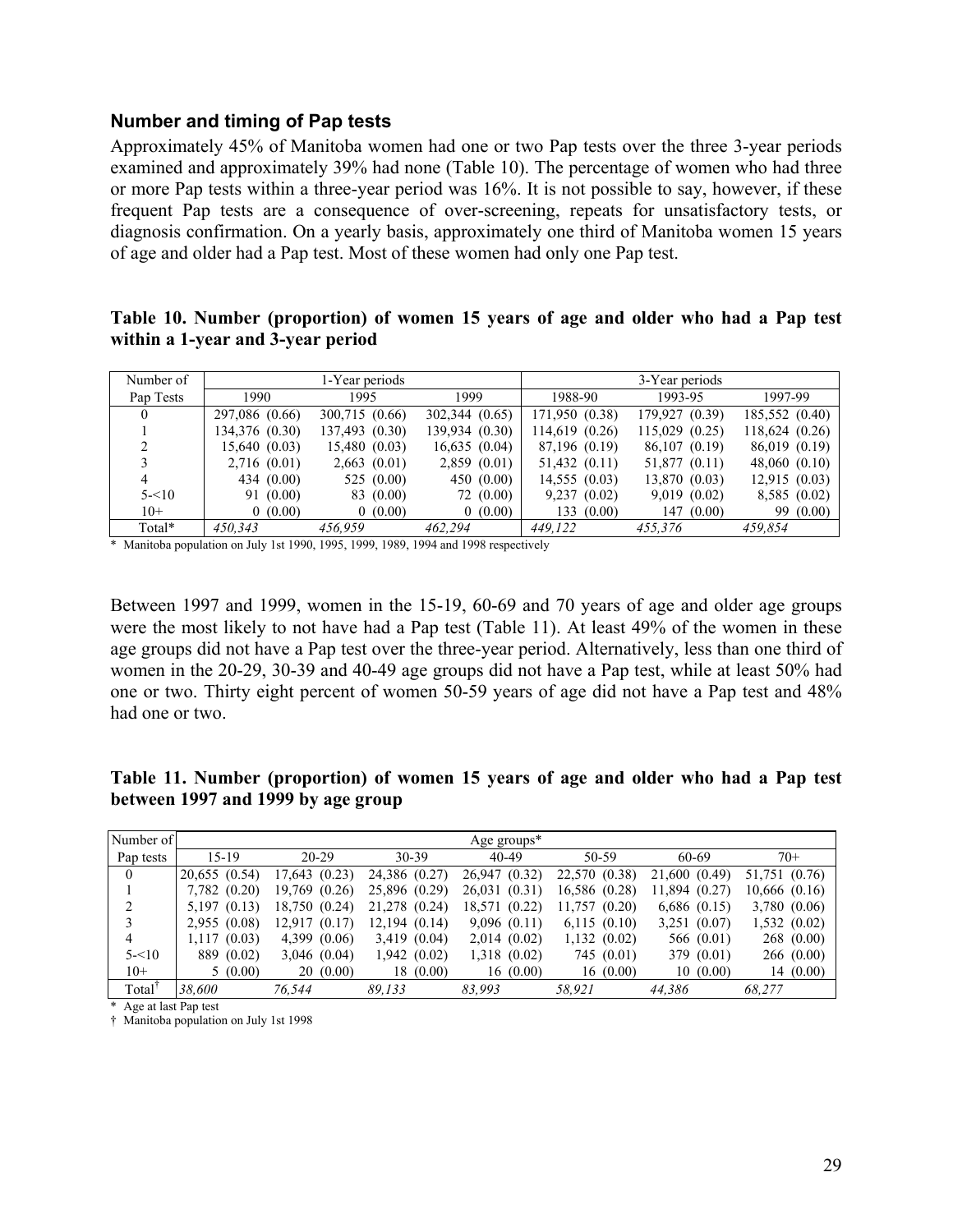Women who had their last Pap test in 1999 were most likely to have had a previous test within two years (Table 12). This was observed for all age groups. The proportion of women who had two consecutive Pap tests within a year decreased with age falling from 55% in the 15-19 age group to 20% in the 70+ age group. However, the proportion of women who had two consecutive Pap tests within two to five years increased with age, as did the proportion of women who had two consecutive Pap tests in more than five years.

**Table 12. Time span between the last Pap test performed in 1999 and the previous one\***

|           |                                                     |                                                                      |              |             |              |             |             | All ages      |  |
|-----------|-----------------------------------------------------|----------------------------------------------------------------------|--------------|-------------|--------------|-------------|-------------|---------------|--|
| Time      | Age groups (number of women (proportion)) $\bar{ }$ |                                                                      |              |             |              |             |             |               |  |
| (year)    | $15-19$                                             | $20 - 29$                                                            | $30 - 39$    | 40-49       | 50-59        | 60-69       | $70+$       |               |  |
| < 0.5     | 997 (0.24)                                          | 4,650(0.15)                                                          | 3,839(0.10)  | 2,915(0.09) | 1,864(0.08)  | 821 (0.06)  | 631 (0.07)  | 15,718(0.10)  |  |
| $0.5 - 1$ | 1,299 (0.31)                                        | 9,029(0.28)                                                          | 8,358 (0.23) | 5,113(0.16) | 3,551(0.16)  | 1,913(0.15) | 1,136(0.13) | 30,400 (0.20) |  |
| $1 - 2$   |                                                     | 1,491 (0.36) 12,466 (0.39) 15,212 (0.41) 14,173 (0.43) 10,284 (0.45) |              |             |              | 5,527(0.43) | 2,944(0.35) | 62,099(0.41)  |  |
| $2 - 3$   | 291 (0.07)                                          | 3,120(0.10)                                                          | 4,505(0.12)  | 4,572(0.14) | 3,127(0.14)  | 1,895(0.15) | 1,196(0.14) | 18,707 (0.12) |  |
| $3 - 5$   | 81 (0.02)                                           | 1,923(0.06)                                                          | 3,056(0.08)  | 3,422(0.10) | 2,154(0.09)  | 1,428(0.11) | 1,150(0.14) | 13,214 (0.09) |  |
| $5 - 10$  | 0(0.00)                                             | 708 (0.02)                                                           | 1,657(0.04)  | 2,070(0.06) | 1,378 (0.06) | 1,042(0.08) | 1,074(0.13) | 7,929(0.05)   |  |
| $10+$     | 0(0.00)                                             | 32(0.00)                                                             | 298(0.01)    | 450(0.01)   | 372(0.02)    | 295(0.02)   | 364(0.04)   | 1,811(0.01)   |  |
| Total     | 4.159                                               | 31,928                                                               | 36.925       | 32.715      | 22.730       | 12.921      | 8.495       | 149.879       |  |

\* This table shows the time interval between the last Pap test in 1999 and the previous Pap test in either 1999 or before; 10,077 women had their first and only Pap test in 1999 and therefore are not included in this analysis

† Age at last Pap test

The probability of having a Pap test did not change markedly over the three time periods examined although differences were significant because of the large number of Pap tests included in the analysis (Table 13). Manitoba women were slightly more likely to have had a Pap test between 1990-94 than between 1984-89. The 20-29 age group was the most likely to have had a Pap test over the study period, while the 70+ age group was the least likely.

| Table 13. Age-standardised <sup>*</sup> Pap test utilisation rates (/100 women) and rate ratios by |  |  |  |  |  |
|----------------------------------------------------------------------------------------------------|--|--|--|--|--|
| period and age group                                                                               |  |  |  |  |  |

|                     | Rate | $RR^{\dagger}$         |
|---------------------|------|------------------------|
| Period              |      |                        |
| 1995-99 (reference) | 61.4 | $1.000(0.998-1.002)$   |
| 1990-94             | 629  | 1.039 (1.037-1.040)    |
| 1984-89             | 58.0 | 1.000                  |
| Age group           |      |                        |
| $15-19$             | 29.5 | $0.484(0.483 - 0.486)$ |
| 20-29 (reference)   | 614  | 1.000                  |
| 30-39               | 50.3 | $0.818(0.816 - 0.820)$ |
| $40 - 49$           | 41.6 | $0.677(0.675-0.679)$   |
| 50-59               | 36.4 | $0.593(0.591 - 0.595)$ |
| 60-69               | 26.8 | $0.436(0.435-0.438)$   |
| $70+$               | 12.5 | $0.204(0.203 - 0.205)$ |

\* Standardised to the 1991 Canada population

† RR: risk ratio (adjusted age, period and region of residence)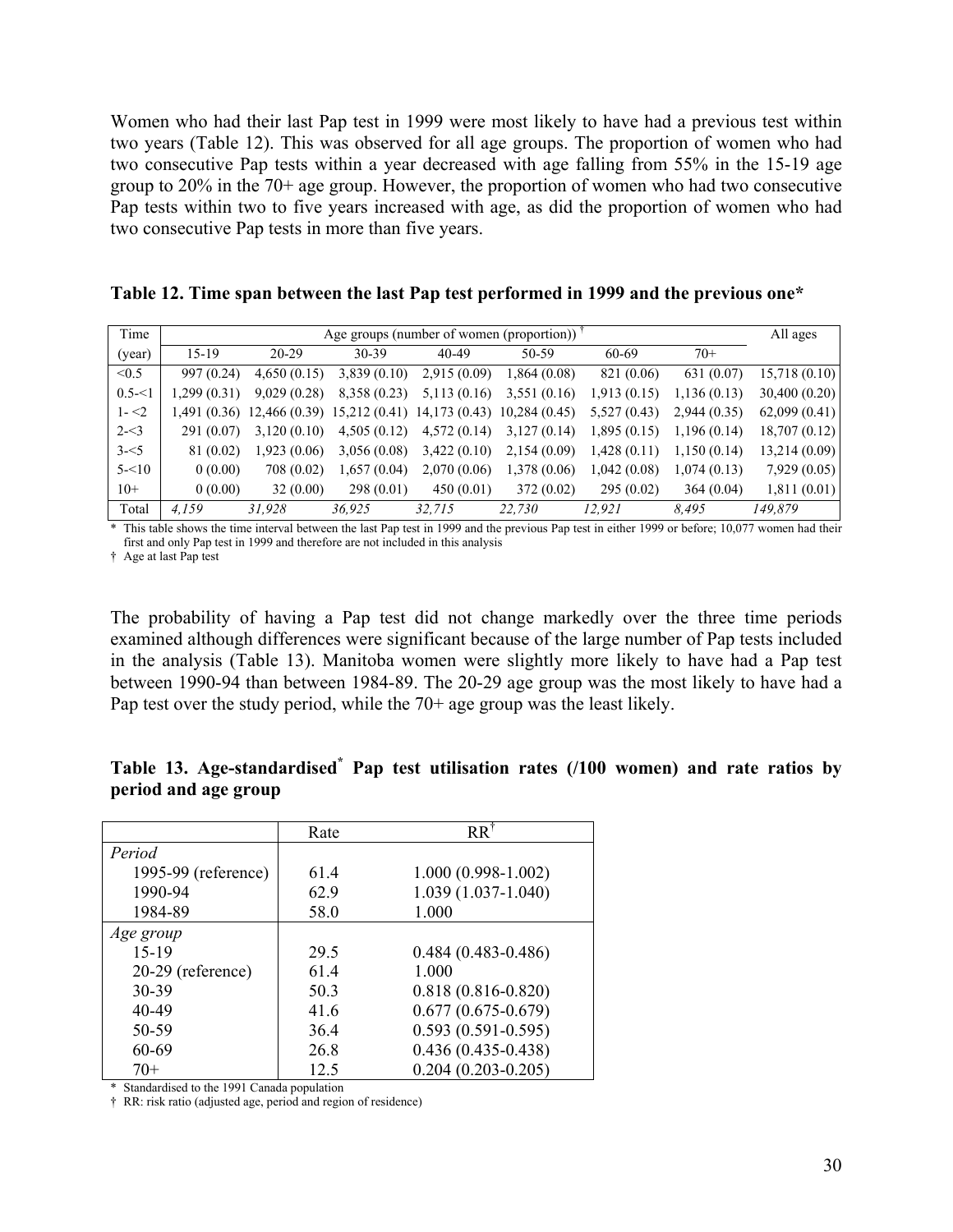## **Geographic distribution**

#### *RHA comparisons*

The average age-standardised annual rate of Pap test utilization in Manitoba RHAs ranged from approximately 23/100 women in the northern RHAs to 35/100 women in Winnipeg over the follow-up period (Table 14). The RHAs of Churchill, Burntwood and Norman had a lower rate than the Manitoba. However, some Pap tests performed by nurses in northern nursing stations (Churchill or Burntwood) and analysed in hospital labs may not have been captured in the Manitoba Health Physician Claims database.

Pap test utilisation changed significantly in only two RHAs between 1984 and 1999 (Figure 15). The annual utilisation rate decreased in Norman and increased in North Eastman. The differences between the 1984 and 1999 rates in these two RHAs were 0.6 Pap test /100 women in Norman and 7.7 Pap tests /100 women in North Eastman.

Table 14. Age-standardised<sup>\*</sup> Pap test utilisation rates (/100 women) and rate ratios<sup>†</sup> by Regional Health Authority (RHA), 1984-99

| <b>RHA</b>       | Rate | $RR^{\dagger}$         |
|------------------|------|------------------------|
| <b>Brandon</b>   | 33.0 | $1.002(0.996 - 1.007)$ |
| <b>Burntwood</b> | 23.0 | $0.735(0.730-0.741)$   |
| Central          | 27.0 | $0.806(0.802 - 0.810)$ |
| Churchill        | 21.2 | $0.684(0.656 - 0.713)$ |
| Interlake        | 33.4 | $1.012(1.008-1.017)$   |
| Marquette        | 27.7 | $0.833(0.827 - 0.840)$ |
| Norman           | 23.8 | $0.729(0.722 - 0.736)$ |
| North Eastman    | 29.7 | $0.901(0.894 - 0.907)$ |
| Parkland         | 28.9 | $0.882(0.876 - 0.888)$ |
| South Eastman    | 32.0 | $0.963(0.957-0.968)$   |
| South Westman    | 27.8 | $0.842(0.836 - 0.848)$ |
| Winnipeg         | 35.7 | $1.079(1.077-1.081)$   |
| Manitoba         | 33.1 | 1.000                  |

\* Standardised to the 1991 Canada population

† RR: risk ratio (adjusted for age and period)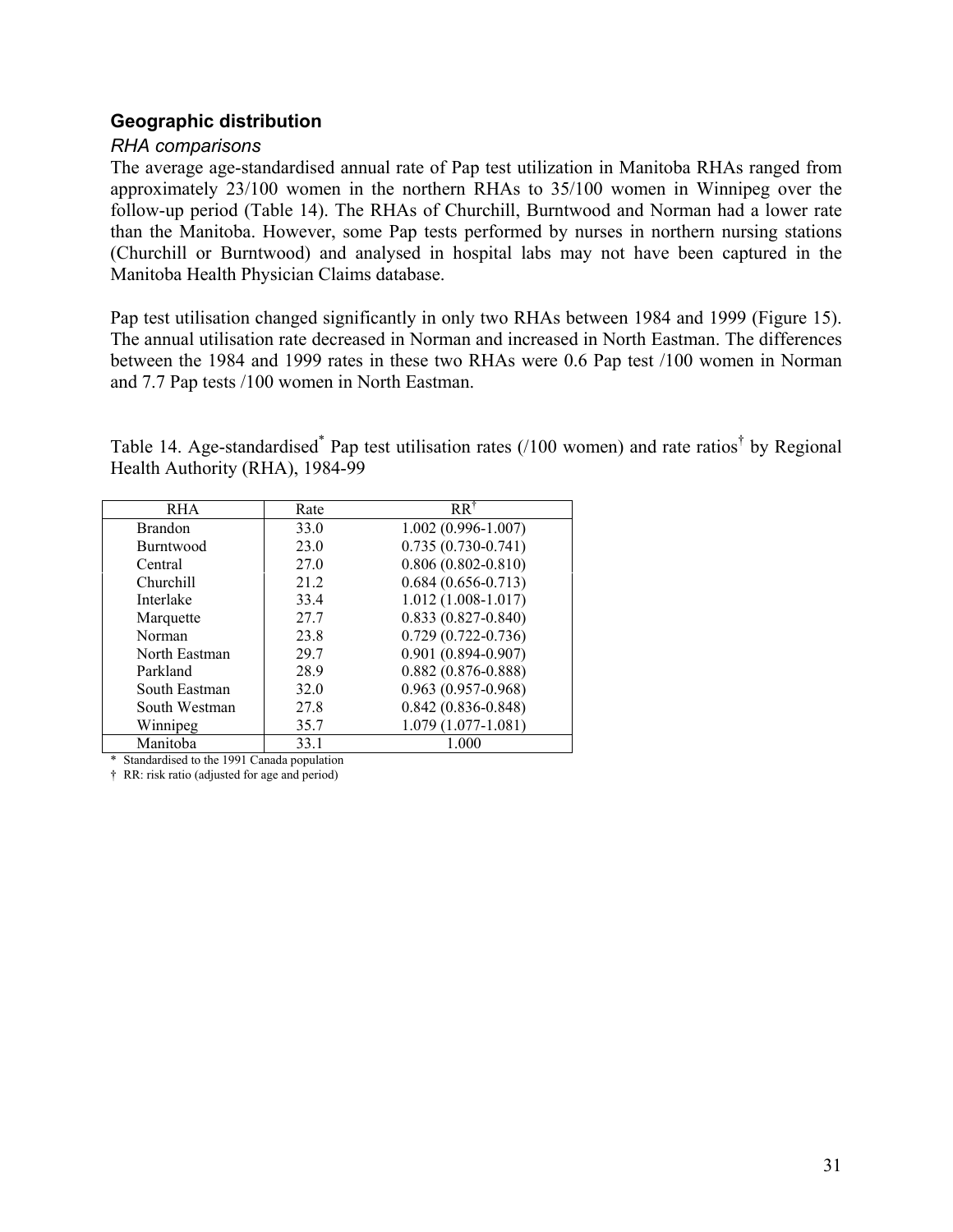

Year

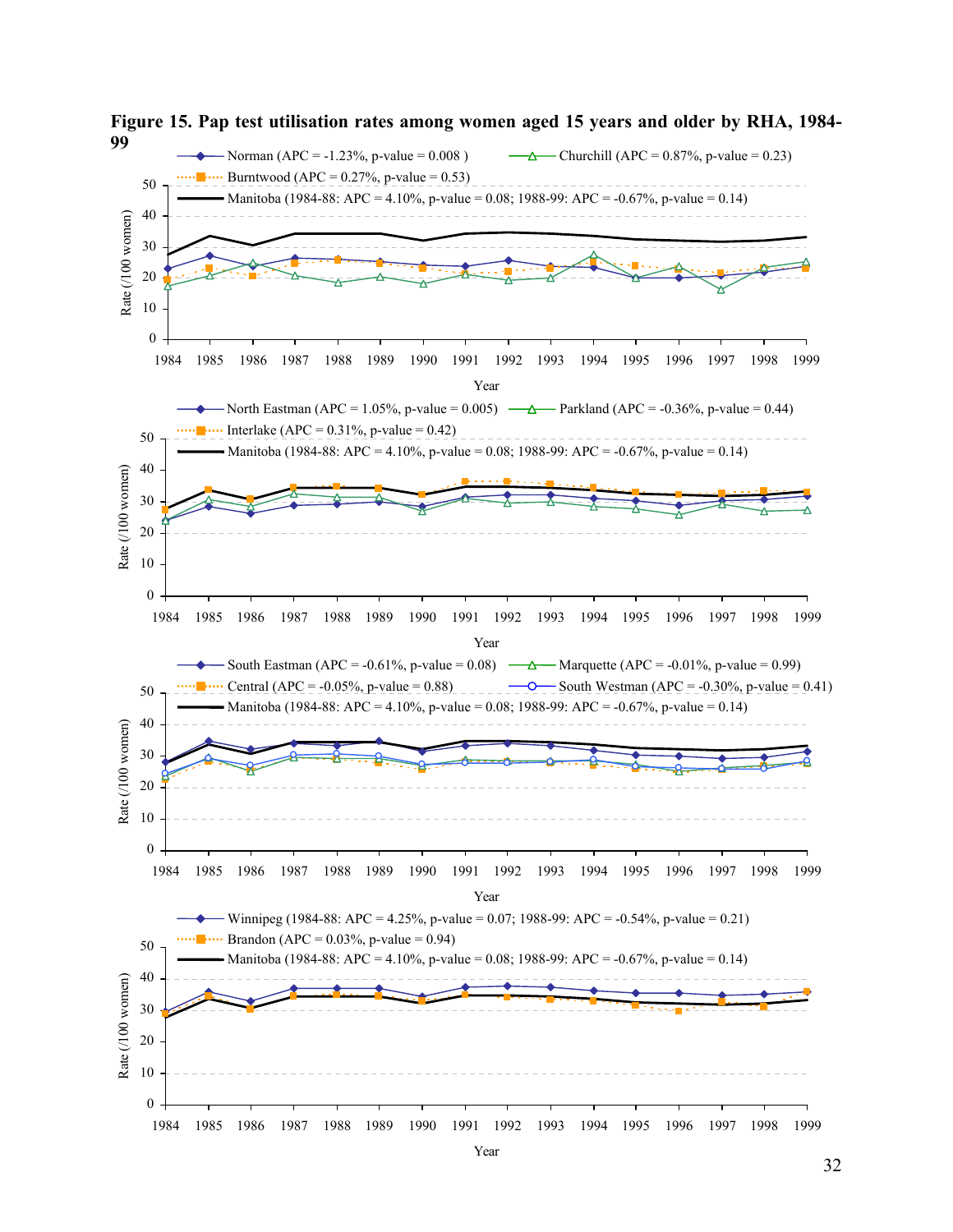# **METHODS Manitoba population**

Two population files were used to calculate rates. When data were not reported by RHAs, the number of Manitoba residents was obtained from the Canadian Socioeconomic Information and Management System (CANSIM) web site (http//:datacentre.chass.utoronto.ca:5680/cansim/ cansim.html) which is a repository site for Statistics Canada data. For RHA specific analyses, population estimates were based on the mid year (July  $1<sup>st</sup>$ ) population from the Manitoba Health Population Registry (MHPR). Postal codes, which have been included on the MHPR since 1984, were used to determine RHA populations and cases' residence area. Because two population files were used, rates calculated with both files may be slightly different.

# **Cervical cancer cases**

The Manitoba Cancer Registry (MCR) was used to identify incident cases of cervical cancer. The MCR records all new cancer patients who were residents of Manitoba at the time of diagnosis, as well as non-residents who were diagnosed in Manitoba or received treatment in Manitoba. The MCR has been population-based since 1956. Only women diagnosed with an invasive cervical cancer or carcinoma *in situ* (ICD-9 180 and 2331) and who were Manitoba residents at date of diagnosis were included in the study. All primary cancers were accounted for.

Although information on the specific cause of death in the MCR is complete after 1980, it is underreported before that date. Therefore, cervical cancer deaths provided by Statistics Canada were used for Figures 1, 2, and 4, as well as for Tables 17, 18 and 19 in Appendix A. For Tables 2, 4 and 16, death counts from the Cancer Registry were used, but only percentages were reported before 1980.

The 5-year prevalent cases of cervical cancer were defined as those who had been diagnosed with cervical cancer in Manitoba in the previous five years, as of the fifth year, and who were alive for at least one day on the fifth year. Women that moved out of the province were no longer considered prevalent cases unless they moved back within the 5-year time frame. To be considered a prevalent case in a specific year, a woman had to be registered in the MHPR for at least one day during that year. Both the MCR and the MHPR were used to determine prevalent cases. Linkage between the databases was done using a unique identifier (Personal Health Insurance Number, PHIN). Since the PHIN was introduced in 1984 in Manitoba, 5-year prevalence was calculated starting in 1985.

We did not exclude women who had a hysterectomy from the analyses. The Canadian National Workshop on Screening for Cancer of the Cervix recommends that women having a hysterectomy for benign conditions do not need screening as long as there is adequate pathological documentation, the cervical epithelium has been totally removed and previous tests have been normal<sup>15</sup>. However, many physicians advocate continuing Pap tests in these women because the test can also pick up vaginal cancer. Roos et al. found that a considerable number of Pap test testing occurred after hysterectomy in Manitoba; 21.4% of women aged 18 to 69 who had a total hysterectomy had one or more Pap tests in the year after surgery<sup>16</sup>. Further, these authors estimated that removing women who have had a hysterectomy from the denominator might increase the Pap test rate by no more than 4%.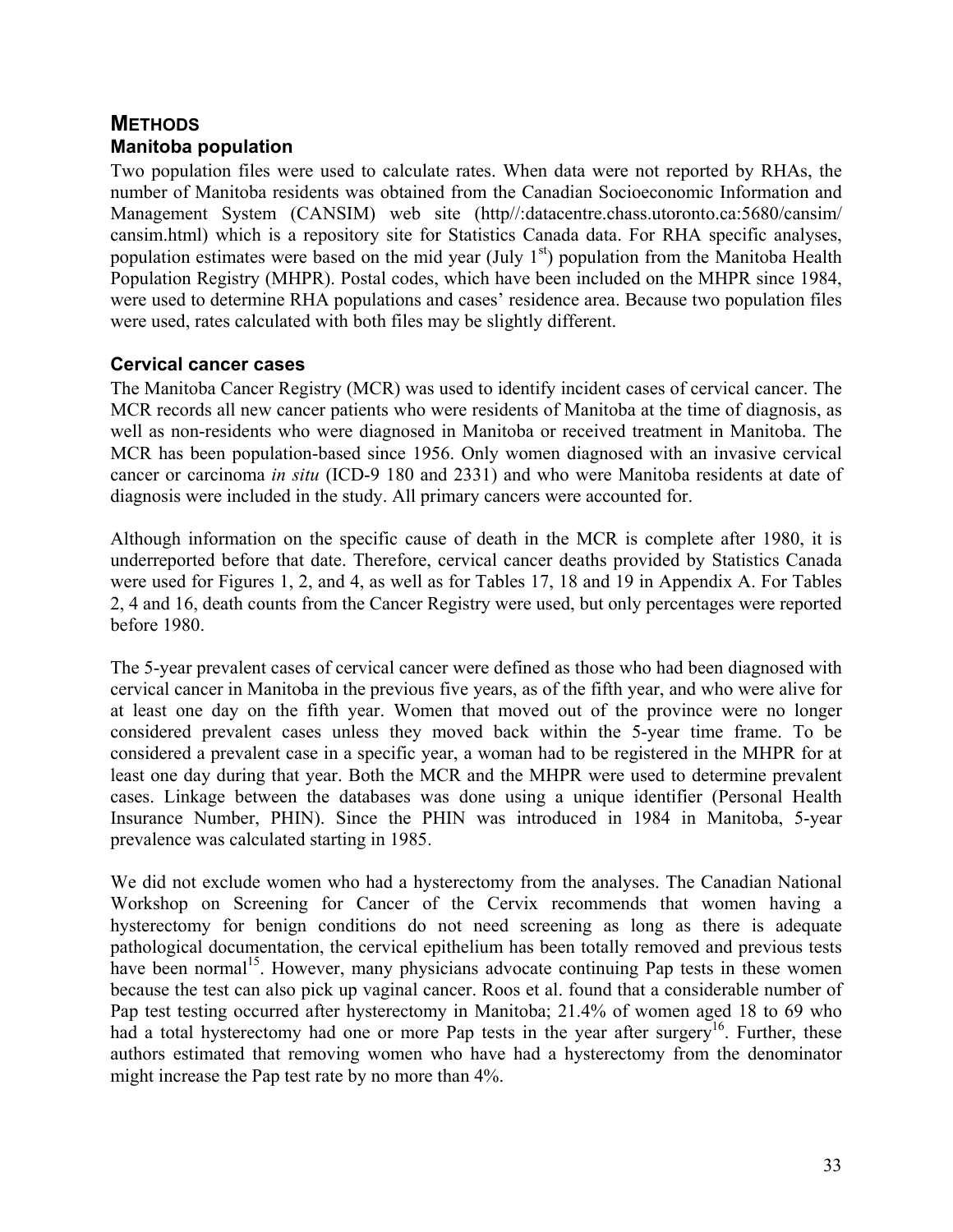## **Tumour morphology**

Information on tumour morphology was extracted from the MCR. Detailed morphologic data have been coded using the Systematised Nomenclature of Pathology (SNOP)<sup>17</sup> between 1970 and 1981 and the International Classification of Diseases for Oncology  $(ICD-O)^{18}$  between 1982 and 1999. Tumour morphology was grouped under squamous cell carcinoma, adenocarcinoma, adeno-squamous carcinoma, and other (Appendix C).

## **Pap test utilisation**

Information on Pap test utilisation was abstracted from the Manitoba Physician Claims database, which includes claims for fee-for-services, as well as claims for statistical purposes (*i.e.* claims by salaried physicians in community health centres, hospitals, and emergency units). All practitioners in Manitoba are required to submit claims regarding their health care services even if they are salaried. Some Pap tests carried out in northern nursing stations and tested in hospital labs may not have been captured in the Physician Claims database.

Women fifteen years of age and older were retained for the analyses. In order to obtain the number of Manitoba women that never had a Pap test, the total number of women 15 years of age and older on July  $1<sup>st</sup>$  of the year of interest was subtracted from the number of women who had Pap tests.

# **Statistics**

## *Rates, trends and rate ratios*

Rates were defined as the number of cases or deaths, identified over a time period divided by the number of women registered in Manitoba on July  $1<sup>st</sup>$  (mid point) of the same time period. Rates were expressed per  $100,000$  women over the time period<sup>19</sup>. Both incidence and mortality rates were standardised to the 1991 Canadian population<sup>20</sup> using the direct method of standardisation<sup>21</sup>. Five-year prevalence rates were defined as the number of women diagnosed with cervical cancer in the last five years as of the fifth year, divided by the number of women registered in Manitoba on the fifth year. Prevalence rates were expressed per 100,000 women and were not standardised $^{22}$ .

Linear trends and inflections in linear trends were determined using Joinpoint  $v^2 \cdot 7^{23}$ . The statistical method involves choosing the best change-points at which the slope of the regression line changes significantly. In Figure 8 and 9, moving averages were used in order to lessen the variability that was present in data, however, trends analyses used annual rates. Poisson regression models were used to test the rate differences between age groups and RHAs. Data management and statistical analyses, other than linear regression, were performed using SAS<sup>™</sup> version 8.2.

Trends were tested in order to determine if the slopes were significantly different than  $zero^{23}$ . Additionally, the amount of change in the regression line (log-linear mode:  $lnY(x) = mx + b$ ) was reported in annual percent change (APC), calculated by  $100 \times (e^m - 1)$ , where m is the estimated slope of the regression line. For example,  $APC = -0.18\%$  means that, on average, the rate decreased by 0.18% annually over the segment of time of interest.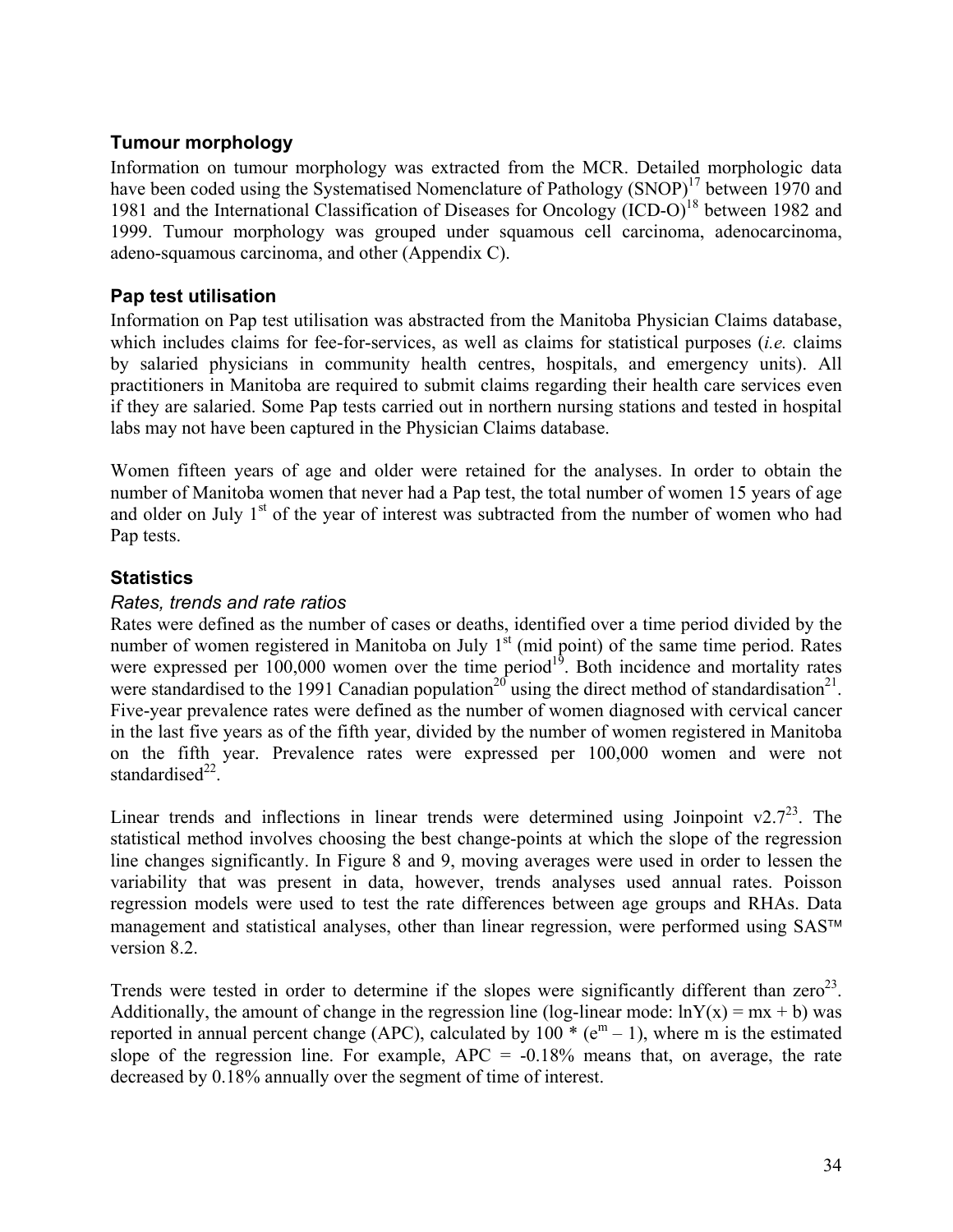#### *Relative survival*

Survival was calculated from the date of the first invasive cervical cancer diagnosis. Women who were diagnosed with other malignancies within 6 months of the cervical cancer diagnosis date were kept in the analysis. The censor status of cancer cases was determined using emigration and death date information of the MHPR. The censor status could be determined only from 1984 to 1999 and consequently, relative survival analyses were performed from 1985 onward rather than from 1970. The five-year cumulative relative survival was computed using  $SAS^{TM}$  codes developed by Paul Dickman (http://www.pauldickman.com/teaching/toronto2002/ index.html) from the Department of Medical Epidemiology at Karolinska Institute in Stockholm. Cancer cases confirmed by death certificate only or with an unofficial death source of information were not included in the analyses.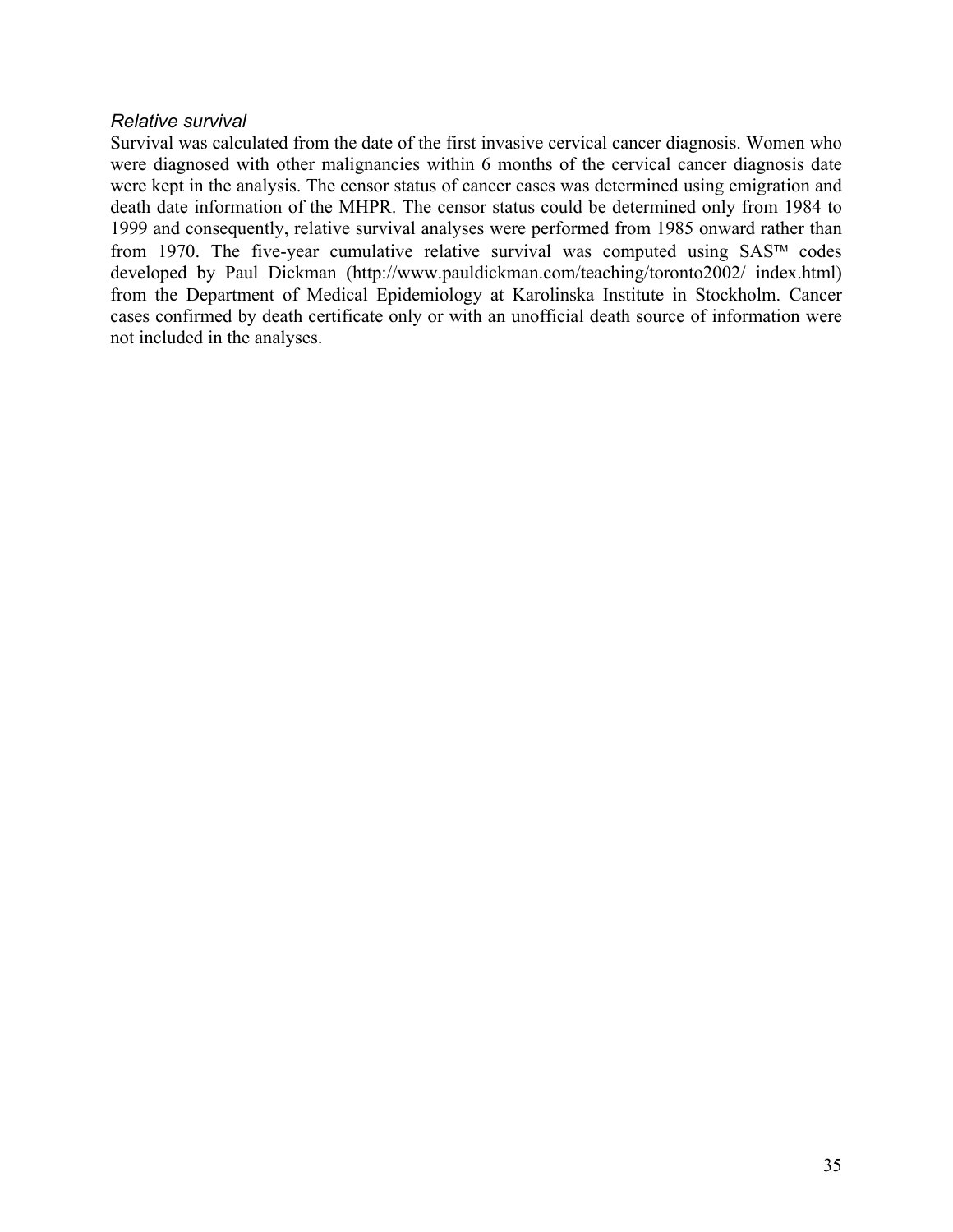# **REFERENCES**

- 1. National Cancer Institute of Canada. Canadian Cancer Statistics 2003. Toronto, Canada: National Cancer Institute of Canada; 2003 April.
- 2. Parkin DM, Pisani P, Ferlay J. Estimates of the worldwide incidence of 25 major cancers in 1990. Int J Cancer 1999; 80(6):827-841.
- 3. National Cancer Institute of Canada. Canadian Cancer Statistics 2002. Toronto, Canada: National Cancer Institute of Canada; 2002 April.
- 4. Health Canada. Cervical Cancer Screening in Canada: 1998 Suveillance Report. Ottawa: Health Canada; 2002. Report No.: Cat No: H39-616/1998E.
- 5. Day NE. Effect of cervical cancer screening in Scandinavia. Obstet Gynecol 1984; 63:714- 718.
- 6. Hristova L, Hakama M. Effect of screening for cancer in the Nordic countries on deaths, cost and quality of life up to the year 2017. Acta Oncol 1997; 36 Suppl 9:1-60.
- 7. Duguid HL, Duncan ID, Currie J. Screening for cervical intraepithelial neoplasia in Dundee and Angus 1962-81 and its relation with invasive cervical cancer. Lancet 1985; 2:1053-1056.
- 8. Taylor RJ, Morrell SL, Mamoon HA, Wain GV. Effects of screening on cervical cancer incidence and mortality in New South Wales implied by influences of period of diagnosis and birth cohort. J Epidemiol Community Health 2001; 55(11):782-788.
- 9. Gustafsson L, Ponten J, Zack M, Adami HO. International incidence rates of invasive cervical cancer after introduction of cytological screening. Cancer Causes Control 1997; 8(5):755-763.
- 10. Liu S, Semenciw R, Probert A, Mao Y. Cervical cancer in Canada: changing patterns in incidence and mortality. Int J Gynecol Cancer 2001; 11(1):24-31.
- 11. Olesen F. A case-control study of cervical cytology before diagnosis of cervical cancer in Denmark. Int J Epidemiol 1988; 17(3):501-508.
- 12. Parazzini F, Negri E, La Vechia C, Bocciolone L. Screening practices and invasive cervical cancer risk in different age strata. Gynecol Oncol 1990; 38(1):76-80.
- 13. Sung HY, Kearney KA, Miller M, Kinney W, Sawaya GF, Hiatt RA. Papanicolaou smear history and diagnosis of invasive cervical carcinoma among members of a large prepaid health plan. Cancer 2000; 88(10):2283-2289.
- 14. Stuart GC, McGregor SE, Duggan MA, Nation JG. Review of the screening history of Alberta women with invasive cervical cancer. CMAJ 1997; 157(5):513-519.
- 15. Miller AB, Anderson G, Brisson J, Laidlaw J, Le Pitre N, Malcolmson P, et al. Report of a National Workshop on Screening for Cancer of the Cervix. CMAJ 1991; 145(10):1301-1325.
- 16. Roos LL, Traverse D, Turner D. Delivering prevention: the role of public programs in delivering care to high-risk populations. Med Care 1999; 37(6 Suppl):JS264-278.
- 17. Committee on Nomenclature and Classification of Disease. Systematized Nomenclature of Pathology. Chicago, Illinois: College of American Pathologists; 1969.
- 18. World Health Organization. International Classification of Diseases for Oncology. Second ed. Geneva: World Health Organization; 1990.
- 19. Selvin S. Statistical Analysis of Epidemiologic Data. New York: Oxford University Press; 1996.
- 20. National Cancer Institute of Canada. Canadian Cancer Statistics 1999. Toronto, Canada: National Cancer Institute of Canada; 1999 March.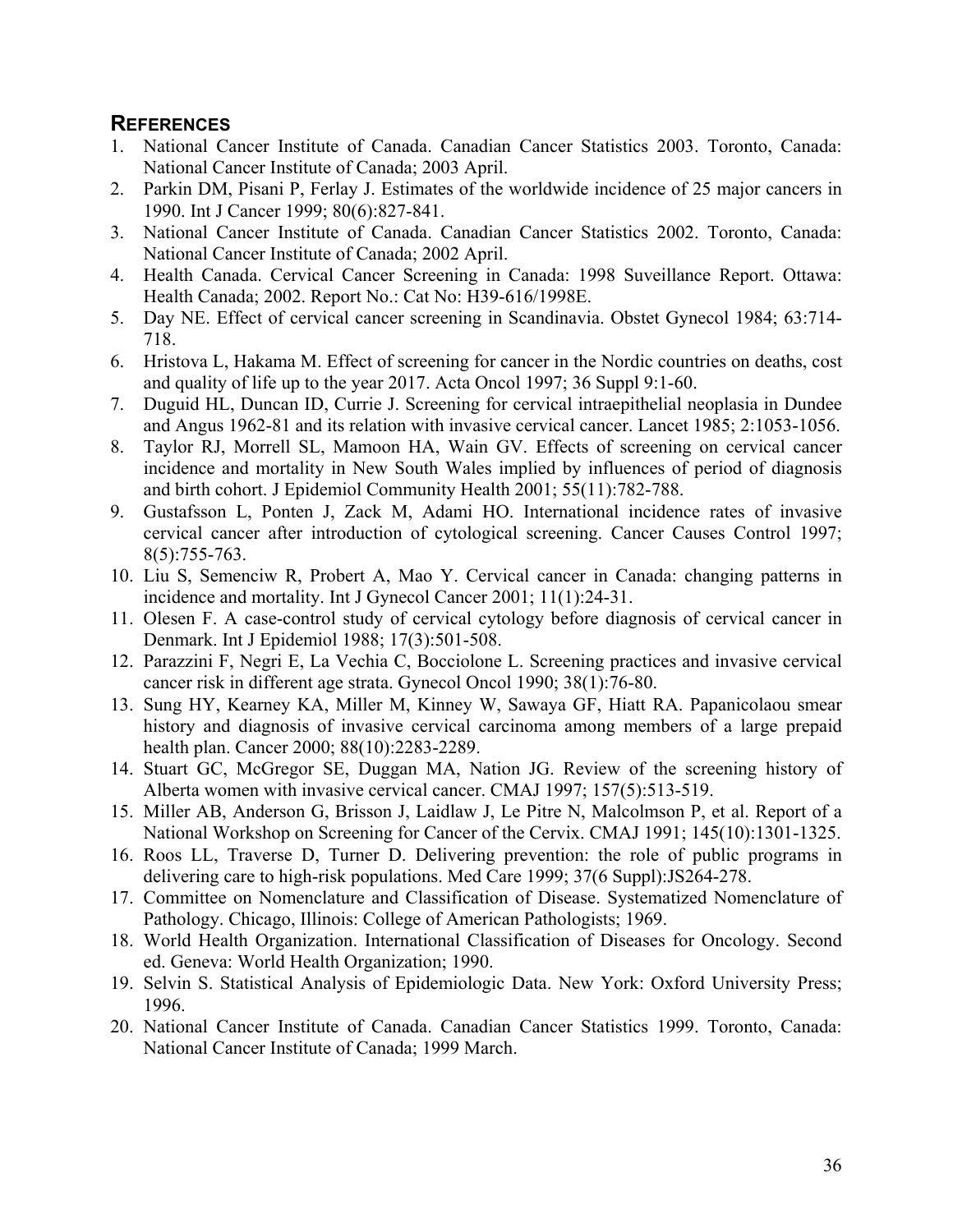- 21. Breslow NE, Day NE. Rates and rate standardization. In: International Agency for Research on Cancer, editor. The Design an Analysis of Cohort Studies. Oxford, UK: World Health Organisation; 1987. p. 47-79.
- 22. Zanetti R, Micheli A, Rosso S, Sant M. The prevalence of cancer: a review of available data. Tumori 1999; 85:408-413.
- 23. Kim H-J, Fay MP, Feuer EJ, Midthune DN. Permutation tests for Joinpoint regression with applications to cancer rates. Stat Med 2000; 19(3):335-351.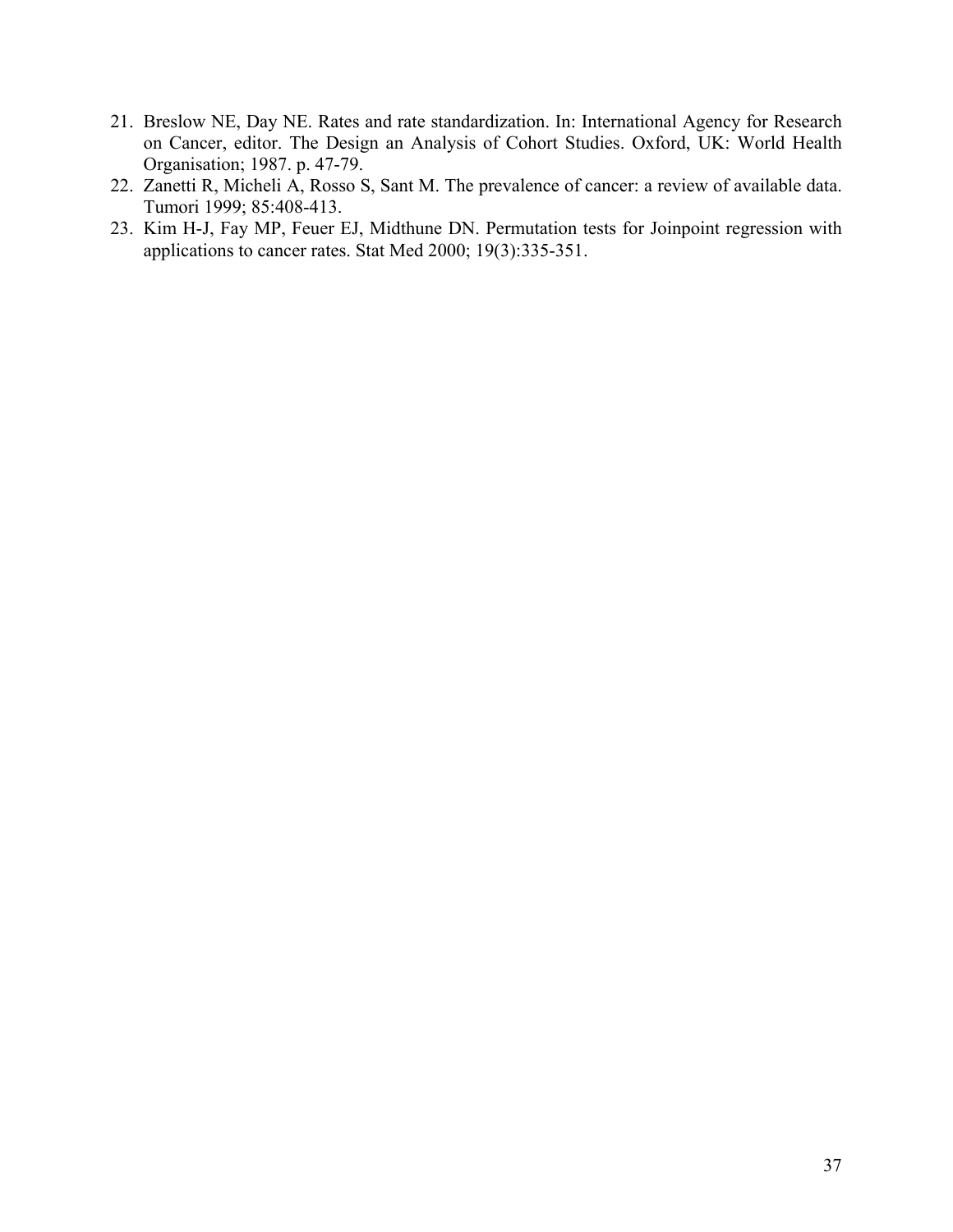# **APPENDIX A. DETAILED TABLES**

|                         | 1970-74                               |        |               | 1975-79                 |                       |        |               |  |
|-------------------------|---------------------------------------|--------|---------------|-------------------------|-----------------------|--------|---------------|--|
| Rank                    | Cancer site                           | Number | $\frac{0}{0}$ | Rank                    | Cancer site           | Number | $\frac{0}{0}$ |  |
| 1                       | <b>Breast</b>                         | 2007   | 28.7          | 1                       | <b>Breast</b>         | 2251   | 27.0          |  |
| $\overline{c}$          | Colon/rectum                          | 1059   | 15.2          | $\overline{\mathbf{c}}$ | Colon/rectum          | 1359   | 16.3          |  |
| 3                       | Uterus body                           | 479    | 6.9           | 3                       | Uterus body           | 629    | 7.5           |  |
| 4                       | Ovary                                 | 337    | 4.8           | 4                       | Lung                  | 493    | 5.9           |  |
| 5                       | Cervix                                | 325    | 4.7           | 5                       | Cervix                | 377    | 4.5           |  |
|                         | All other sites                       | 2779   | 39.8          |                         | All other sites       | 3223   | 38.7          |  |
|                         | 1980-84                               |        |               |                         | 1985-89               |        |               |  |
| Rank                    | Cancer site                           | Number | $\frac{0}{0}$ | Rank                    | Cancer site           | Number | $\frac{0}{0}$ |  |
| 1                       | <b>Breast</b>                         | 2585   | 27.4          | 1                       | <b>Breast</b>         | 2890   | 27.1          |  |
| $\overline{\mathbf{c}}$ | Colon/rectum                          | 1436   | 15.2          | $\overline{c}$          | Colon/rectum          | 1587   | 14.9          |  |
| 3                       | Lung                                  | 779    | 8.2           | $\overline{\mathbf{3}}$ | Lung                  | 1095   | 10.3          |  |
| 4                       | Uterus body                           | 656    | 6.9           | 4                       | Uterus body           | 674    | 6.3           |  |
| 5                       | Ovary                                 | 436    | 4.6           | 5                       | Lymphoma <sup>T</sup> | 442    | 4.1           |  |
| 6                       | Lymphoma <sup>†</sup>                 | 380    | 4.0           | 6                       | Ovary                 | 428    | 4.0           |  |
| 7                       | Cervix                                | 341    | 3.6           | $\overline{7}$          | Cervix                | 311    | 2.9           |  |
|                         | All other sites                       | 2837   | 30.0          |                         | All other sites       | 3251   | 30.4          |  |
|                         | 1990-94                               |        |               | 1995-99                 |                       |        |               |  |
| Rank                    | Cancer site                           | Number | $\frac{0}{0}$ | Rank                    | Cancer site           | Number | $\frac{0}{0}$ |  |
| 1                       | <b>Breast</b>                         | 3366   | 28.9          | 1                       | <b>Breast</b>         | 3686   | 29.1          |  |
| $\overline{c}$          | Colon/rectum                          | 1555   | 13.3          | $\overline{c}$          | Colon/rectum          | 1693   | 13.4          |  |
| 3                       | Lung                                  | 1329   | 11.4          | 3                       | Lung                  | 1624   | 12.8          |  |
| 4                       | Uterus body                           | 697    | 6.0           | 4                       | Uterus body           | 766    | 6.0           |  |
| 5                       | Ovary                                 | 478    | 4.1           | 5                       | Lymphoma <sup>T</sup> | 543    | 4.3           |  |
| 6                       | Lymphoma <sup>T</sup>                 | 476    | 4.1           | 6                       | Ovary                 | 505    | 4.0           |  |
| 7                       | Pancreas                              | 311    | 2.7           | 7                       | Leukaemia             | 329    | 2.6           |  |
| 8                       | Cervix                                | 297    | 2.5           | 8                       | Pancreas              | 325    | 2.6           |  |
|                         | All other sites                       | 3144   | 27.0          | 9                       | Skin                  | 282    | 2.2           |  |
| $\ast$                  | Non-melanoma skin cancer was excluded |        |               | 10                      | Kidney                | 280    | 2.2           |  |
|                         | † Non-Hodgkin's lymphoma              |        |               | 11                      | Cervix                | 276    | 2.2           |  |
|                         |                                       |        |               |                         | All other sites       | 2629   | 21.1          |  |

# **Table 15. Incident numbers of invasive cancers\* by time period**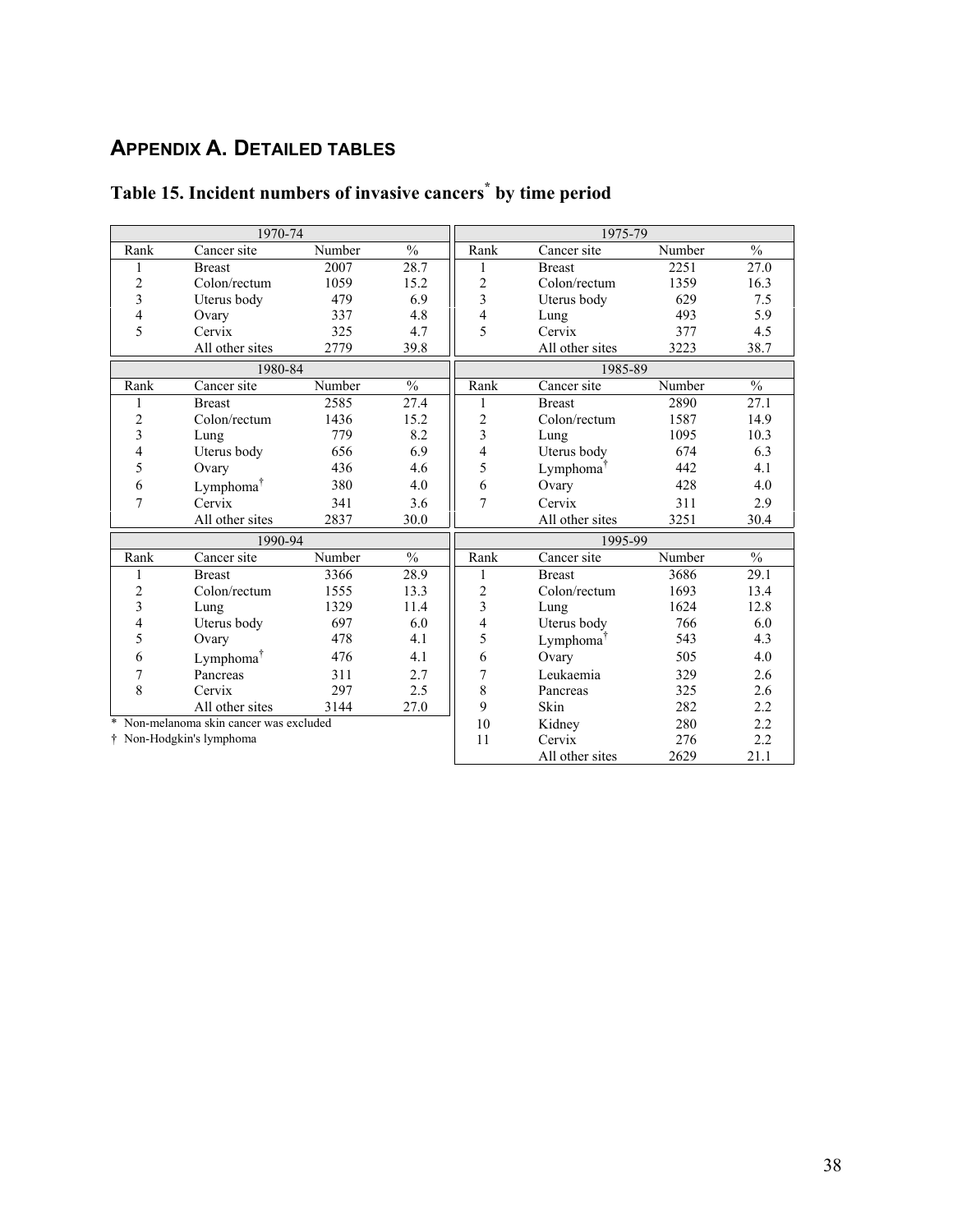| Table 16. Number of deaths from cancers by time period |  |  |  |  |  |  |  |  |  |  |  |  |  |
|--------------------------------------------------------|--|--|--|--|--|--|--|--|--|--|--|--|--|
|--------------------------------------------------------|--|--|--|--|--|--|--|--|--|--|--|--|--|

|                         | 1970-74                                                 |                          |                   |                         | 1975-79               |                     |               |
|-------------------------|---------------------------------------------------------|--------------------------|-------------------|-------------------------|-----------------------|---------------------|---------------|
| Rank                    | Cancer site                                             | Number <sup>†</sup>      | $\frac{0}{0}$     | Rank                    | Cancer site           | Number <sup>†</sup> | $\frac{0}{0}$ |
| $\mathbf{1}$            | Colon/rectum                                            | -−                       | $\overline{15.9}$ | 1                       | Colon/rectum          | --                  | 15.7          |
| $\overline{2}$          | <b>Breast</b>                                           | $-$                      | 13.8              | $\overline{2}$          | <b>Breast</b>         | $-$                 | 15.6          |
| 3                       | Lung                                                    | --                       | 8.8               | $\overline{3}$          | Lung                  | --                  | 10.6          |
| $\overline{4}$          | Stomach                                                 | --                       | 7.8               | $\overline{4}$          | Pancreas              |                     | 6.4           |
| 5                       | Pancreas                                                | $-$                      | 7.2               | 5                       | Stomach               |                     | 5.0           |
| 6                       | Ovary                                                   | --                       | 6.6               | 6                       | Ovary                 |                     | 5.0           |
| 7                       | Liver                                                   | $-$                      | 4.6               | $\boldsymbol{7}$        | Leukaemia             |                     | 3.3           |
| 8                       | Leukaemia                                               | $-$                      | 3.3               | 8                       | Liver                 |                     | 3.0           |
| 9                       | lymphoma <sup>'</sup>                                   | $-$                      | 2.9               | 9                       | lymphoma <sup>7</sup> |                     | 3.0           |
| 10                      | <b>Brain</b>                                            | $-$                      | 2.8               | 10                      | Brain                 |                     | 2.6           |
| 11                      | Cervix                                                  | $\overline{\phantom{a}}$ | 2.7               | 11                      | Uterus body           |                     | 2.5           |
|                         | All other sites                                         | $-$                      | 23.6              | 12                      | Cervix                | $\overline{a}$      | 2.3           |
|                         |                                                         |                          |                   |                         | All other sites       | $-$                 | 25.0          |
|                         | 1980-84                                                 |                          |                   |                         | 1985-89               |                     |               |
| Rank                    | Cancer site                                             | Number                   | $\frac{0}{6}$     | Rank                    | Cancer site           | Number              | $\frac{0}{6}$ |
| $\mathbf{1}$            | <b>Breast</b>                                           | 877                      | 19.1              | 1                       | <b>Breast</b>         | 1054                | 19.5          |
| $\overline{c}$          | Colon/rectum                                            | 745                      | 16.3              | $\sqrt{2}$              | Lung                  | 859                 | 15.9          |
| $\overline{\mathbf{3}}$ | Lung                                                    | 583                      | 12.7              | $\overline{3}$          | Colon/rectum          | 807                 | 14.9          |
| 4                       | Pancreas                                                | 300                      | 6.5               | $\overline{\mathbf{4}}$ | Pancreas              | 290                 | 5.4           |
| 5                       | Ovary                                                   | 250                      | 5.5               | 5                       | Ovary                 | 279                 | 5.2           |
| 6                       | Stomach                                                 | 214                      | 4.7               | 6                       | Stomach               | 226                 | 4.2           |
| $\overline{7}$          | lymphoma*                                               | 200                      | 4.4               | $\overline{7}$          | lymphoma*             | 216                 | 4.0           |
| 8                       | Leukaemia                                               | 133                      | 2.9               | 8                       | Leukaemia             | 171                 | 3.2           |
| 9                       | Uterus body                                             | 116                      | 2.5               | 9                       | Liver                 | 153                 | 2.8           |
| 10                      | Liver                                                   | 115                      | 2.5               | 10                      | Cervix                | 126                 | 2.3           |
| 11                      | <b>Brain</b>                                            | 113                      | 2.5               | 11                      | Uterus body           | 126                 | 2.3           |
| 12                      | Cervix                                                  | 109                      | 2.4               |                         | All other sites       | 1101                | 20.3          |
|                         | All other sites                                         | 829                      | 18.0              |                         |                       |                     |               |
|                         | 1990-94                                                 |                          |                   |                         | 1995-99               |                     |               |
| Rank                    | Cancer site                                             | Number                   | $\frac{0}{0}$     | Rank                    | Cancer site           | Number              | $\frac{0}{0}$ |
| $\mathbf{1}$            | Lung                                                    | 1113                     | 19.3              | 1                       | Lung                  | 1214                | 21.3          |
| $\overline{c}$          | <b>Breast</b>                                           | 1004                     | 17.5              | $\sqrt{2}$              | <b>Breast</b>         | 1010                | 17.7          |
| 3                       | Colon/rectum                                            | 768                      | 13.3              | $\overline{3}$          | Colon/rectum          | 647                 | 11.3          |
| $\overline{4}$          | Pancreas                                                | 310                      | 5.4               | $\overline{4}$          | lymphoma <sup>*</sup> | 291                 | 5.1           |
| 5                       | Ovary                                                   | 270                      | 4.7               | 5                       | Ovary                 | 283                 | 5.0           |
| 6                       | lymphoma <sup>*</sup>                                   | 268                      | 4.7               | 6                       | Pancreas              | 276                 | 4.8           |
| $\overline{7}$          | Stomach                                                 | 211                      | 3.7               | $\overline{7}$          | Leukaemia             | 174                 | 3.0           |
| 8                       | Leukaemia                                               | 165                      | 2.9               | 8                       | Liver                 | 171                 | 3.0           |
| 9                       | Kidney                                                  | 142                      | 2.5               | $\mathsf{Q}$            | Stomach               | 140                 | 2.5           |
| 10                      | Liver                                                   | 138                      | 2.4               | 10                      | Kidney                | 127                 | 2.2           |
| 11                      | <b>Brain</b>                                            | 130                      | 2.3               | 11                      | Uterus body           | 90                  | 1.6           |
| 12                      | Cervix                                                  | 125                      | 2.2               | 12                      | Multiple myeloma      | 90                  | 1.6           |
|                         | All other sites                                         | 1109                     | 19.1              | 13                      | Brain                 | 83                  | 1.5           |
|                         | * Non-Hodgkin's lymphoma                                |                          |                   | 13                      | <b>Bladder</b>        | 73                  | 1.3           |
|                         | † See the method section for details on missing numbers |                          |                   | 14                      | Cervix                | 70                  | 1.2           |
|                         |                                                         |                          |                   |                         | All other sites       | 968                 | 16.9          |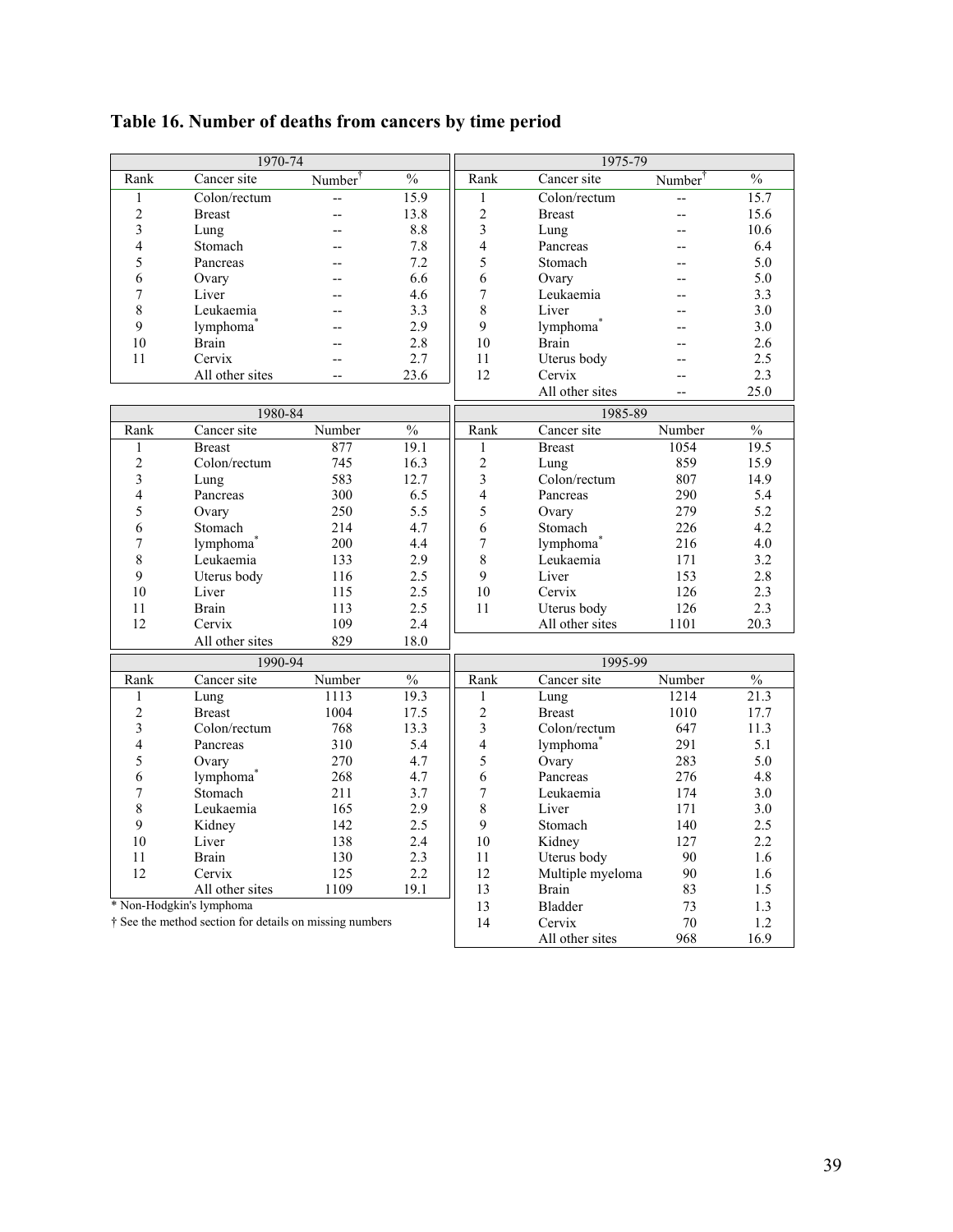|      | Incident cases |                |       |            |                |       |                |       |                  |                |                |                | Deaths         |                |                |       |
|------|----------------|----------------|-------|------------|----------------|-------|----------------|-------|------------------|----------------|----------------|----------------|----------------|----------------|----------------|-------|
| Year |                |                |       | Age groups |                |       |                | Total |                  |                |                | Age groups     |                |                |                | Total |
|      | $<$ 30         | 30-39          | 40-49 | 50-59      | 60-69          | 70-79 | $80 +$         |       | $30$             | 30-39          | 40-49          | 50-59          | 60-69          | 70-79          | $80 +$         |       |
| 1970 | 7              | 18             | 26    | 9          | 16             | 7     | 6              | 89    | $\mathbf{1}$     | 2              | 5              | 4              | 11             | 7              | $\overline{c}$ | 32    |
| 1971 | 5              | 8              | 15    | 19         | 9              | 6     | $\mathbf{1}$   | 63    | 1                | $\mathbf{1}$   | 6              | 5              | 4              | $\overline{c}$ | 4              | 23    |
| 1972 | 5              | 5              | 11    | 13         | 7              | 6     | $\overline{2}$ | 49    | 0                | $\overline{2}$ | 4              | 6              | 4              | $\overline{0}$ | $\mathbf{0}$   | 16    |
| 1973 | 5              | $\overline{7}$ | 10    | 12         | 16             | 6     | 3              | 59    | $\theta$         | $\overline{c}$ | 1              | 4              | 3              | $\overline{2}$ | 3              | 15    |
| 1974 | 4              | 6              | 13    | 10         | 21             | 5     | 6              | 65    |                  | 1              | 4              | 6              | 6              | 6              | 5              | 29    |
| 1975 | 19             | 11             | 13    | 16         | 11             | 4     | $\overline{2}$ | 76    | $\boldsymbol{0}$ | $\overline{c}$ | 4              | 6              | 5              | 1              | 4              | 22    |
| 1976 | 12             | 24             | 13    | 9          | 17             | 7     | 8              | 90    | $\boldsymbol{0}$ | $\overline{c}$ | $\overline{2}$ | $\overline{c}$ | 5              | 6              | $\mathbf{1}$   | 18    |
| 1977 | 13             | 13             | 18    | 5          | 11             | 5     | 7              | 72    | $\boldsymbol{0}$ | 1              | $\overline{c}$ | $\overline{c}$ | 10             | $\overline{c}$ | 4              | 21    |
| 1978 | 5              | 10             | 16    | 12         | 12             | 8     | $\theta$       | 63    |                  | 3              | 4              | $\overline{2}$ | 1              | 5              | 5              | 21    |
| 1979 | 10             | 13             | 11    | 17         | 7              | 5     | 13             | 76    | 0                | 1              | 4              | $\overline{c}$ | 4              | $\overline{c}$ | $\overline{c}$ | 15    |
| 1980 | 11             | 10             | 7     | 13         | 8              | 5     | 7              | 61    | $\boldsymbol{0}$ | $\overline{0}$ | 3              | 5              | $\mathbf{1}$   | $\overline{c}$ | 6              | 17    |
| 1981 | 6              | 12             | 17    | 9          | 6              | 11    | $\overline{c}$ | 63    | $\theta$         | $\overline{c}$ | 4              | $\theta$       | $\overline{c}$ | $\mathbf{1}$   | 4              | 13    |
| 1982 | 14             | 13             | 16    | 8          | 14             | 8     | 6              | 79    | $\overline{c}$   | $\overline{c}$ | 3              | 3              | 5              | 6              | $\overline{c}$ | 23    |
| 1983 | 7              | 13             | 12    | 15         | 10             | 7     | 8              | 72    | $\overline{c}$   | 4              | 4              | 2              | 5              | 7              | 4              | 28    |
| 1984 | 10             | 16             | 9     | 11         | 10             | 5     | 5              | 66    | $\overline{c}$   | $\overline{c}$ | 4              | $\overline{c}$ | $\overline{c}$ | 4              | 4              | 20    |
| 1985 | 6              | 15             | 13    | 7          | 14             | 9     | 1              | 65    | 1                | 3              | 4              | $\overline{4}$ | 4              | 6              | 5              | 27    |
| 1986 | 1              | 11             | 16    | 6          | 13             | 5     | 3              | 55    |                  |                | 4              | 3              | 6              | 3              | 3              | 21    |
| 1987 | 11             | 14             | 7     | 7          | 10             | 11    | 3              | 63    | 1                | $\theta$       | 5              | $\overline{c}$ | 5              | 5              | 4              | 22    |
| 1988 | 6              | 17             | 7     | 5          | 7              | 10    | 5              | 57    | $\mathbf{0}$     | 3              | 4              | 3              | 5              | $\overline{c}$ | 1              | 18    |
| 1989 | 6              | 18             | 13    | 8          | 12             | 10    | 4              | 71    | 1                | 1              | 4              | $\overline{c}$ | 5              | 5              | 5              | 23    |
| 1990 | 3              | 18             | 9     | 10         | 7              | 11    | 1              | 59    | $\theta$         | 4              | 1              | $\overline{2}$ | 3              | 3              | 5              | 18    |
| 1991 | 6              | 14             | 14    | 3          | 8              | 4     | 4              | 53    | $\theta$         | 2              | 4              | $\theta$       | 3              | 5              | $\mathbf{1}$   | 15    |
| 1992 | 8              | 10             | 15    | 5          | 8              | 8     | 5              | 59    | $\boldsymbol{0}$ | $\overline{c}$ | 5              | $\overline{c}$ | 4              | 4              | 4              | 21    |
| 1993 | $\overline{c}$ | 13             | 14    | 11         | 12             | 9     | 5              | 66    | 1                | $\overline{2}$ | 4              | $\overline{2}$ | 7              | $\overline{2}$ | 6              | 24    |
| 1994 | 6              | 13             | 12    | 8          | 8              | 6     | 7              | 60    | $\theta$         | 4              | 5              | $\overline{2}$ | 6              | 3              | 6              | 26    |
| 1995 | 7              | 11             | 6     | 9          | $\overline{c}$ | 5     | 1              | 41    | 0                |                | 7              | 4              | 3              | 3              | 3              | 21    |
| 1996 | 5              | 13             | 20    | 8          | 11             | 9     | 5              | 71    | $\overline{c}$   | $\overline{0}$ | 3              | $\overline{c}$ | 1              | $\mathbf{1}$   | 3              | 12    |
| 1997 | 4              | 17             | 13    | 3          | 6              | 4     | 5              | 52    | $\boldsymbol{0}$ |                | $\overline{2}$ | 6              | $\overline{c}$ | 5              | 1              | 17    |
| 1998 | 5              | 12             | 13    | 10         | 7              | 9     | 5              | 61    | $\mathbf{0}$     | 1              | 1              | $\theta$       | 1              | 3              | 4              | 10    |
| 1999 | 4              | 12             | 14    | 8          | 8              | 4     |                | 51    |                  |                | 5              | $\overline{c}$ | 4              | $\overline{2}$ | 3              | 18    |

**Table 17. Number of new cases of and deaths from invasive cervical cancer**

**Table 18. Age distribution of incident cases of and deaths from invasive cervical cancer by time period (proportions)**

|              |               | Incident cases |       |                 |       |       |      |             |           |           |                  |            | Deaths |       |      |       |
|--------------|---------------|----------------|-------|-----------------|-------|-------|------|-------------|-----------|-----------|------------------|------------|--------|-------|------|-------|
| year         |               |                |       | Age groups      |       |       |      | Total       |           |           |                  | Age groups |        |       |      | Total |
|              | $\leq$ 29     | 30-39          | 40-49 | 50-59           | 60-69 | 70-79 | >80  | $N^{\circ}$ | $\leq$ 29 | $30 - 39$ | 40-49            | 50-59      | 60-69  | 70-79 | > 80 | N     |
| 1970-74      | 0.08          | 0.14           | 0.23  | 19<br>0         | 0.21  | 0.09  | 0.06 | 325         | 0.03      | 0.07      | 17               | 0.22       | 0.24   | 0.15  | 0.12 | 115   |
| 1975-79      | 0.16          | 0.19           | 0.19  | .16<br>$\Omega$ | 0.15  | 0.08  | 0.08 | 377         | 0.01      | 0.09      | 0.16             | 0.14       | 0.26   | 0.16  | 0.16 | 97    |
| 1980-84      | 0.14          | 0.19           | 0.18  | 0.16            | 0.14  | 0.11  | 0.08 | 341         | 0.06      | 0.10      | 0.18             | 0.12       | 0.15   | 0.20  | 0.20 | 101   |
| 1985-89      | 0.10          | 0.24           | 0.18  | 0.11            | 0.18  | 0.14  | 0.05 | 31 I        | 0.04      | 0.07      | 19<br>$\Omega$ . | 0.13       | 0.23   | 0.19  | 0.16 | 111   |
| 1990-94      | 0.08          | 0.23           | 0.22  | .12<br>$\Omega$ | 0.14  | 0.13  | 0.07 | 297         | 0.01      | 0.13      | 18               | 0.08       | 0.22   | 0.16  | 0.21 | 104   |
| 1995-99      | 0.09          | 0.24           | 0.24  | 0.14            | 0.12  | 0.11  | 0.06 | 276         | 0.04      | 0.05      | 0.23             | 0.18       | 0.14   | 0.18  | 0.18 | 78    |
| <b>A</b> 3.T | $\mathcal{L}$ |                |       |                 |       |       |      |             |           |           |                  |            |        |       |      |       |

\* N: number of women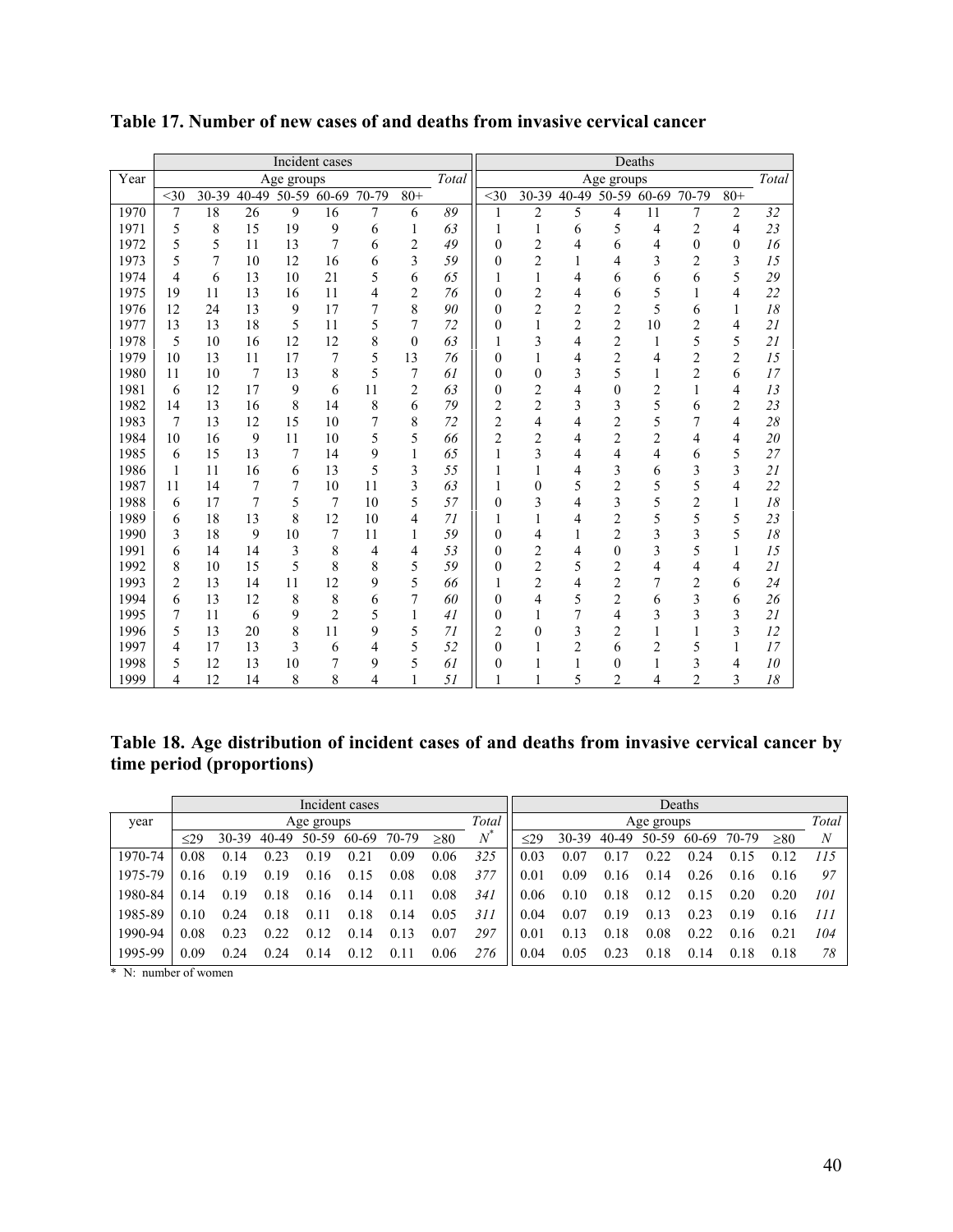|      |        |            | Incident cases |       |         |         |            | Deaths    |       |         |
|------|--------|------------|----------------|-------|---------|---------|------------|-----------|-------|---------|
| Year |        | Age groups |                |       | Overall |         | Age groups |           |       | Overall |
|      | $<$ 30 | 30-49      | 50-69          | $70+$ |         | $30$    | 30-49      | $50 - 69$ | $70+$ |         |
| 1970 | 2.7    | 40.3       | 29.0           | 38.4  | 21.6    | 0.4     | 6.4        | 17.4      | 26.6  | 7.3     |
| 1971 | 1.9    | 21.1       | 31.9           | 20.1  | 14.1    | 0.4     | 6.4        | 10.3      | 17.3  | $5.0\,$ |
| 1972 | 1.9    | 14.8       | 22.2           | 22.6  | 10.7    | 0.0     | 5.5        | 11.1      | 0.0   | 3.6     |
| 1973 | 1.9    | 15.7       | 30.4           | 24.8  | 12.9    | 0.0     | 2.8        | 7.6       | 13.8  | 3.2     |
| 1974 | 1.5    | 17.4       | 33.1           | 29.6  | 13.9    | 0.4     | 4.6        | 12.8      | 29.6  | 5.9     |
| 1975 | 7.0    | 21.9       | 28.3           | 15.7  | 15.9    | 0.0     | 5.5        | 11.5      | 13.1  | 4.6     |
| 1976 | 4.4    | 33.4       | 26.9           | 37.9  | 20.0    | 0.0     | 3.6        | 7.2       | 17.7  | 3.8     |
| 1977 | 4.8    | 27.3       | 16.4           | 29.4  | 15.6    | 0.0     | 2.6        | 12.3      | 14.7  | 4.1     |
| 1978 | 1.9    | 22.4       | 24.4           | 19.0  | 13.5    | 0.4     | 6.0        | 3.0       | 23.7  | 4.3     |
| 1979 | 3.8    | 20.4       | 24.3           | 41.4  | 15.2    | 0.0     | 4.3        | 6.1       | 9.2   | 3.1     |
| 1980 | 4.2    | 14.3       | 21.2           | 26.8  | 11.9    | 0.0     | 2.5        | 6.0       | 17.9  | 3.1     |
| 1981 | 2.3    | 23.9       | 15.1           | 28.1  | 13.4    | 0.0     | 5.0        | 2.0       | 10.8  | 2.7     |
| 1982 | 5.4    | 23.4       | 22.0           | 29.3  | 15.8    | 0.8     | 4.0        | 8.0       | 16.8  | 4.3     |
| 1983 | 2.7    | 19.5       | 25.0           | 30.3  | 13.9    | 0.8     | 6.3        | 7.0       | 22.2  | 5.2     |
| 1984 | 3.9    | 18.9       | 21.0           | 19.5  | 12.6    | 0.8     | 4.5        | 4.0       | 15.6  | 3.7     |
| 1985 | 2.3    | 20.5       | 21.1           | 18.8  | 12.5    | 0.4     | 5.1        | $8.0\,$   | 20.7  | 4.7     |
| 1986 | 0.4    | 19.3       | 19.1           | 14.7  | 10.7    | 0.4     | 3.6        | 9.1       | 11.0  | 3.7     |
| 1987 | 4.3    | 14.6       | 17.2           | 25.1  | 11.3    | 0.4     | 3.5        | $7.1\,$   | 16.1  | 3.7     |
| 1988 | 2.4    | 16.2       | 12.2           | 26.5  | 10.1    | 0.0     | 4.7        | 8.1       | 5.3   | 3.3     |
| 1989 | 2.4    | 20.5       | 20.4           | 24.2  | 12.8    | 0.4     | 3.3        | 7.2       | 17.3  | 3.7     |
| 1990 | 1.2    | 17.4       | 17.5           | 20.3  | 10.6    | 0.0     | 3.2        | 5.2       | 13.5  | 2.8     |
| 1991 | 2.5    | 17.7       | 11.4           | 13.2  | 9.5     | 0.0     | 3.8        | 3.1       | 9.9   | 2.5     |
| 1992 | 3.3    | 15.5       | 13.6           | 20.8  | 10.1    | 0.0     | 4.3        | 6.3       | 12.8  | 3.3     |
| 1993 | 0.8    | 16.4       | 23.9           | 22.0  | 11.2    | 0.4     | 3.6        | 9.4       | 12.6  | 3.7     |
| 1994 | 2.5    | 14.9       | 16.6           | 20.0  | 10.1    | 0.0     | 5.4        | 8.3       | 13.8  | 4.0     |
| 1995 | 3.0    | 10.0       | 11.4           | 9.1   | 7.1     | 0.0     | 4.7        | $7.2\,$   | 9.1   | 3.3     |
| 1996 | 2.1    | 19.2       | 19.4           | 21.0  | 11.8    | $0.8\,$ | 1.7        | 3.1       | 6.0   | $1.8\,$ |
| 1997 | 1.7    | 17.6       | 9.0            | 13.4  | 8.8     | 0.0     | 1.8        | 8.0       | 8.9   | 2.6     |
| 1998 | 2.1    | 14.7       | 16.6           | 20.7  | 9.9     | 0.0     | 1.2        | 1.0       | 10.3  | 1.3     |
| 1999 | 1.7    | 15.3       | 15.3           | 7.4   | 8.8     | 0.4     | 3.5        | 5.7       | 7.4   | 2.8     |

**Table 19. Age-specific and age-standardised incidence and mortality rates (/100,000 women) of invasive cervical cancer**

# **Table 20. Number of prevalent cases of invasive cervical cancer**

|      |      |       | 2-year     |       |       |       |            | 5-year |       |       |        |       | Total      |       |       |
|------|------|-------|------------|-------|-------|-------|------------|--------|-------|-------|--------|-------|------------|-------|-------|
| Year |      |       | Age groups |       | Total |       | Age groups |        |       | Total |        |       | Age groups |       | Total |
|      | $30$ | 30-49 | 50-69      | $70+$ |       | $30$  | 30-49      | 50-69  | $70+$ |       | $<$ 30 | 30-49 | 50-69      | $70+$ |       |
| 1985 | --   |       |            |       | --    | --    |            |        |       | --    | 6      | 28    | 21         | 10    | 65    |
| 1986 | 7    | 53    | 36         | 17    | 113   | $- -$ | --         | --     | --    | --    | 7      | 53    | 36         | 17    | 113   |
| 1987 | 12   | 47    | 35         | 22    | 116   | $- -$ | --         | --     | --    | --    | 17     | 69    | 49         | 30    | 165   |
| 1988 | 11   | 49    | 26         | 27    | 113   | $- -$ | --         | --     | $- -$ | --    | 17     | 87    | 56         | 38    | 198   |
| 1989 | 12   | 53    | 33         | 26    | 124   | 19    | 108        | 72     | 46    | 245   | 19     | 108   | 72         | 46    | 245   |
| 1990 | 9    | 57    | 37         | 25    | 128   | 17    | 110        | 74     | 46    | 247   | 17     | 128   | 87         | 52    | 284   |
| 1991 | 8    | 53    | 26         | 23    | 110   | 17    | 123        | 61     | 49    | 250   | 17     | 151   | 89         | 57    | 314   |
| 1992 | 14   | 51    | 24         | 19    | 108   | 22    | 122        | 63     | 48    | 255   | 25     | 168   | 98         | 67    | 358   |
| 1993 | 9    | 51    | 36         | 24    | 120   | 17    | 123        | 71     | 48    | 259   | 20     | 187   | 112        | 73    | 392   |
| 1994 | 8    | 51    | 31         | 28    | 118   | 15    | 115        | 60     | 53    | 243   | 18     | 197   | 116        | 87    | 418   |
| 1995 | 12   | 40    | 24         | 19    | 95    | 17    | 101        | 55     | 41    | 214   | 20     | 194   | 120        | 91    | 425   |
| 1996 | 11   | 49    | 30         | 18    | 108   | 17    | 99         | 67     | 41    | 224   | 20     | 212   | 131        | 96    | 459   |
| 1997 | 8    | 61    | 27         | 20    | 116   | 14    | 112        | 57     | 38    | 221   | 15     | 237   | 134        | 101   | 487   |
| 1998 | 8    | 54    | 24         | 21    | 107   | 14    | 114        | 58     | 40    | 226   | 15     | 244   | 145        | 106   | 510   |
| 1999 | 9    | 50    | 33         | 15    | 107   | 13    | 120        | 65     | 31    | 229   | 14     | 254   | 166        | 105   | 539   |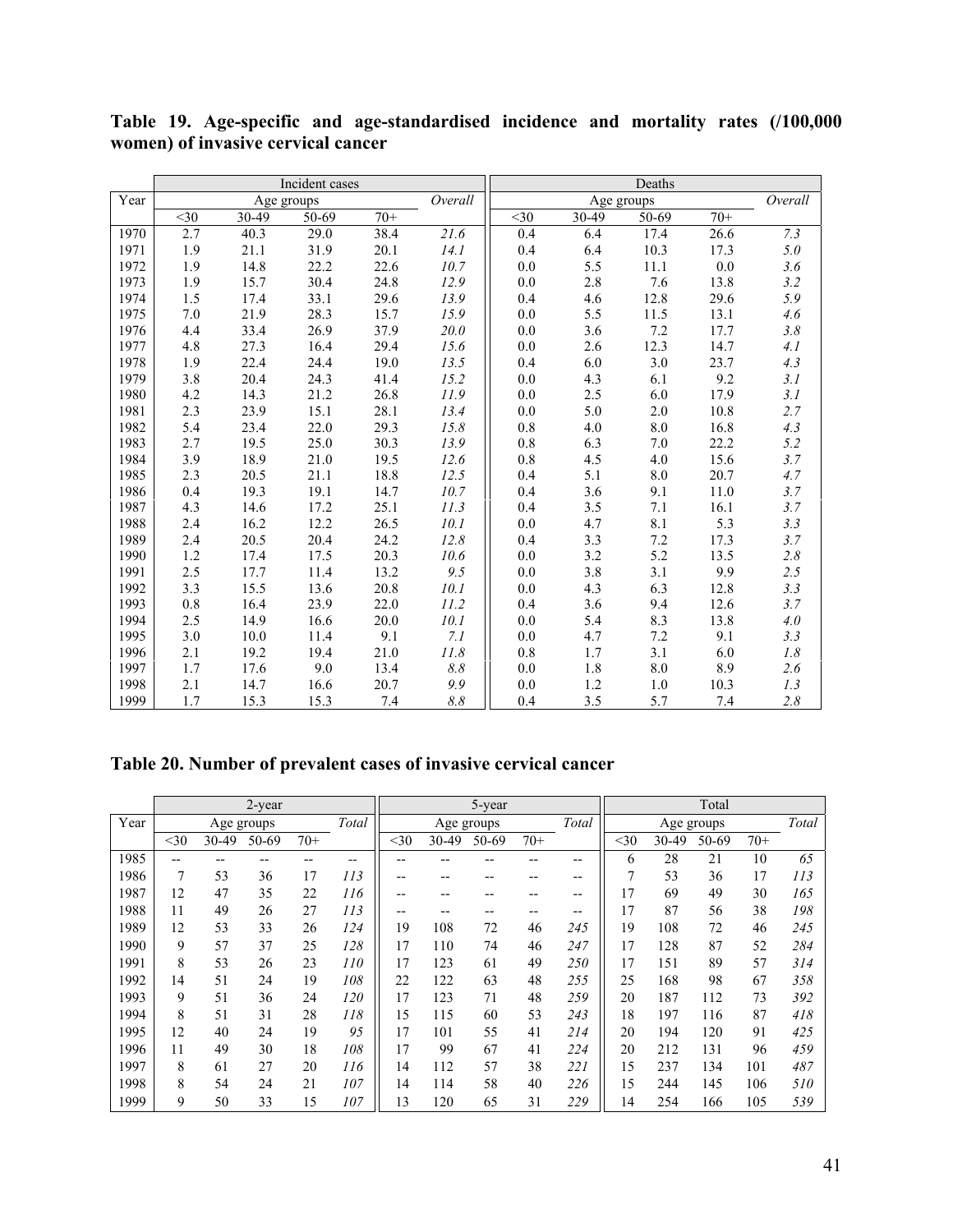| Year |      |       | Age groups |       | Total |
|------|------|-------|------------|-------|-------|
|      | $30$ | 30-49 | 50-69      | $70+$ |       |
| 1989 | 7.6  | 71.4  | 73.6       | 79.6  | 44.0  |
| 1990 | 6.9  | 71.0  | 76.4       | 77.7  | 44.3  |
| 1991 | 7.0  | 77.6  | 63.3       | 80.7  | 44.7  |
| 1992 | 9.1  | 75.5  | 65.7       | 77.0  | 45.4  |
| 1993 | 7.1  | 74.7  | 73.9       | 75.3  | 45.9  |
| 1994 | 6.3  | 68.6  | 62.2       | 81.6  | 42.3  |
| 1995 | 7.2  | 59.3  | 56.8       | 62.1  | 37.6  |
| 1996 | 7.2  | 57.7  | 68.5       | 61.4  | 39.2  |
| 1997 | 6.0  | 65.5  | 57.1       | 56.5  | 38.6  |
| 1998 | 6.0  | 67.1  | 56.8       | 59.0  | 39.4  |
| 1999 | 5.6  | 70.7  | 62.3       | 45.6  | 39.8  |

**Table 21. 5-Year prevalence rates (/100,000 women) of invasive cervical cancer**

**Table 22. Distribution of morphological types (number) of invasive cervical cancer by year and age at diagnosis**

|      |                  |            | Squamous cell carcinoma |        |        |                  |                | Adenocarcinoma          |                |                            |
|------|------------------|------------|-------------------------|--------|--------|------------------|----------------|-------------------------|----------------|----------------------------|
| Year |                  | Age groups |                         |        | Total  |                  | Age groups     |                         |                | Total                      |
|      | $<$ 30           | 30-49      | 50-69                   | $70+$  |        | $<$ 30           | 30-49          | 50-69                   | $70+$          |                            |
| 1970 | 6                | 37         | 23                      | 8      | 74     | $\boldsymbol{0}$ | 4              |                         | 2              | $\overline{7}$             |
| 1971 | 3                | 20         | 24                      | 6      | 53     | $\mathbf{0}$     | $\theta$       | $\overline{c}$          |                | 3                          |
| 1972 | 5                | 10         | 16                      | 7      | $38\,$ | $\boldsymbol{0}$ | $\theta$       | $\mathbf{1}$            | $\theta$       |                            |
| 1973 | 4                | 17         | 26                      | 7      | 54     | $\theta$         | $\Omega$       | $\overline{\mathbf{c}}$ | 0              | $\overline{2}$             |
| 1974 | 3                | 14         | 23                      | 7      | 47     | $\theta$         |                | 5                       | 3              | 9                          |
| 1975 | 15               | 23         | 24                      | 4      | 66     |                  |                |                         |                |                            |
| 1976 | 8                | 30         | 23                      | 10     | 71     | 0                | $\overline{c}$ | $\overline{c}$          | 3              | 7                          |
| 1977 | 8                | 21         | 14                      | 10     | 53     |                  | 4              | $\mathbf{0}$            |                | 6                          |
| 1978 | 3                | 21         | 17                      | 5      | 46     |                  | $\overline{c}$ | 4                       |                | 8                          |
| 1979 | 8                | 18         | 20                      | 14     | 60     | $\overline{c}$   | 3              |                         | 3              | 9                          |
| 1980 | 6                | 15         | 14                      | 9      | 44     |                  |                | 5                       |                | 8                          |
| 1981 | 5                | 24         | 11                      | 11     | 51     | $\mathbf{0}$     | $\overline{2}$ | 3                       | 0              | 5                          |
| 1982 | 13               | 25         | 21                      | 12     | 71     | $\mathbf{0}$     |                | $\mathbf{0}$            | 2              | 3                          |
| 1983 | $\boldsymbol{7}$ | 22         | 19                      | 13     | 61     | $\overline{0}$   | $\overline{c}$ | 5                       |                | 8                          |
| 1984 | 9                | 23         | 16                      | 4      | 52     | $\overline{0}$   | $\overline{2}$ | 4                       | 5              | 11                         |
| 1985 | 6                | 26         | 19                      | 9      | 60     | $\theta$         |                | $\overline{\mathbf{c}}$ | $\theta$       | 3                          |
| 1986 |                  | 22         | 15                      | 6      | 44     | $\mathbf{0}$     | 4              | 4                       | 2              | ${\it 10}$                 |
| 1987 | 9                | 17         | 15                      | 11     | 52     | $\overline{c}$   | $\overline{c}$ |                         | 3              | 8                          |
| 1988 | 4                | 20         | 10                      | 12     | 46     | $\overline{c}$   | 3              |                         | $\overline{c}$ | 8                          |
| 1989 | 4                | 21         | 17                      | 11     | 53     |                  | 6              | 3                       | 1              | $\cal II$                  |
| 1990 | 3                | 17         | 12                      | $10\,$ | 42     | $\theta$         | 3              | 3                       | $\overline{c}$ | $\boldsymbol{\mathcal{S}}$ |
| 1991 | 5                | 22         | 7                       | 5      | 39     |                  | 4              | $\overline{c}$          | $\overline{c}$ | 9                          |
| 1992 | 7                | 18         | 12                      | 10     | $47\,$ |                  | $\overline{c}$ | $\boldsymbol{0}$        | 3              | 6                          |
| 1993 | $\overline{c}$   | 21         | 20                      | 12     | 55     | $\overline{0}$   | $\overline{4}$ | $\overline{c}$          |                |                            |
| 1994 | 6                | 22         | 13                      | $10\,$ | $51\,$ | $\overline{0}$   | $\overline{c}$ | 1                       |                |                            |
| 1995 | 4                | 13         | 9                       | 5      | 31     | 3                | 3              | $\overline{c}$          |                | 9                          |
| 1996 | 4                | 21         | 13                      | 12     | 50     | $\overline{0}$   | 8              | 5                       |                | 14                         |
| 1997 | 3                | 21         | 7                       | 5      | 36     |                  | 8              | $\overline{c}$          | 2              | 13                         |
| 1998 | 4                | 17         | 10                      | 7      | $38\,$ | $\boldsymbol{0}$ | 5              | 6                       | 4              | 15                         |
| 1999 | 4                | 18         | 11                      | 3      | 36     | $\boldsymbol{0}$ | 5              | 4                       |                | $10\,$                     |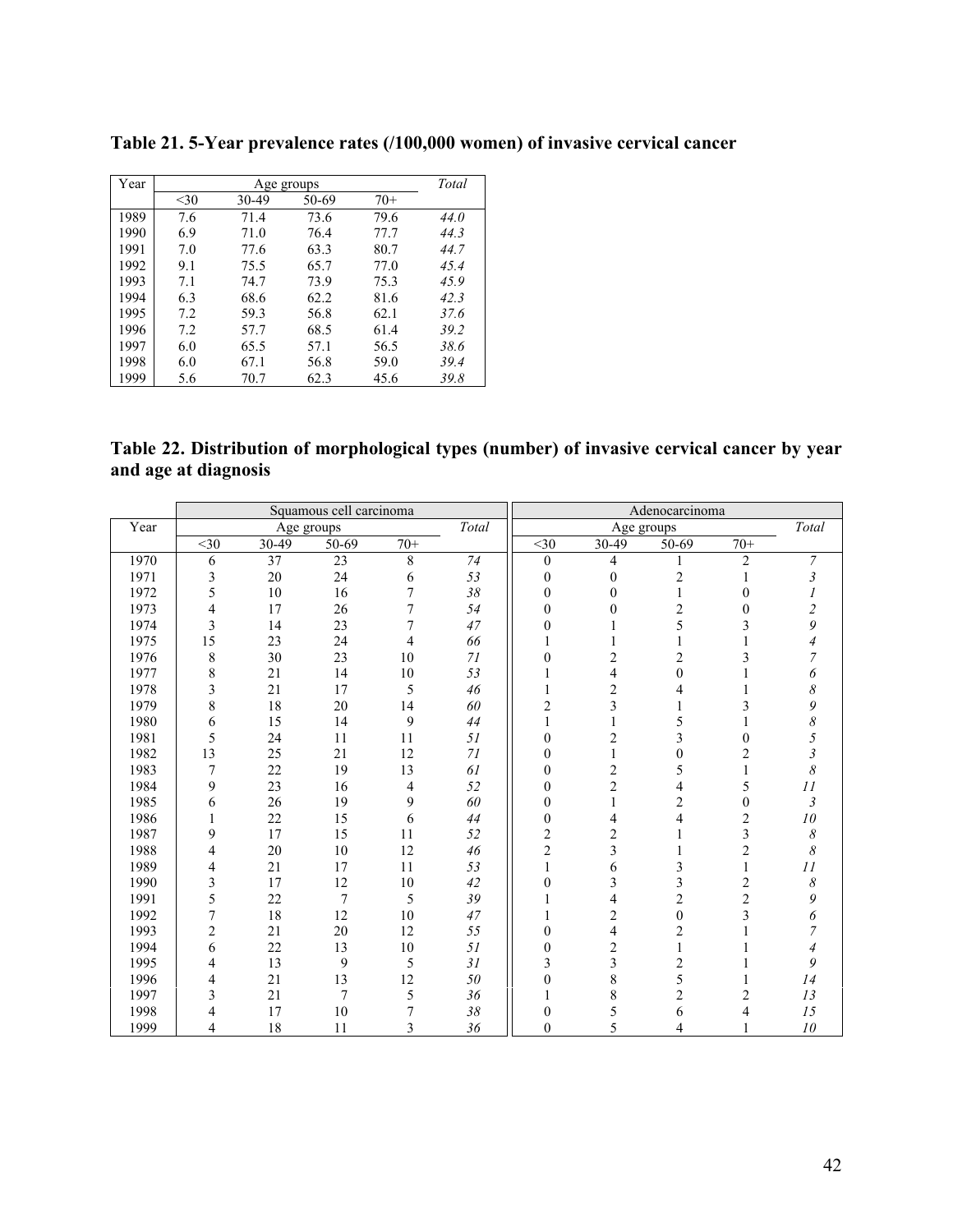|      |                  |          | Squamous cell carcinoma |          |          |                  |                  | Adenocarcinoma |         |         |
|------|------------------|----------|-------------------------|----------|----------|------------------|------------------|----------------|---------|---------|
| Year |                  |          | Age groups              |          | Overall  |                  |                  | Age groups     |         | Overall |
|      | $\overline{<}30$ | $30-49$  | $50-69$                 | $70+$    |          | $\overline{<}30$ | $30-49$          | $50-69$        | $70+$   |         |
| 1970 | 2.3              | 33.9     | 26.7                    | 23.6     | 17.9     | $0.0\,$          | $\overline{3.7}$ | 1.2            | 5.9     | 1.8     |
| 1971 | $1.1\,$          | 18.3     | 27.3                    | 17.3     | 12.0     | $0.0\,$          | $0.0\,$          | 2.3            | 2.9     | $0.6\,$ |
| 1972 | 1.9              | 9.2      | 17.8                    | 19.8     | $8.0\,$  | $0.0\,$          | 0.0              | $1.1\,$        | $0.0\,$ | $0.2\,$ |
| 1973 | 1.5              | 15.7     | 28.3                    | 19.3     | 11.9     | $0.0\,$          | 0.0              | 2.2            | $0.0\,$ | $0.4\,$ |
| 1974 | 1.1              | 12.8     | 24.5                    | 18.8     | $10.0\,$ | $0.0\,$          | 0.9              | 5.3            | 8.1     | $1.8\,$ |
| 1975 | 5.6              | 21.0     | 25.2                    | $10.5\,$ | 14.0     | 0.4              | 0.9              | $1.0\,$        | 2.6     | 0.9     |
| 1976 | 3.0              | 27.0     | 23.8                    | 25.3     | 15.9     | $0.0\,$          | 1.8              | 2.1            | 7.6     | $1.5\,$ |
| 1977 | 3.0              | 18.5     | 14.3                    | 24.5     | 11.4     | 0.4              | 3.5              | $0.0\,$        | 2.5     | $1.4\,$ |
| 1978 | 1.1              | 18.1     | 17.3                    | 11.9     | $10.0\,$ | 0.4              | $1.7\,$          | 4.1            | 2.4     | $1.6\,$ |
| 1979 | 3.0              | 15.3     | 20.2                    | 32.2     | 11.9     | $0.8\,$          | 2.6              | $1.0\,$        | 6.9     | $1.8\,$ |
| 1980 | 2.3              | 12.6     | 14.1                    | 20.1     | 8.9      | 0.4              | $0.8\,$          | 5.0            | 2.2     | $1.4\,$ |
| 1981 | 1.9              | 19.8     | 11.0                    | 23.8     | 10.8     | 0.0              | 1.7              | 3.0            | $0.0\,$ | $1.0\,$ |
| 1982 | 5.1              | 20.1     | 21.0                    | 25.1     | 14.1     | $0.0\,$          | $0.8\,$          | $0.0\,$        | 4.2     | $0.5\,$ |
| 1983 | 2.7              | 17.2     | 19.0                    | 26.2     | 11.8     | 0.0              | 1.6              | 5.0            | 2.0     | 1.5     |
| 1984 | 3.5              | 17.4     | 16.0                    | 7.8      | 10.3     | 0.0              | 1.5              | 4.0            | 9.8     | 1.9     |
| 1985 | 2.3              | 19.1     | 19.1                    | 16.9     | 11.6     | 0.0              | 0.7              | $2.0$          | 0.0     | 0.6     |
| 1986 | 0.4              | 15.7     | 15.1                    | 11.0     | 8.5      | $0.0\,$          | 2.9              | 4.0            | 3.7     | $2.0\,$ |
| 1987 | 3.5              | 11.8     | 15.2                    | 19.7     | 9.4      | 0.8              | 1.4              | $1.0\,$        | 5.4     | 1.3     |
| 1988 | 1.6              | 13.5     | 10.2                    | 21.2     | 8.2      | 0.8              | 2.0              | $1.0\,$        | 3.5     | 1.4     |
| 1989 | 1.6              | 13.9     | 17.4                    | 19.0     | 9.4      | 0.4              | 4.0              | 3.1            | 1.7     | 2.1     |
| 1990 | $1.2\,$          | 11.0     | 12.4                    | 16.9     | 7.5      | $0.0\,$          | 1.9              | 3.1            | 3.4     | 1.4     |
| 1991 | 2.1              | 13.9     | 7.3                     | 8.2      | $7.1\,$  | 0.4              | 2.5              | 2.1            | 3.3     | 1.5     |
| 1992 | 2.9              | 11.1     | 12.5                    | 16.0     | $8.1\,$  | 0.4              | $1.2\,$          | $0.0\,$        | 4.8     | 0.9     |
| 1993 | $0.8\,$          | 12.7     | 20.8                    | 18.8     | 9.4      | $0.0\,$          | 2.4              | 2.1            | 1.6     | $1.2\,$ |
| 1994 | 2.5              | 13.1     | 13.5                    | 15.4     | 8.7      | $0.0\,$          | $1.2\,$          | $1.0\,$        | 1.5     | $0.7\,$ |
| 1995 | 1.7              | 7.6      | 9.3                     | 7.6      | 5.3      | 1.3              | $1.8\,$          | $2.1\,$        | 1.5     | $1.6\,$ |
| 1996 | 1.7              | 12.2     | 13.3                    | 18.0     | 8.2      | $0.0\,$          | 4.7              | 5.1            | 1.5     | 2.4     |
| 1997 | 1.3              | 12.3     | 7.0                     | 7.4      | 6.2      | 0.4              | 4.7              | $2.0\,$        | 3.0     | 2.2     |
| 1998 | 1.7              | $10.0\,$ | 9.8                     | 10.3     | 6.3      | $0.0\,$          | 2.9              | 5.9            | 5.9     | 2.4     |
| 1999 | 1.7              | 10.6     | 10.5                    | 4.4      | 6.2      | $0.0\,$          | 2.9              | $3.8\,$        | 1.5     | 1.7     |

**Table 23. Age-specific and age-standardised incidence rates (/100,000 women) of invasive cervical cancer by morphological type**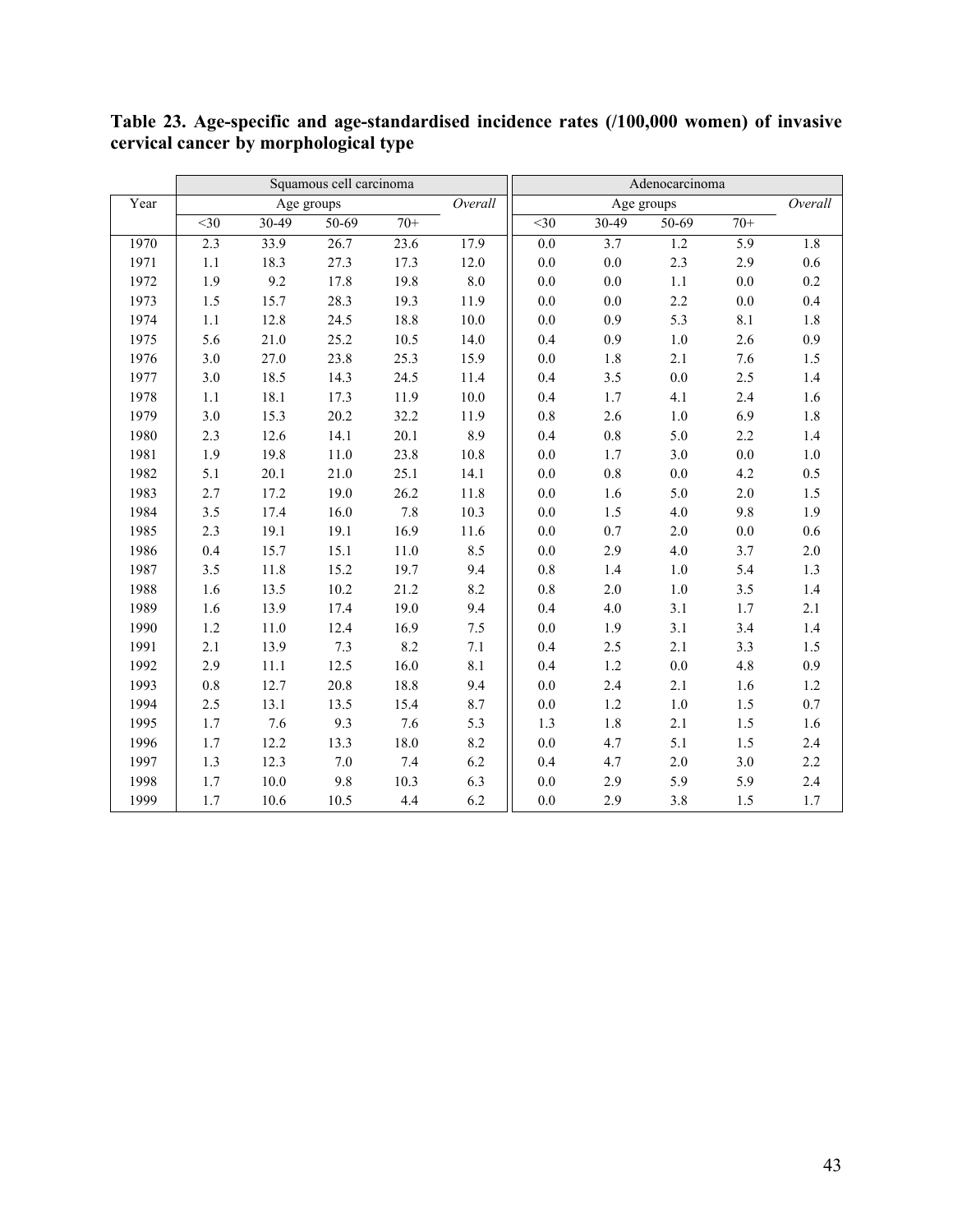| Variables                     |      |      | Follow-up (years) |                |      |
|-------------------------------|------|------|-------------------|----------------|------|
|                               |      | 2    | 3                 | $\overline{4}$ | 5    |
| Year                          |      |      |                   |                |      |
| 1985-89                       | 0.89 | 0.78 | 0.72              | 0.69           | 0.68 |
| 1990-94                       | 0.85 | 0.75 | 0.70              | 0.66           | 0.65 |
| 1995-99                       | 0.85 | 0.77 | 0.72              | 0.71           | 0.72 |
| Age                           |      |      |                   |                |      |
| $20 - 29$                     | 0.96 | 0.91 | 0.88              | 0.88           | 0.88 |
| 30-39                         | 0.94 | 0.89 | 0.87              | 0.85           | 0.84 |
| 40-49                         | 0.91 | 0.79 | 0.69              | 0.66           | 0.64 |
| 50-59                         | 0.83 | 0.72 | 0.70              | 0.68           | 0.66 |
| 60-69                         | 0.82 | 0.70 | 0.65              | 0.63           | 0.63 |
| $70+$                         | 0.75 | 0.60 | 0.49              | 0.45           | 0.42 |
| Morphology                    |      |      |                   |                |      |
| Squamous cell carcinoma       | 0.88 | 0.78 | 0.72              | 0.70           | 0.68 |
| Adenocarcinoma                | 0.85 | 0.73 | 0.68              | 0.66           | 0.65 |
| Adeno-squamous cell carcinoma | 0.99 | 0.89 | 0.76              | 0.73           | 0.73 |
| Other                         | 0.48 | 0.38 | 0.33              | 0.33           | 0.34 |

# **Table 24. Cumulative relative survival of women diagnosed with invasive cervical cancer**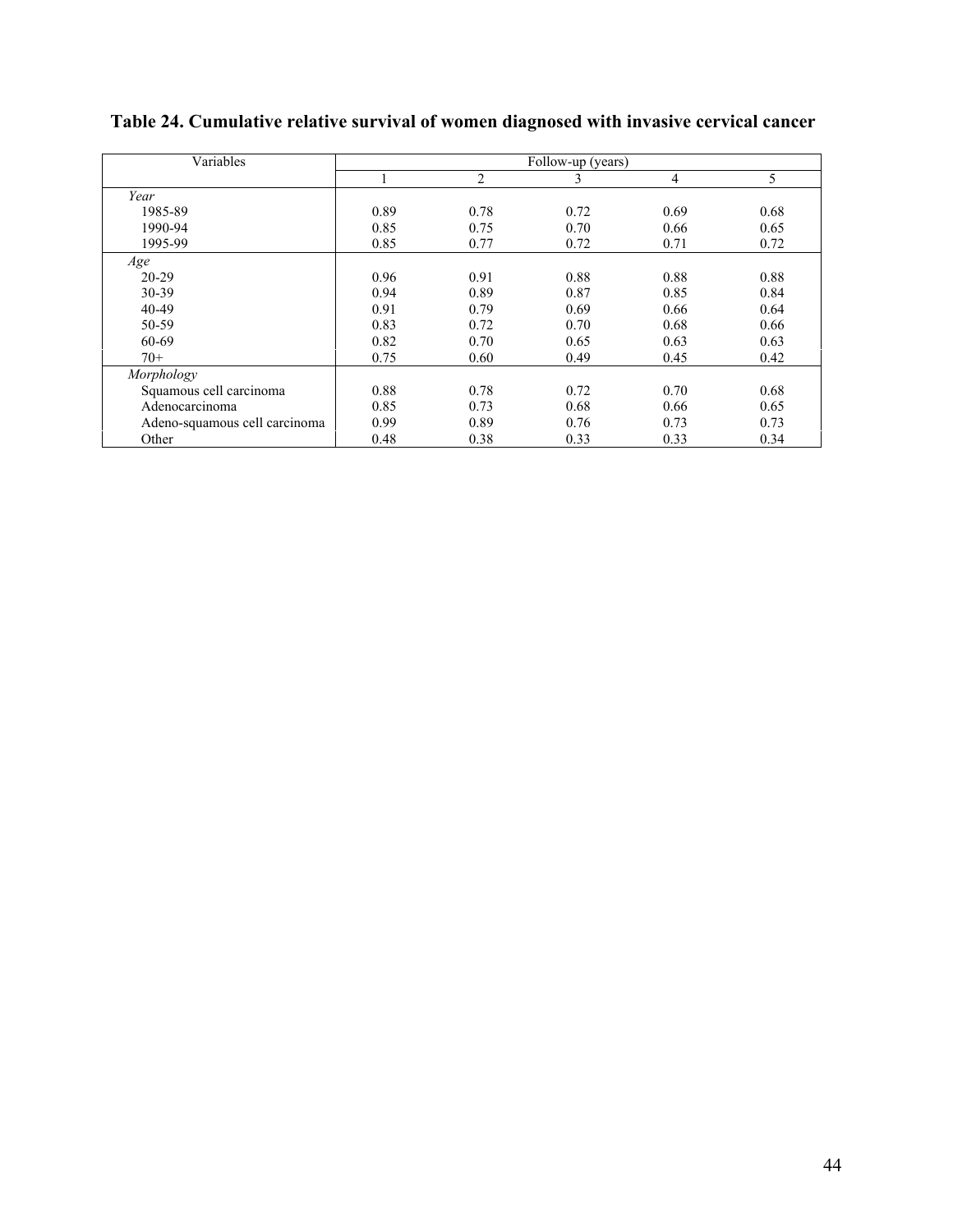| Year |        |       |       | Age groups     |                |                         |                | Total |
|------|--------|-------|-------|----------------|----------------|-------------------------|----------------|-------|
|      | $<$ 30 | 30-39 | 40-49 | 50-59          | 60-69          | $\overline{7}0 - 79$    | $80+$          |       |
| 1970 | 105    | 106   | 63    | 19             | 15             | 3                       | $-$            | 311   |
| 1971 | 82     | 104   | 50    | 14             | 4              | 1                       | --             | 255   |
| 1972 | 61     | 53    | 32    | 10             | 9              | --                      | 1              | 166   |
| 1973 | 80     | 95    | 40    | 17             | 9              | 3                       | 1              | 245   |
| 1974 | 87     | 78    | 38    | 18             | 11             | 5                       |                | 237   |
| 1975 | 100    | 82    | 41    | $20\,$         | 16             | 3                       |                | 262   |
| 1976 | 101    | 86    | 38    | 15             | 13             | 5                       |                | 258   |
| 1977 | 150    | 134   | 49    | $20\,$         | 15             | 5                       |                | 373   |
| 1978 | 139    | 115   | 38    | 16             | 8              | 3                       |                | 319   |
| 1979 | 181    | 127   | 30    | 31             | 4              | $\frac{3}{2}$           | 1              | 377   |
| 1980 | 124    | 88    | 29    | 14             | 9              |                         | $\overline{c}$ | 268   |
| 1981 | 108    | 90    | 29    | 18             | 5              |                         | --             | 250   |
| 1982 | 103    | 94    | 31    | 13             | $\overline{7}$ | 1                       | $\overline{c}$ | 251   |
| 1983 | 104    | 87    | 26    | $\overline{7}$ | 10             | 6                       |                | 240   |
| 1984 | 128    | 101   | 38    | 16             | 5              | 4                       | 1              | 293   |
| 1985 | 159    | 128   | 49    | 19             | 5              | 5                       | $\overline{c}$ | 367   |
| 1986 | 162    | 132   | 40    | 12             | 11             | 5                       | $\frac{3}{2}$  | 365   |
| 1987 | 165    | 150   | 46    | 10             | 10             | 4                       |                | 387   |
| 1988 | 154    | 126   | 29    | 10             | $\overline{7}$ | --                      | $\frac{2}{2}$  | 328   |
| 1989 | 146    | 145   | 50    | $20\,$         | 11             | 5                       |                | 379   |
| 1990 | 153    | 139   | 46    | 11             | $\overline{7}$ | $\overline{\mathbf{3}}$ |                | 359   |
| 1991 | 135    | 114   | 35    | 21             | 11             | 6                       | 1              | 323   |
| 1992 | 179    | 119   | 46    | 12             | 15             | 3                       | 6              | 380   |
| 1993 | 208    | 158   | 42    | 11             | 20             | 9                       | 4              | 452   |
| 1994 | 196    | 127   | 40    | 15             | 13             | 5                       | $\overline{c}$ | 398   |
| 1995 | 184    | 117   | 42    | 15             | 10             | 5                       | --             | 373   |
| 1996 | 194    | 125   | 62    | 27             | 9              | 10                      | $\overline{c}$ | 429   |
| 1997 | 244    | 132   | 57    | 18             | 11             | 3                       | $\mathbf{1}$   | 466   |
| 1998 | 250    | 129   | 53    | 23             | 12             | 8                       | $\overline{c}$ | 477   |
| 1999 | 176    | 139   | 64    | 15             | 16             | 8                       | --             | 418   |

**Table 25. Number of cases of cervical cancer** *in situ* **by year and age at diagnosis**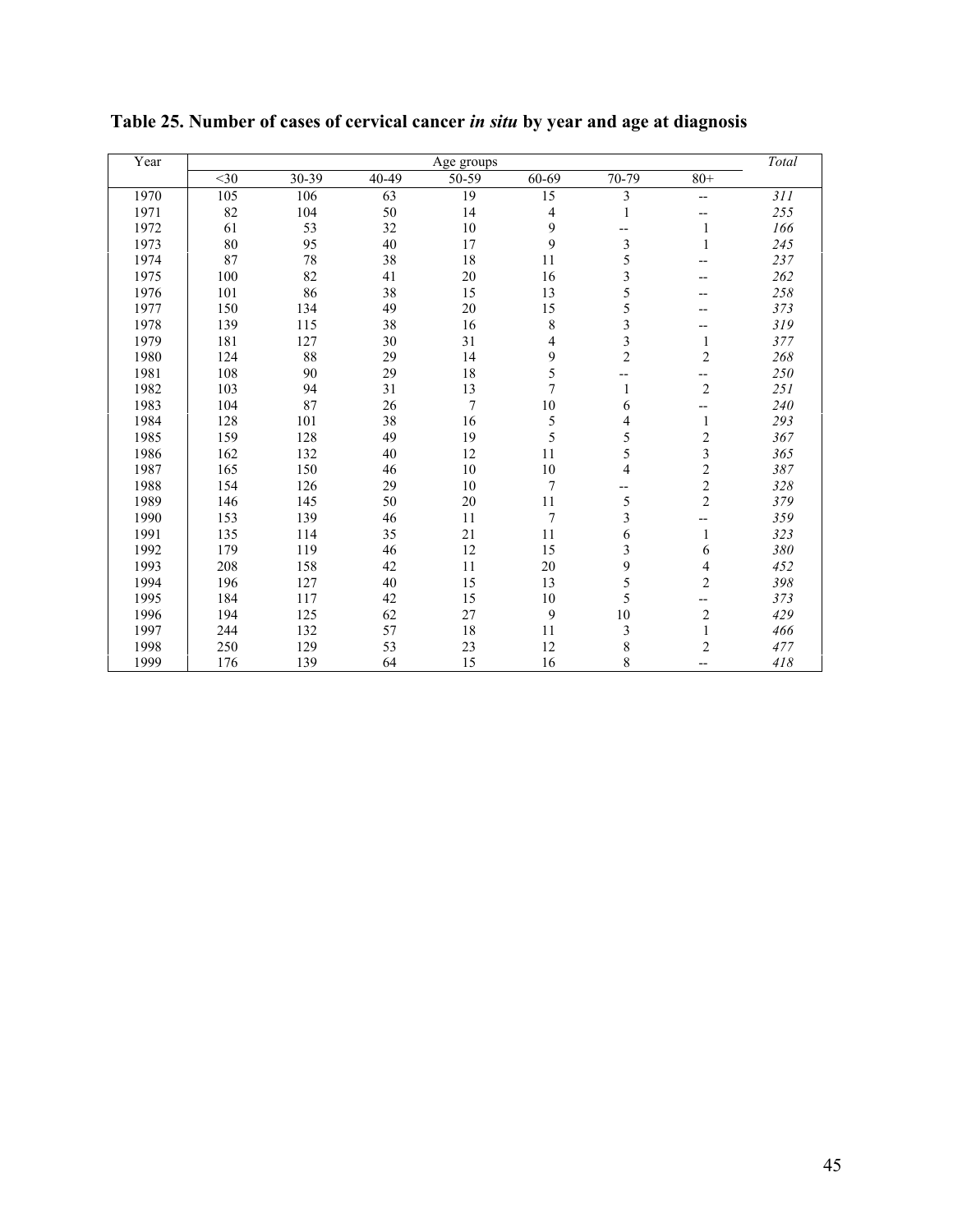| Year |       |           |       | Age groups |       |       | Overall |
|------|-------|-----------|-------|------------|-------|-------|---------|
|      | 15-19 | $20 - 24$ | 25-29 | 30-34      | 35-39 | $40+$ |         |
| 1970 | 6.4   | 73.2      | 230.7 | 215.9      | 187.7 | 56.5  | 75.7    |
| 1971 | 4.2   | 50.5      | 173.8 | 205.4      | 185.3 | 38.7  | 63.7    |
| 1972 | 0.0   | 55.5      | 103.7 | 121.8      | 74.7  | 28.9  | 39.3    |
| 1973 | 2.1   | 52.2      | 149.4 | 206.4      | 138.1 | 38.4  | 59.6    |
| 1974 | 2.0   | 65.5      | 141.9 | 174.3      | 97.1  | 39.2  | 54.7    |
| 1975 | 6.1   | 61.4      | 165.9 | 167.6      | 111.5 | 43.1  | 59.1    |
| 1976 | 2.0   | 60.1      | 167.9 | 164.6      | 120.5 | 37.8  | 57.9    |
| 1977 | 6.0   | 90.4      | 240.3 | 278.4      | 131.1 | 47.0  | 82.3    |
| 1978 | 4.0   | 98.9      | 204.9 | 225.6      | 112.1 | 34.0  | 68.7    |
| 1979 | 2.0   | 144.0     | 254.6 | 201.1      | 173.8 | 35.8  | 78.3    |
| 1980 | 14.3  | 89.9      | 168.7 | 151.8      | 96.7  | 28.9  | 56.1    |
| 1981 | 4.2   | 74.7      | 159.2 | 142.7      | 106.7 | 26.5  | 52.7    |
| 1982 | 6.5   | 51.3      | 166.0 | 136.3      | 117.7 | 27.2  | 52.4    |
| 1983 | 4.5   | 78.2      | 136.4 | 136.0      | 88.6  | 24.3  | 48.5    |
| 1984 | 16.2  | 65.1      | 188.7 | 158.1      | 93.1  | 31.3  | 58.5    |
| 1985 | 4.8   | 102.1     | 222.5 | 164.8      | 146.8 | 38.7  | 72.2    |
| 1986 | 16.8  | 117.4     | 200.9 | 179.4      | 131.9 | 33.8  | 70.2    |
| 1987 | 24.4  | 114.6     | 205.9 | 211.2      | 135.1 | 33.7  | 74.3    |
| 1988 | 14.8  | 102.0     | 207.0 | 155.0      | 134.8 | 22.2  | 62.1    |
| 1989 | 19.9  | 105.7     | 189.7 | 190.1      | 138.9 | 40.1  | 72.1    |
| 1990 | 15.1  | 128.0     | 197.4 | 180.4      | 131.1 | 30.1  | 68.0    |
| 1991 | 28.0  | 129.9     | 155.7 | 152.8      | 99.3  | 32.8  | 60.4    |
| 1992 | 18.0  | 191.9     | 217.6 | 152.1      | 109.2 | 35.8  | 70.4    |
| 1993 | 56.9  | 190.6     | 261.8 | 212.7      | 130.3 | 36.9  | 83.5    |
| 1994 | 67.4  | 207.6     | 221.2 | 185.1      | 89.3  | 31.6  | 73.7    |
| 1995 | 46.8  | 216.6     | 207.1 | 142.2      | 112.7 | 29.8  | 69.0    |
| 1996 | 54.5  | 202.7     | 245.8 | 191.2      | 85.1  | 44.8  | 78.6    |
| 1997 | 75.2  | 256.5     | 301.4 | 197.0      | 102.2 | 36.1  | 86.7    |
| 1998 | 101.1 | 257.6     | 291.0 | 197.5      | 104.4 | 38.8  | 88.9    |
| 1999 | 48.8  | 214.4     | 190.2 | 182.9      | 145.6 | 40.1  | 78.4    |

**Table 26. Age-specific and age-standardised incidence rates (/100,000 women) of cervical cancer** *in situ* **by year**

## **Table 27. Number of incident cases of cervical cancer** *in situ* **by Regional Health Authority (RHA\* ) and time period**

| <b>RHA</b>     |      | 1970-74       |      | 1975-79 |                | 1980-84 | 1985-89 |      |      | 1990-94 | 1995-99 |      |
|----------------|------|---------------|------|---------|----------------|---------|---------|------|------|---------|---------|------|
|                | N    | $\frac{0}{6}$ | N    | $\%$    | N              | $\%$    | N       | $\%$ | N    | $\%$    | N       | $\%$ |
| <b>Brandon</b> | 64   | 5.3           | 101  | 6.4     | 119            | 9.1     | 82      | 4.5  | 111  | 5.8     | 107     | 4.9  |
| Burntwood      | 58   | 4.8           | 73   | 4.6     | 61             | 4.7     | 72      | 3.9  | 97   | 5.1     | 149     | 6.9  |
| Central        | 67   | 5.5           | 82   | 5.2     | 82             | 6.3     | 75      | 4.1  | 113  | 5.9     | 149     | 6.9  |
| Churchill      | 4    | 0.3           |      | 0.3     | $\overline{c}$ | 0.2     | 5       | 0.3  |      | 0.4     | 2       | 0.1  |
| Interlake      | 58   | 4.8           | 83   | 5.2     | 65             | 5.0     | 114     | 6.2  | 103  | 5.4     | 125     | 5.8  |
| Marquette      | 45   | 3.7           | 60   | 3.8     | 42             | 3.2     | 51      | 2.8  | 61   | 3.2     | 64      | 3.0  |
| Norman         | 42   | 3.5           | 56   | 3.5     | 41             | 3.1     | 45      | 2.5  | 41   | 2.1     | 85      | 3.9  |
| North Eastman  | 25   | 2.1           | 43   | 2.7     | 26             | 2.0     | 44      | 2.4  | 49   | 2.6     | 63      | 2.9  |
| Parkland       | 36   | 3.0           | 72   | 4.5     | 43             | 3.3     | 61      | 3.3  | 48   | 2.5     | 67      | 3.1  |
| South Eastman  | 20   | 1.6           | 33   | 2.1     | 24             | 1.8     | 41      | 2.2  | 60   | 3.1     | 54      | 2.5  |
| South Westman  | 31   | 2.6           | 33   | 2.1     | 46             | 3.5     | 34      | 1.9  | 36   | 1.9     | 59      | 2.7  |
| Winnipeg       | 754  | 62.1          | 940  | 59.2    | 742            | 57.0    | 191     | 65.2 | 1176 | 61.5    | 1233    | 57.0 |
| Manitoba       | 1214 |               | 1589 |         | 1302           |         | 1826    |      | 1912 |         | 2163    |      |

\* According to the 2000 administrative delineation of RHAs

† Information was missing for 10 cases in 1970-74, 8 cases in 1974-79, 9 cases in 1980-84, 11 cases in 1985-89, 10 cases in 1990-94, and 6 cases in 1995-99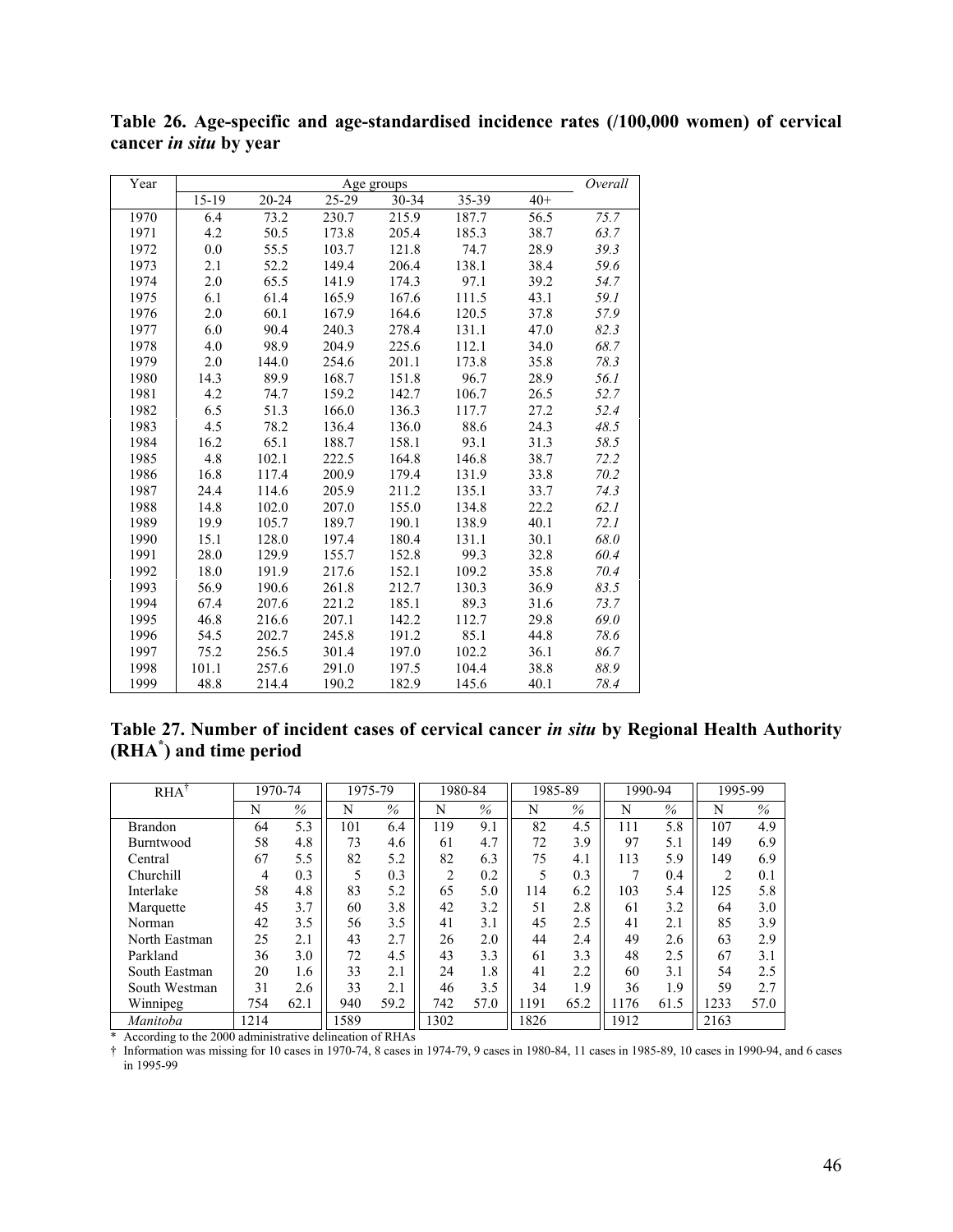| Year |       |         |           |           | Age groups |           |           |         |           | Total  |
|------|-------|---------|-----------|-----------|------------|-----------|-----------|---------|-----------|--------|
|      | <10   | $10-19$ | $20 - 29$ | $30 - 39$ | $40 - 49$  | $50 - 59$ | $60 - 69$ | $70-79$ | $\geq 80$ |        |
| 1970 | 92908 | 96425   | 72180     | 52502     | 56776      | 50491     | 35744     | 22929   | 10955     | 490910 |
| 1971 | 91497 | 97812   | 76945     | 53166     | 55926      | 50953     | 36835     | 23025   | 11743     | 497902 |
| 1972 | 89002 | 98378   | 78943     | 53343     | 54843      | 51744     | 38205     | 23303   | 12140     | 499901 |
| 1973 | 86540 | 98823   | 81526     | 54406     | 53806      | 52441     | 39522     | 23800   | 12503     | 503367 |
| 1974 | 84752 | 99367   | 85281     | 56140     | 52869      | 53053     | 40732     | 24430   | 12789     | 509413 |
| 1975 | 83087 | 98869   | 88213     | 57632     | 52007      | 53315     | 42073     | 25111   | 13122     | 513429 |
| 1976 | 81826 | 97933   | 90534     | 59364     | 51579      | 53746     | 42931     | 25942   | 13613     | 517468 |
| 1977 | 81259 | 96493   | 91541     | 62660     | 51045      | 53881     | 43717     | 26778   | 14020     | 521394 |
| 1978 | 80695 | 94545   | 91993     | 65325     | 50743      | 54126     | 44258     | 27674   | 14457     | 523816 |
| 1979 | 79209 | 92155   | 91520     | 67146     | 50360      | 53996     | 44815     | 28602   | 14868     | 522671 |
| 1980 | 77453 | 90054   | 91677     | 68844     | 50053      | 53474     | 45704     | 29492   | 15321     | 522072 |
| 1981 | 76153 | 88419   | 92141     | 70881     | 50298      | 52890     | 46680     | 30489   | 15808     | 523759 |
| 1982 | 76186 | 86848   | 93879     | 73466     | 50714      | 52176     | 47796     | 31569   | 16167     | 528801 |
| 1983 | 76769 | 85272   | 96097     | 76149     | 51831      | 51502     | 48638     | 32783   | 16791     | 535832 |
| 1984 | 77263 | 83293   | 97320     | 78925     | 53196      | 50612     | 49287     | 33736   | 17460     | 541092 |
| 1985 | 77549 | 81677   | 98118     | 81827     | 54427      | 49824     | 49563     | 34890   | 18280     | 546155 |
| 1986 | 77780 | 80874   | 98057     | 84001     | 56120      | 49419     | 49916     | 35663   | 18883     | 550713 |
| 1987 | 78525 | 79930   | 96542     | 85426     | 58897      | 48690     | 50075     | 36227   | 19539     | 553851 |
| 1988 | 78921 | 79392   | 94373     | 86616     | 61441      | 48242     | 50140     | 36553   | 20136     | 555814 |
| 1989 | 79190 | 78699   | 91605     | 87511     | 63787      | 47900     | 49951     | 37047   | 20773     | 556463 |
| 1990 | 79738 | 77932   | 88754     | 88724     | 66205      | 47594     | 49314     | 37737   | 21434     | 557432 |
| 1991 | 80207 | 77315   | 86269     | 89773     | 68639      | 47923     | 48501     | 38584   | 22153     | 559364 |
| 1992 | 80737 | 76900   | 83725     | 90643     | 70886      | 48208     | 47714     | 39440   | 22913     | 561166 |
| 1993 | 80989 | 76882   | 81368     | 91542     | 73224      | 49220     | 46914     | 39968   | 23741     | 563848 |
| 1994 | 81074 | 77177   | 79242     | 91800     | 75880      | 50450     | 46047     | 40321   | 24662     | 566653 |
| 1995 | 81086 | 77577   | 77892     | 91671     | 78613      | 51558     | 45250     | 40489   | 25536     | 569672 |
| 1996 | 80683 | 78112   | 77141     | 90782     | 80651      | 53184     | 44687     | 40700   | 26073     | 572013 |
| 1997 | 79831 | 78220   | 76702     | 89144     | 81776      | 55747     | 44144     | 40766   | 26544     | 572874 |
| 1998 | 78647 | 78535   | 76529     | 86983     | 82941      | 58260     | 43896     | 40863   | 26906     | 573560 |
| 1999 | 77703 | 79202   | 76621     | 85385     | 84249      | 60593     | 43757     | 40677   | 27284     | 575471 |

**Table 28. Manitoba female population by year and age**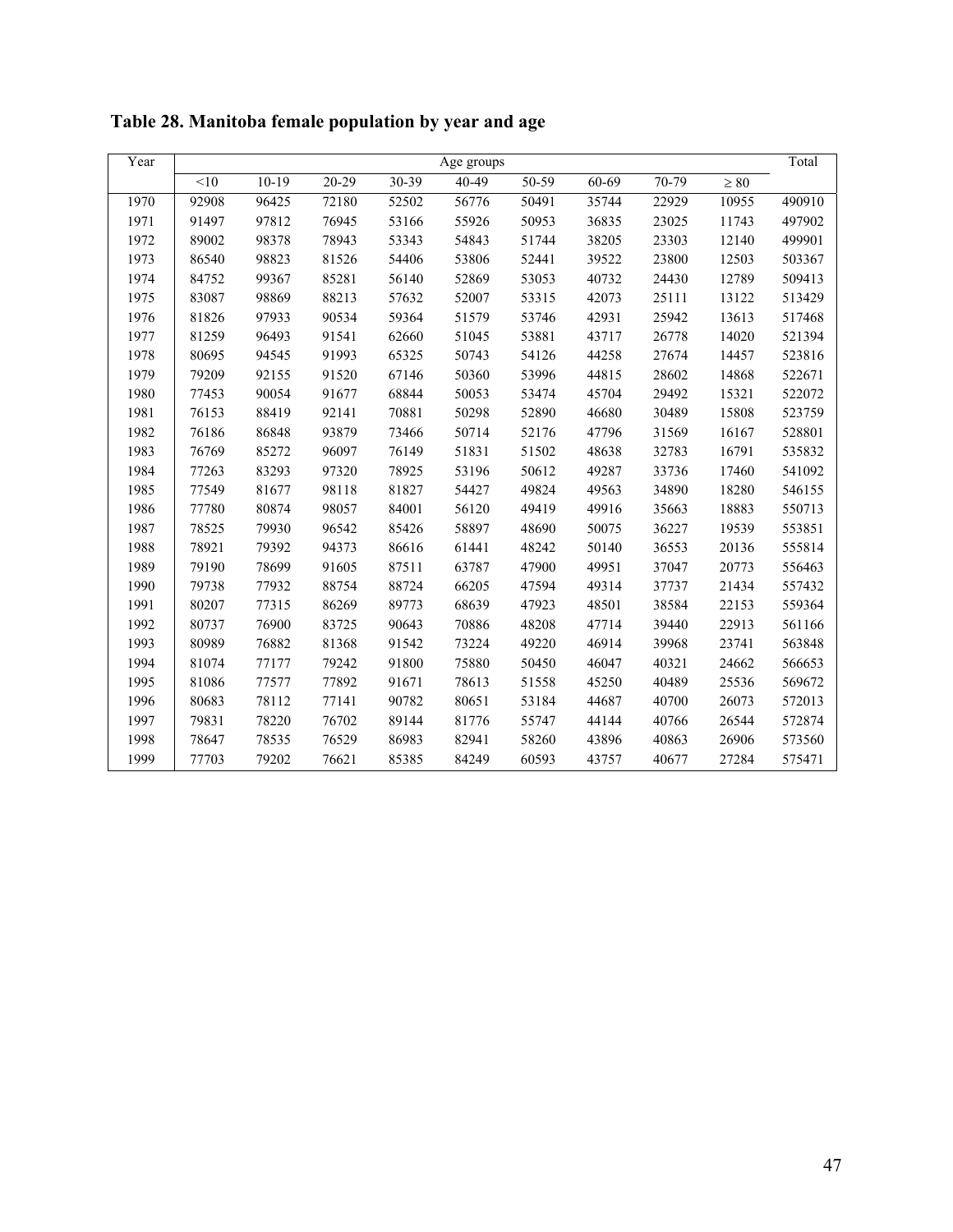# **APPENDIX B. MAP OF MANITOBA REGIONAL HEALTH AUTHORITIES, 2000**

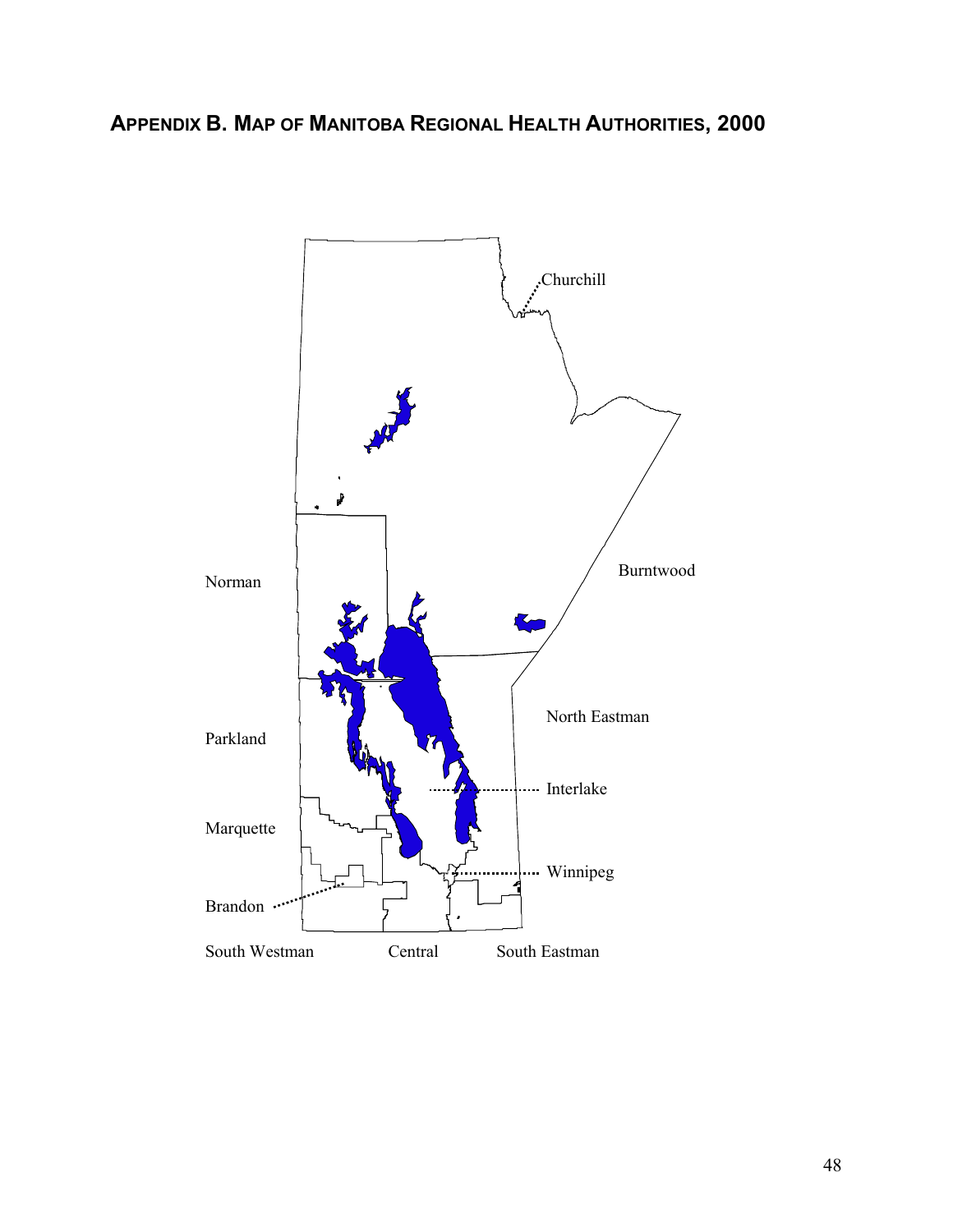# **APPENDIX C. MORPHOLOGIC SUBGROUPS FOR CERVICAL CANCER**

| Type                                 | Morphology                                                        | SNOP <sup>*</sup> | $ICD-O^{\dagger}$ |
|--------------------------------------|-------------------------------------------------------------------|-------------------|-------------------|
| Squamous cell carcinoma (in situ)    | Carcinoma-in-situ, NOS                                            | 8012              |                   |
|                                      | Spindle, giant cell carcinoma, benign                             | 8032              |                   |
|                                      | Squamous cell carcinoma-in-situ                                   | 8072              |                   |
|                                      | Carcinoma in situ, NOS, intraepithelial carcinoma                 |                   | 8010-2            |
|                                      | Large cell carcinoma, NOS, benign                                 |                   | $8012 - 2$        |
|                                      | Squamous cell carcinoma in situ                                   |                   | 8070-2            |
|                                      | Squamous cell carcinoma, keratinizing, NOS, benign                |                   | $8071 - 2$        |
|                                      | Squamous cell carcinoma, large cell, nonkeratinizing, NOS, benign |                   | 8072-2            |
|                                      | Squamous cell carcinoma in situ with questionable stroma invasion |                   | 8076-2            |
|                                      | Squamous intraepithelial neoplasia, grade III, benign             |                   | $8077 - 2$        |
|                                      |                                                                   |                   |                   |
| Squamous cell carcinoma (malignant)  | Papillary, verrucous carcinoma                                    | 8053              |                   |
|                                      | Squamous cell carcinoma, epidermoid                               | 8073              |                   |
|                                      | Bowen's disease Queyrat's erythroplasia                           | 8082              |                   |
|                                      | Undifferentiated squamous cell carcinoma                          | 8083              |                   |
|                                      | Carcinoma NOS, epithelial tumor, intraepithelial carcinoma        |                   | 8010-3            |
|                                      | Large cell carcinoma, NOS                                         |                   | 8012-3            |
|                                      | Verrucous carcinoma, squamous, epidermoid                         |                   | 8051-3            |
|                                      | Papillary squamous cell carcinoma epidermoid                      |                   | 8052-3            |
|                                      | Squamous cell carcinoma                                           |                   | 8070-3            |
|                                      | Squamous cell carcinoma, keratinizing NOS                         |                   | 8071-3            |
|                                      | Squamous Cell Carcinoma large cell nonkeratinizing                |                   | 8072-3            |
|                                      | Squamous Cell Carcinoma small cell nonkeratinizing                |                   | 8073-3            |
|                                      | Squamous cell carcinoma, spindle cell                             |                   | 8074-3            |
|                                      | Squamous cell carcinoma microinvasive                             |                   | $8076 - 3$        |
|                                      | Squamous intraepithelial neoplasia, grade III                     |                   | 8077-3            |
|                                      |                                                                   |                   |                   |
| Adenocarcinoma (in situ)             | Adenocarcinoma in-situ                                            | 8142              |                   |
|                                      | Adenocarcinoma in situ, NOS                                       |                   | 8040-2            |
|                                      | Adenocarcinoma in situ, NOS                                       |                   | 8140-2            |
|                                      |                                                                   |                   |                   |
| Adenocarcinoma (malignant)           | Adenocarcinoma NOS                                                | 8143              |                   |
|                                      | Papillary adenocarcinoma                                          | 8263              |                   |
|                                      | Mucinious adenocarcinoma                                          | 8483              |                   |
|                                      | Infiltrating duct adenocarcinoma                                  | 8503              |                   |
|                                      | Adenocarcinoma with squamous metaplasia                           | 8573              |                   |
|                                      | Papillary carcinoma, NOS                                          |                   | 8050-3            |
|                                      | Adenocarcinoma NOS                                                |                   | $8140 - 3$        |
|                                      | Adenocarcinoma in adenomatous polyp                               |                   | 8210-3            |
|                                      | Papillary adenocarcinoma, NOS                                     |                   | 8260-3            |
|                                      | Clear cell adenocarcinoma                                         |                   | 8310-3            |
|                                      | Endometrioid carcinoma, adenocarcinoma                            |                   | 8380-3            |
|                                      | Papillary serous cystadenocarcinoma adenocarcinoma                |                   | $8460 - 3$        |
|                                      | Mucinous adenocarcinoma                                           |                   | 8480-3            |
|                                      | Mucin-producing adenocarcinoma                                    |                   | 8481-3            |
|                                      | Adenocarcinoma with squamous metaplasia                           |                   | 8570-3            |
|                                      |                                                                   |                   |                   |
| Adeno-squamous carcinoma (in situ)   | Adenosquamous carcinoma, in situ                                  | 8562              |                   |
|                                      | Adenosquamous carcinoma, in situ                                  |                   | 8560-2            |
|                                      |                                                                   |                   |                   |
| Adeno-squamous carcinoma (malignant) | Adenosquamous carcinoma                                           | 8563              |                   |
|                                      | Adenoid squamous cell carcinoma                                   |                   | 8075-3            |
|                                      | Mucoepidermoid carcinoma                                          |                   | 8430-3            |
|                                      | Adenosquamous carcinoma                                           |                   | 8560-3            |
|                                      |                                                                   |                   |                   |